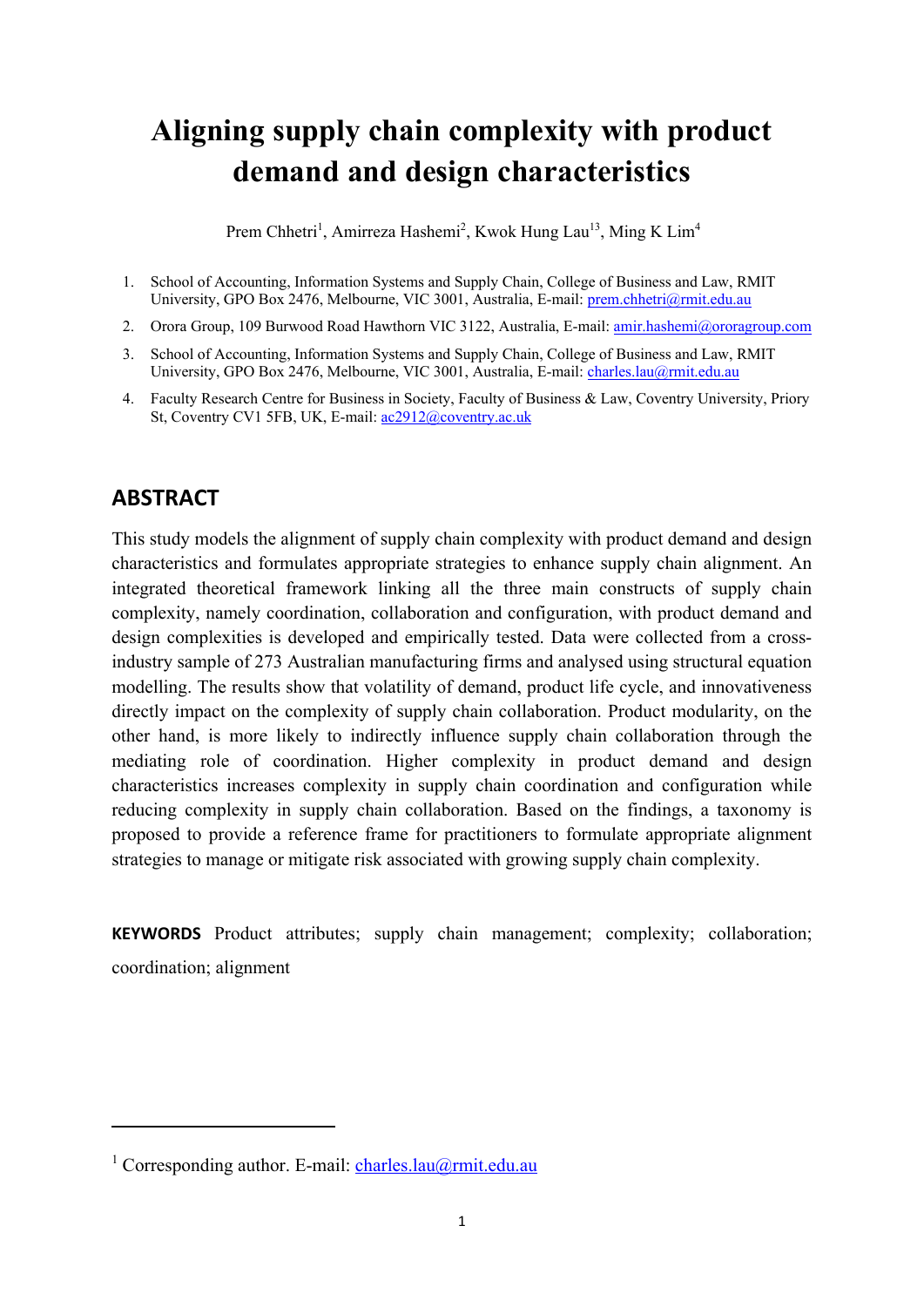# **1. Introduction**

Globalisation of production systems has significantly increased the complexity of global supply chains. It enables an access to cheaper resources and extends opportunities in previously restricted markets for companies (Roh *et al*., 2014), while simultaneously increasing business uncertainties and supply chain risks. The rapid transformation of supply chains from local to global supply networks necessitates an alignment strategy to tackle the growing complexity of supply chains arising from spatially fragmented production, distribution and consumption networks. In a globalised marketplace, manufacturing firms are increasingly required to produce a variety of products in the same production period, leading to shortened product life cycles. Rapid technological improvements, together with intense competition, have also resulted in more pressure on manufacturing firms to innovate in product development as a key feature of value propositions (Oke, 2013). Chand *et al*. (2018) identify the supply chain complexity drivers for Indian mining equipment manufacturing companies including number of suppliers and layers/tiers in the upstream, number of parts and product variety during operations in the mid-stream, and the changing needs and number/variety of customers in the downstream. Greater the number of components and operations in the supply chain, the higher the supply chain complexity (Dittfeld *et al.*, 2018). Increased diversity and volatility of customer demand, compressed lead time and complex supply chain networks (Connelly *et al*., 2013; Serdarasan, 2013) have significant impact on service quality provisions, operational efficiency and supply chain performance (Wilding, 1998).

A firm's capability to alter its products at a short notice to fulfil uncertain and highly diverse customer demand depends on the agility of its supply chain. A seamless alignment of product design and development to meet rapidly changing customer demand is needed to manage the effect of growing supply chain complexity. Highly responsive, transparent, and structurally aligned supply chains require an optimised configuration of supply chain, an efficient coordination of logistics operations and an effective collaboration among suppliers. Joint product and supply chain configuration/designs that integrate product development and supply chain decisions by suppliers can lead to better decision outcome Yao and Askin (2019). Hence, product design, product demand and supply chain complexity are more likely to be connected and interdependent. The need to improve the understanding of the relationship between supply chain complexity, product demand and product design characteristics is widely expressed in numerous studies (Boon-itt and Wong, 2011; Christopher and Ryals, 2014;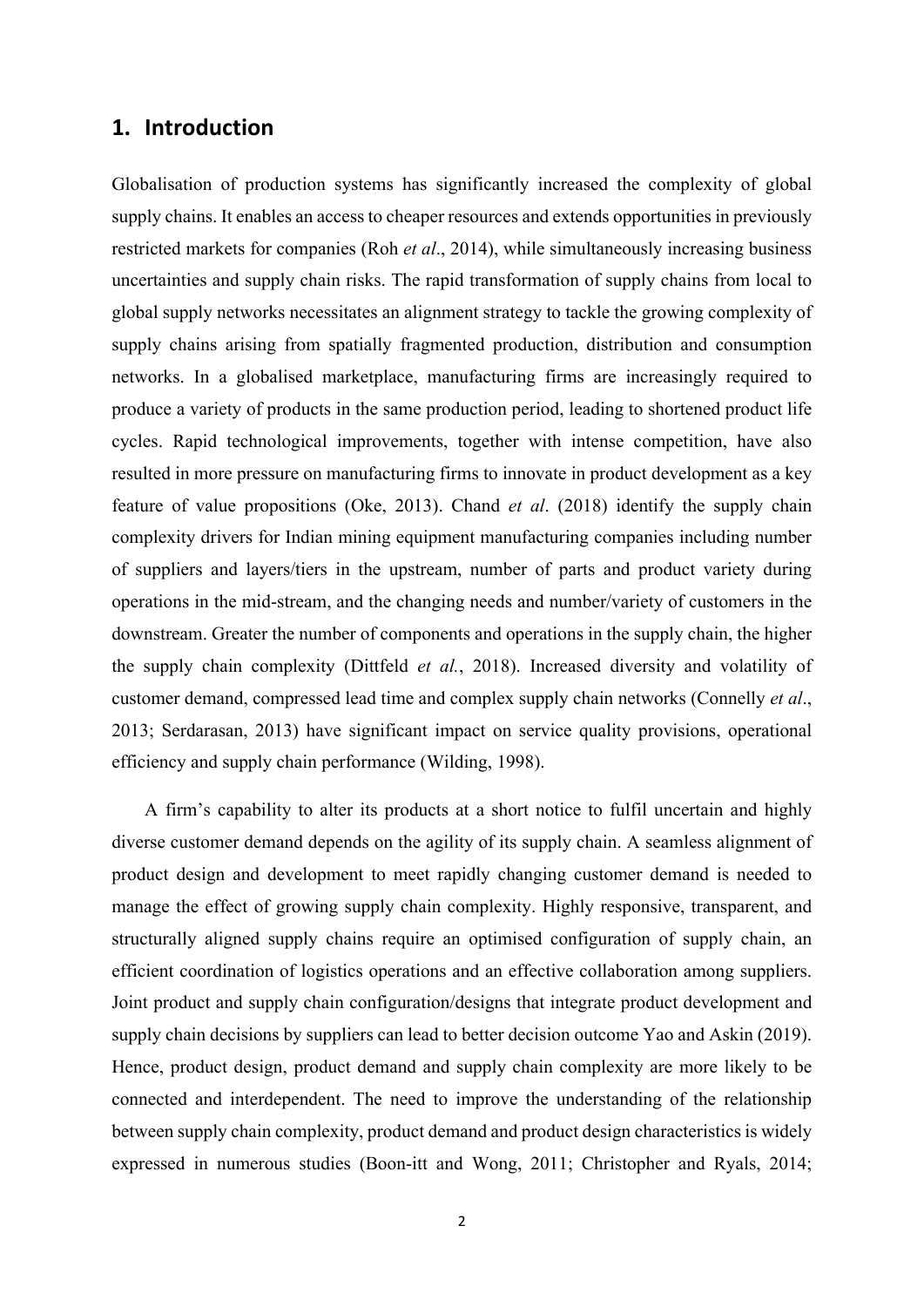ElMaraghy and Mahmoudi, 2009; Hashemi *et al*., 2013; Khan *et al*., 2012; Marsillac and Roh, 2014; Nepal *et al*., 2012). Most studies, however, have either focussed on examining the relationships between supply chain and product demand (Boon-itt and Wong, 2011; Christopher and Ryals, 2014) or between supply chain and design characteristics of product (Khan *et al*., 2012; Marsillac and Roh, 2014). The former argues for the necessity of matching the characteristics of a supply chain with that of product demand, while the latter places greater emphasis on aligning a supply chain with product design characteristics to improve supply chain performance. There is limited research that simultaneously examined the alignment of a supply chain with both product demand and design characteristics.

Misalignment between what and how goods or services are produced (upstream of supply chain) and what being demanded (downstream of supply chain) and the way goods are consumed can increase the risk of supply chain disruption. As such, one way to mitigate the risk of supply chain disruption and eventual failure is to better understand the relationship between aspects of supply chain complexity and product demand as well as design characteristics. Since the investigation of supply chain complexity from these two perspectives is currently lacking, arguably an examination of the extent to which supply chains are aligned with products, considering simultaneously the roles of product demand and design characteristics, is urgently needed.

This study thus examines the extent of alignment of supply chain complexity with product demand and design characteristics by modelling the effect of key characteristics of product demand and product design on supply chain complexity. To achieve this, a theoretical framework that integrates both product demand and design characteristics as the key drivers of supply chain complexity is proposed. Following the argument of Pero *et al*. (2010), it is assumed that an alignment between product demand and design characteristics determines the levels of supply chain complexity. To assess the level of alignment, the three dimensions in Hieber's (2002, p. 80) model of supply chain complexity, namely collaboration, coordination and configuration, are integrated in the theoretical framework. Pero (2010) argues that supply chain in general entails planning, management and design. Supply chain design represents the structural aspects of collaboration across the supply chain, whilst supply chain management and planning relate to the methodology, systems and processes to operate the supply chain. The model developed by Hieber (2002) covers all three dimensions of configuration, collaboration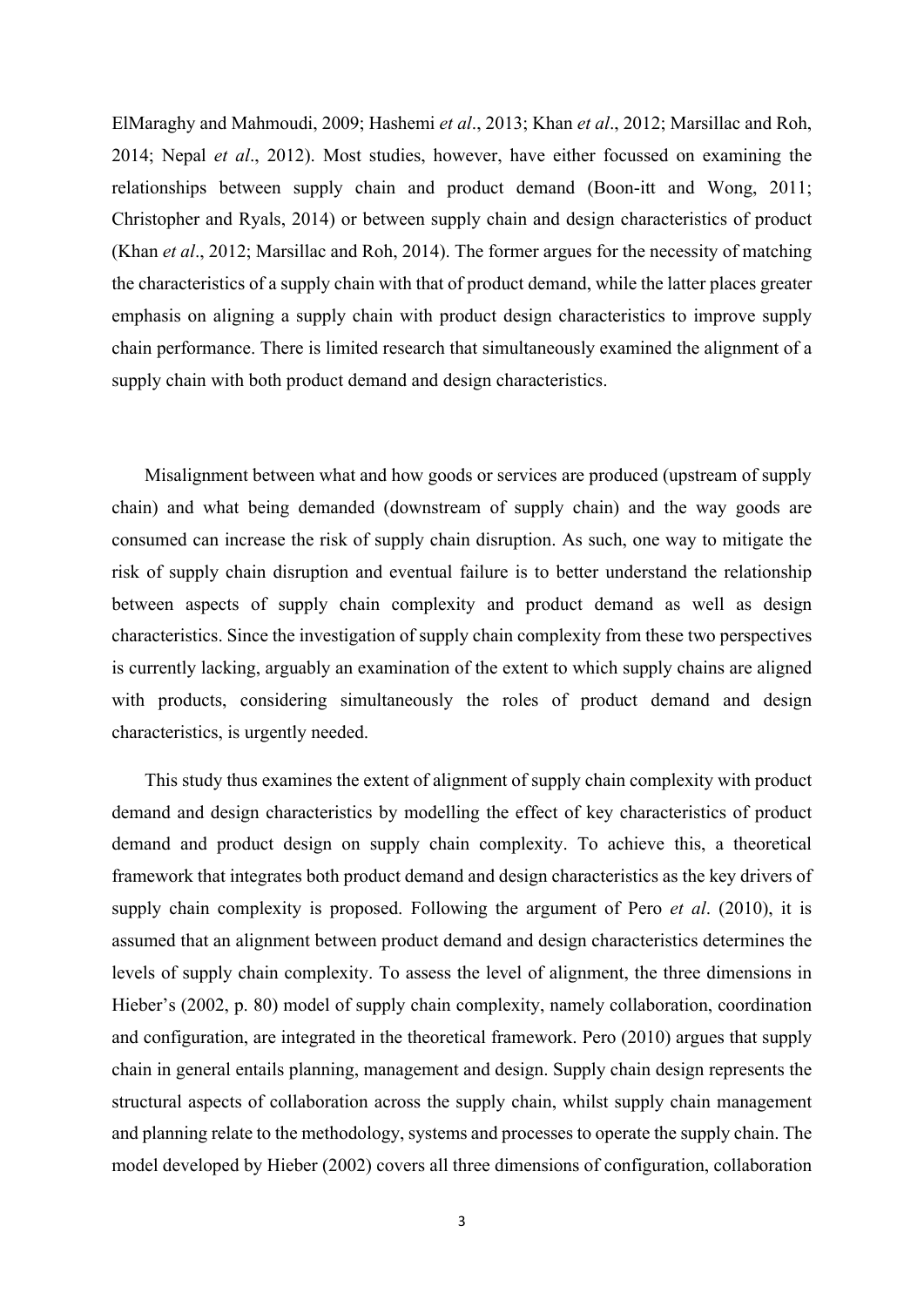and coordination, which contextualises the complexity of planning, management and design of supply chain.

Given the general disagreement on the theoretical perspective, a modelling framework that is grounded in theory, yet driven by robust modelling approach is needed to conceptualise and quantify supply chain complexity. The use of Hieber's model (2002) to measure supply chain complexity in this study is justified for three key reasons. First is the "transcorporate" perspective of the model to represent process, structure and design of inter-firm interactions, illustrated by a three-dimensional concept of supply chain complexity. Second is the multitheoretic approach to capture both operative and structural aspects of supply chain complexity. Hieber's model integrates both the operative complexity (*e.g.*, type, quality and length of relationship) (Choi *et al.*, 2001; Perona and Miragliotta, 2004) and structural complexity amongst supply chains (Bozarth *et al.*, 2009; Pathak *et al.*, 2007) to formulate a multi-theoretic approach to framing supply chain complexity. Third is the morphological scheme proposed by Hieber's (2002) model that encompasses three groups of features that are closely linked to supply chain complexity. Key 'features', 'possible values', and increasing complexity of supply chain collaboration, of supply chain coordination, and of supply chain configuration provides the foundation for formulating theoretical constructs and associated survey items that are needed to implement a survey-based approach. This is also deemed appropriate for data modelling that needs self-reported measures to adequately represent multidimensionality of supply chain complexity constructs, whilst producing reliable results.

From a theoretical perspective, this study argues for a new mode of enquiry that conceives supply chain complexity as a multi-dimensional construct as well as holistically integrates its drivers from both upstream and downstream ends of a supply chain. This is achieved by generating a comprehensive supply chain alignment theoretical framework, which integrates characteristics of product demand (Fisher, 1997) and product design (Pero *et al.*, 2010). Earlier studies (Stock, 1997; Holweg and Pil, 2008) were largely driven by single-theory approaches to separately explore supply chain complexity and its causes according to their origins. This study has integrated two schools of thought, which separately examines supply-side and demand-side characteristics that impact on supply chain complexity.

From a methodological perspective, this study develops a comprehensive measurement model to estimate the impact of product design (*e.g.*, product innovativeness, product structure complexity and modularity) and product demand (*e.g.*, demand volatility, product variety and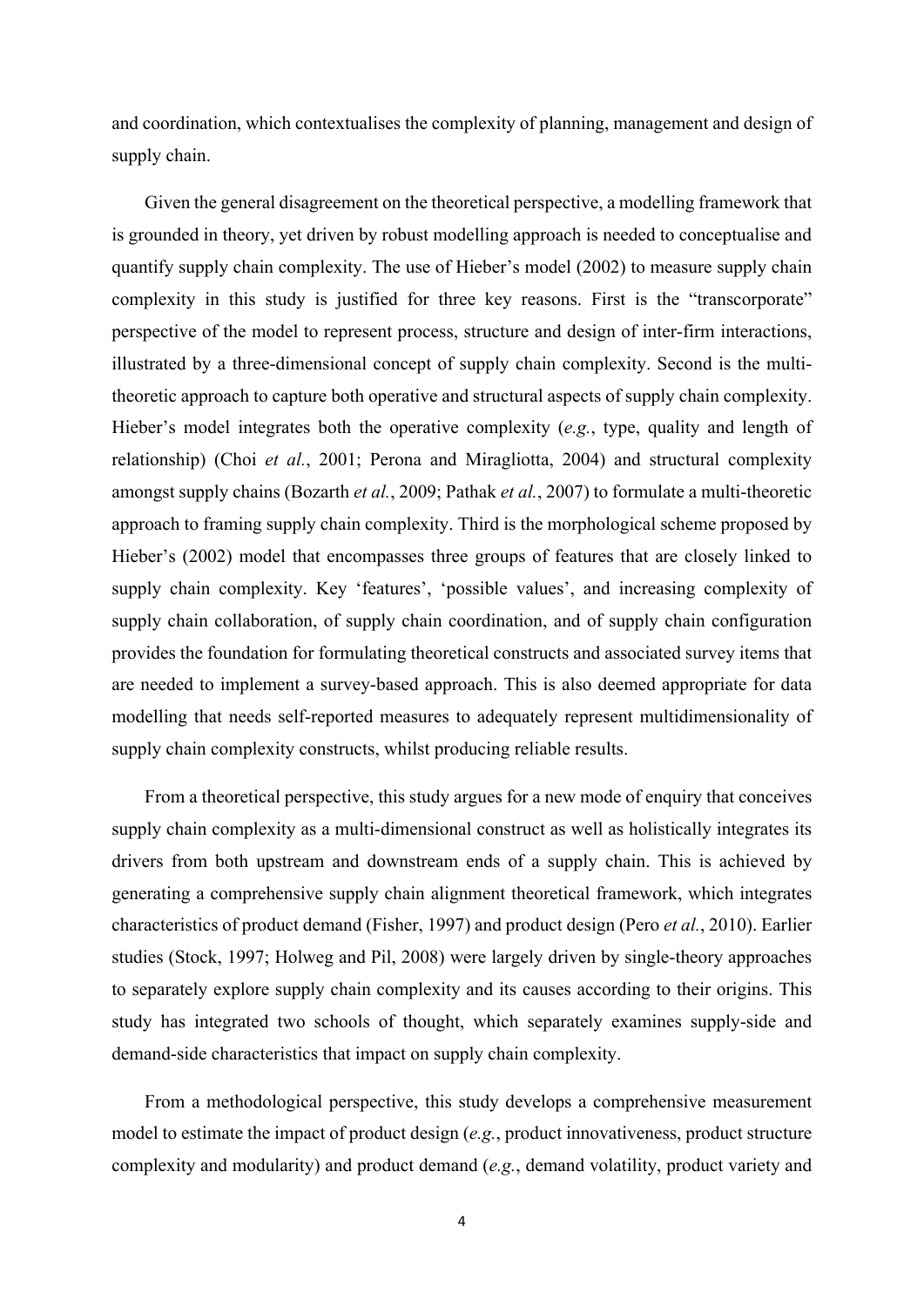product lifecycle) on various aspects of supply chain complexity. It is the only study that empirically models the interrelatedness and interdependencies among dimensions of supply chain complexity as reflected in configuration, collaboration and coordination. Based on the findings, a taxonomy of supply chain complexity is developed to assist in the strategic alignment of product design and product demand with supply chain to better manage uncertainty and risk in our increasingly volatile world.

The paper is structured as follows. A literature review on product characteristics and supply chain alignment, together with a theoretical framework developed for the study, are presented in the next section. This is followed by a detailed description of the method used in the research. Research findings are then presented and discussed, followed by a discussion on the key contributions, limitations of the study and directions for future research.

# **2. Literature review**

The concept of supply chain complexity has recently drawn the attention of several scholars. For example, Schuh *et al.* (2008) use the complexity approach to develop a Generic Model of Complexity (GeMoC) for establishing industrial collaborations based on problem and system complexity. In their study, collaborations are viewed as complex adaptive systems with environment/market, product and production system design as three interacting layers. Medini and Rabénasolo (2014) analyse the performance of supply chains configurations using agentbased simulation. The proposed agents are based on the Supply Chain Operations Reference (SCOR) model. The study discusses different effects of supply chain configurations and the competitive environment on SCOR performance indicators from a global point of view. Gattorna (1998) presents the alignment as a strategy to improve coordination between internal and external supply chain partners. Alignment of supply chain in a dynamic market with increased uncertainties in both demand and supply is challenging (Lee, 2002). Christopher (2000), Fisher *et al*. (1994) and Hoole (2005) have highlighted the need to align supply chain strategy with market forces; whilst Grussenmeyer and Blecker (2013) and Pero *et al.*, (2010) consider an alignment of supply chain design with product characteristics critical to managing complexity arising from increased dynamics of the market.

#### *2.1 Product demand characteristics and supply chain complexity*

A clear and comprehensive understanding of customer demand characteristics can help design optimal supply chains to reduce unnecessary complexity (Heikkilä, 2002; Jüttner *et al*., 2007;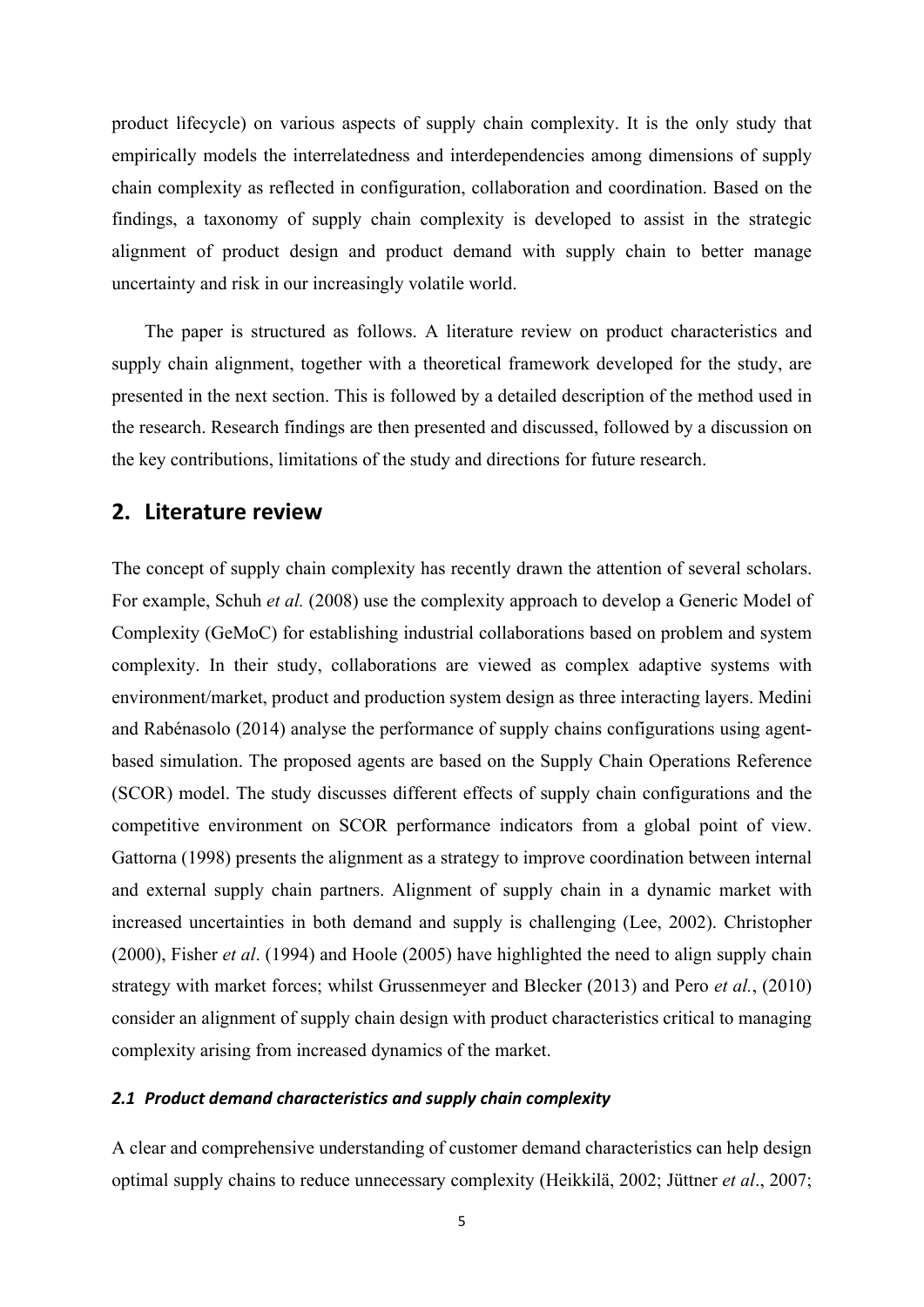Walters & Rainbird, 2004). With the view that everything is demand-driven, some argue that supply chains should be designed from a "customer backward" rather than "the company outward" perspective (Aitken *et al*., 2005). Previous studies have identified three key characteristics of product demand, which underpin supply chain decisions. They include product volatility (Hilletofth and Eriksson, 2011; Wagner *et al*., 2012), product variety (Pero *et al*., 2010; Pil and Holweg, 2004), and product life cycle (Kaipia and Holmström, 2007; Olhager 2010).

The implications of demand volatility or uncertainty on supply chain choices are long debated in the extant literature, both in terms of supply chain strategy and supply chain design. From a perspective of supply chain strategy, Fisher (1997) states that products based on their demand characteristics fit into two main categories: "functional" and "innovative". Functional products need an efficient supply chain where the main objective of operational management is to reduce supply chain costs. On the other hand, innovative products require responsive supply chains that focus on flexibility and reduce lead time to fulfil customer demand. In line with Fisher (1997), Lee (2002) divides products into functional and innovative types based on demand uncertainty (Low/High) and separates supply into stable and evolving types based on supply chain uncertainty (Low/High). To deal with different levels of demand and supply chain uncertainties, three key supply chain strategies are proposed: "efficient", "risk hedging", "responsive" or "agile". Heikkilä (2002) argues that Fisher's (1997) structuring of the supply chains based on demand characteristics is overly simplistic. Separating the products into two categories is not feasible and seems to be problematic as many companies consider their products to be hybrid types (Lo and Power, 2010).

*Demand uncertainty* is considered by many as the main factor in supply chain design (Amin and Zhang, 2013). For example, Mason-Jones, Naylor and Towill (2000) argue that the lengths of the push and the pull segments of a supply chain depend on how certain the demand is which impacts on the position of the order decoupling point or the push/pull boundary. Volatility of demand can further impact on supply chain strategies in terms of setting optimum number or strategic location of facilities, *i.e.*, production plants, distribution centres and warehouses, to respond to the demand. ElMaraghy and Mahmoudi (2009) also claim that supply chain configuration in certain geographical locations should match demand requirements. Xiao and Qi (2008) emphasise that information sharing and good communication between multiple tiers and channels constitute a key strategy for avoiding disruption in supply chains due to demand volatility. D'Avolio *et al*. (2015) also reveal that companies in the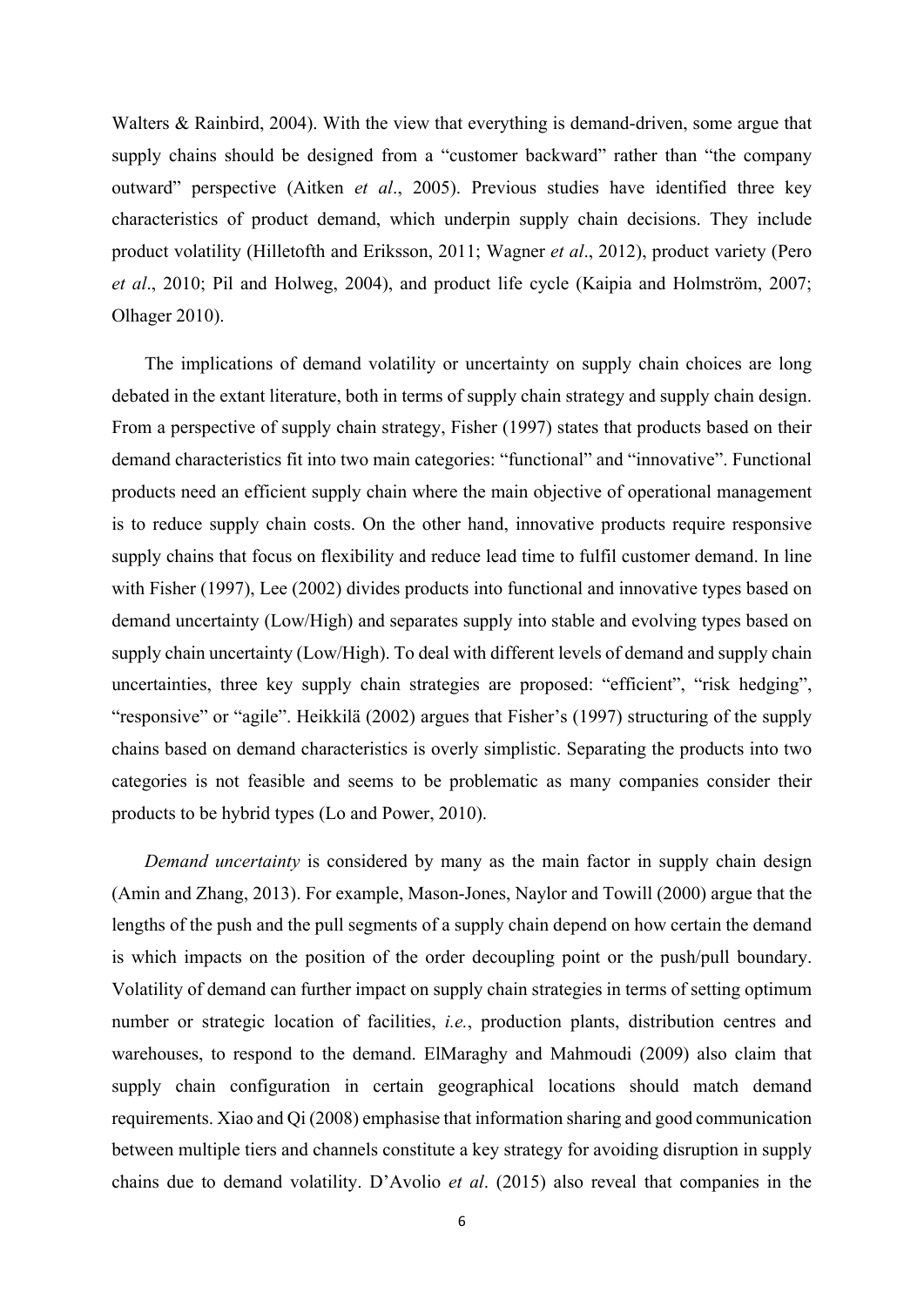fashion industry could leverage supply chain collaboration to cope with uncertain demand with high volatility.

*Product variety* is another driver of supply chain complexity as an optimal supply chain design for one type of product may not be optimal for another. For example, a large volume of low-value products requires an efficient supply chain design to achieve economies of scale. In constrast, small volume of high-value products may require a responsive supply chain to provide flexibility to meet customer needs. As such, a one-size-fits all design is inadequate and a hybrid or parallel design would be necessary when the product variety increases. Brun and Pero (2012) state that supply chain choices should be aligned to product variety and higher supply chain coordination is needed when there is high product variety (Arshinder *et al*., 2008). In other words, the higher the product variety, the greater the supply chain complexity.

*Product life cycle* is another key factor in shaping the complexity of supply chain design. A shorter product life cycle implies more rapid changes in supply chain design to align with different levels of demand uncertainty at different stages. It also requires faster production and reduced delivery lead time (Olhager, 2010), thereby requiring manufacturing plants or distribution centres to be closer to the final consumers. With the growing demand for new products from the global market, the frequency of new product development is likely to increase. This adds to the complexity of withdrawing obsolete products at the end of their now shorter life cycles. These challenges generate a need for greater alignment between product demand characteristics and supply chain complexity (Fisher, 1997; Mason-Jones *et al*., 2000).

### *2.2 Product design characteristics and supply chain complexity*

Product design is essentially the process of designing new products from the generation and development of ideas through a product development stage. It involves the process of specifying materials, configurations, tolerances, modularity and the like. Product design and development have a significant impact on supply chain configuration and complexity (Caridi *et al.*, 2010; Ernst and Kamrad, 2000; Fixson, 2005; Novak and Eppinger, 2001; Petersen *et al*., 2005; Salvador *et al*., 2002). Lee and Billington (1992) reveal that product-process design, without supply chain alignment, can result in higher costs and poorer product quality. Key product design characteristics include product modularity (Chiu and Okudan, 2014; Roh *et al*., 2014), product innovativeness (Danneels and Kleinschmidtb, 2001; Garcia and Calantone, 2002), and product structural complexity (Ramdas, 2003; Stock and Tatikonda, 2004).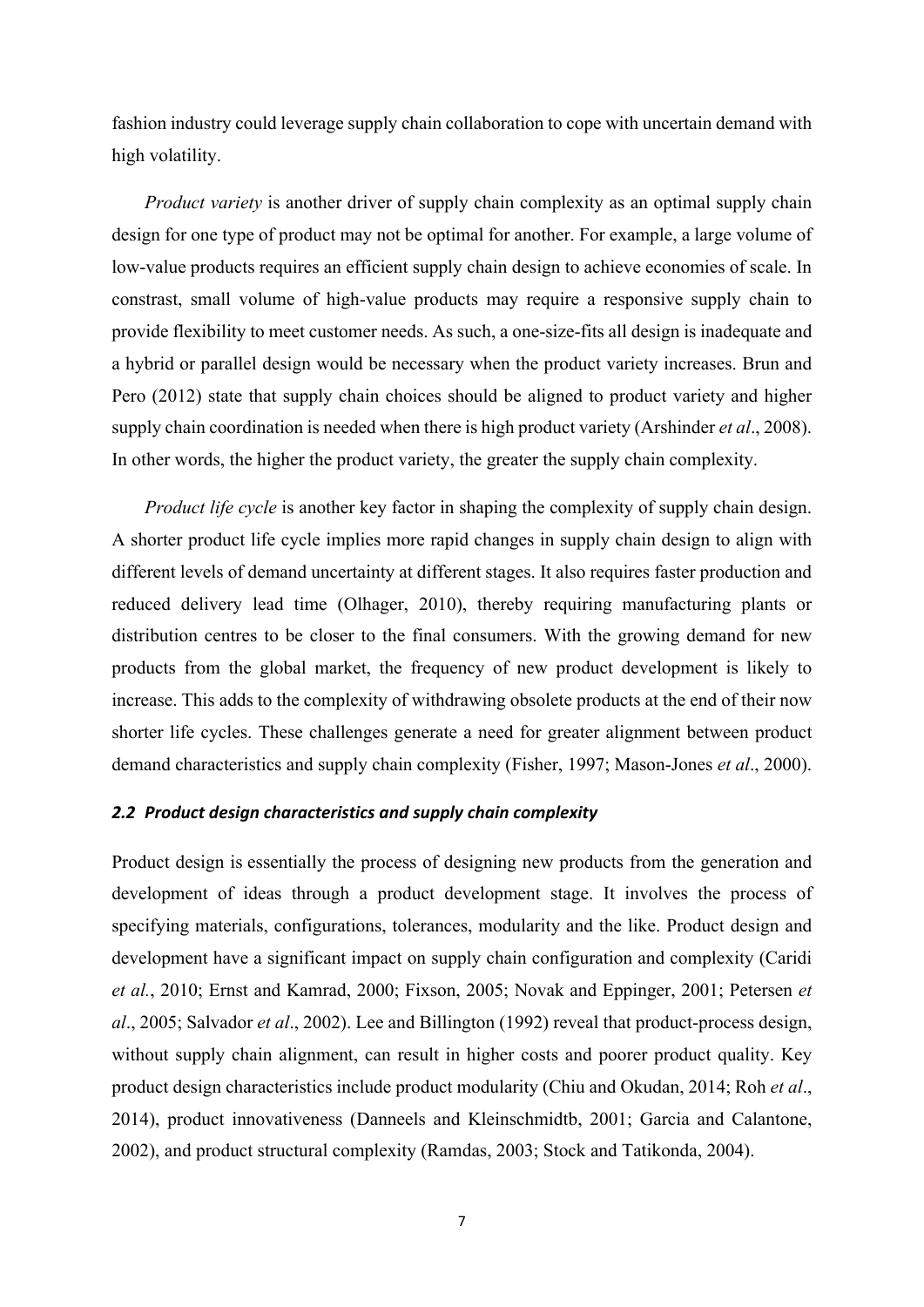*Product modularity* is a technique for product design that decomposes products into independent loosely coupled modules connected by standard interfaces (Ulrich, 1995). The degree of product modularity determines the number of suppliers required, collaboration levels, information exchange, and levels of vertical integration (Fine, 1998; Fixson, 2005; Novak and Eppinger, 2001; Pero *et al.*, 2015). Multi-dimensional collaborations with high product modularity can enhance existing values and create new ones (Ramanathan, 2013). Such collaborations are critical to improving the accuracy of demand forecasts, thereby impacting on supply chain design and complexity.

Some researchers (Howard and Squire, 2007; Jacobs *et al*., 2007; Lau *et al.*, 2010; Swink *et al*., 2007) argue that product modularity is a key enabler of outsourcing. Modularity can be leveraged to satisfy customer needs in different markets, thus impacting on the supply chain configuration choices (Kumar and Chatterjee, 2013). As product modularity can increase outsourcing and offshore manufacturing, it wields an important influence on integration strategies. *Build-to-order* strategies, for instance, are enabled by product modularity to complement outsourcing decisions. Chiu and Okudan (2014) observe that increased modularity is critical for design and integration of supply chain, due to its effect on assembly sequence and selection of components and suppliers. In other words, product modularity is related to supply chain complexity.

*Product innovativeness* with respect to different degrees of mass customisation necessitates different approaches to configuring a supply chain, which depends primarily on the variations in customer specifications (Salvador *et al*., 2014). Pero *et al.* (2010) suggest that highly innovative products call for deeper changes in product architecture and, as a result, various suppliers need to be engaged. In particular, Pero *et al.* (2010) include product variety, product modularity and product innovativeness as the parameters of product alignment with supply chain. Caridi *et al.* (2012) empirically investigate the impact of modularity and innovativeness on supply chains. The results show that both features must be considered when designing the supply chain implying that product innovativeness is another driver for supply chain complexity.

*Product structure complexity* refers to the number of different parts composing a product. Greater product complexity calls for a larger number of suppliers (Cooper *et al*., 1997) and higher complexity in coordinating them (Helo and Szekely, 2005), *e.g.*, the need for more complex information systems. As supply chain coordiantion is one of the dimensions in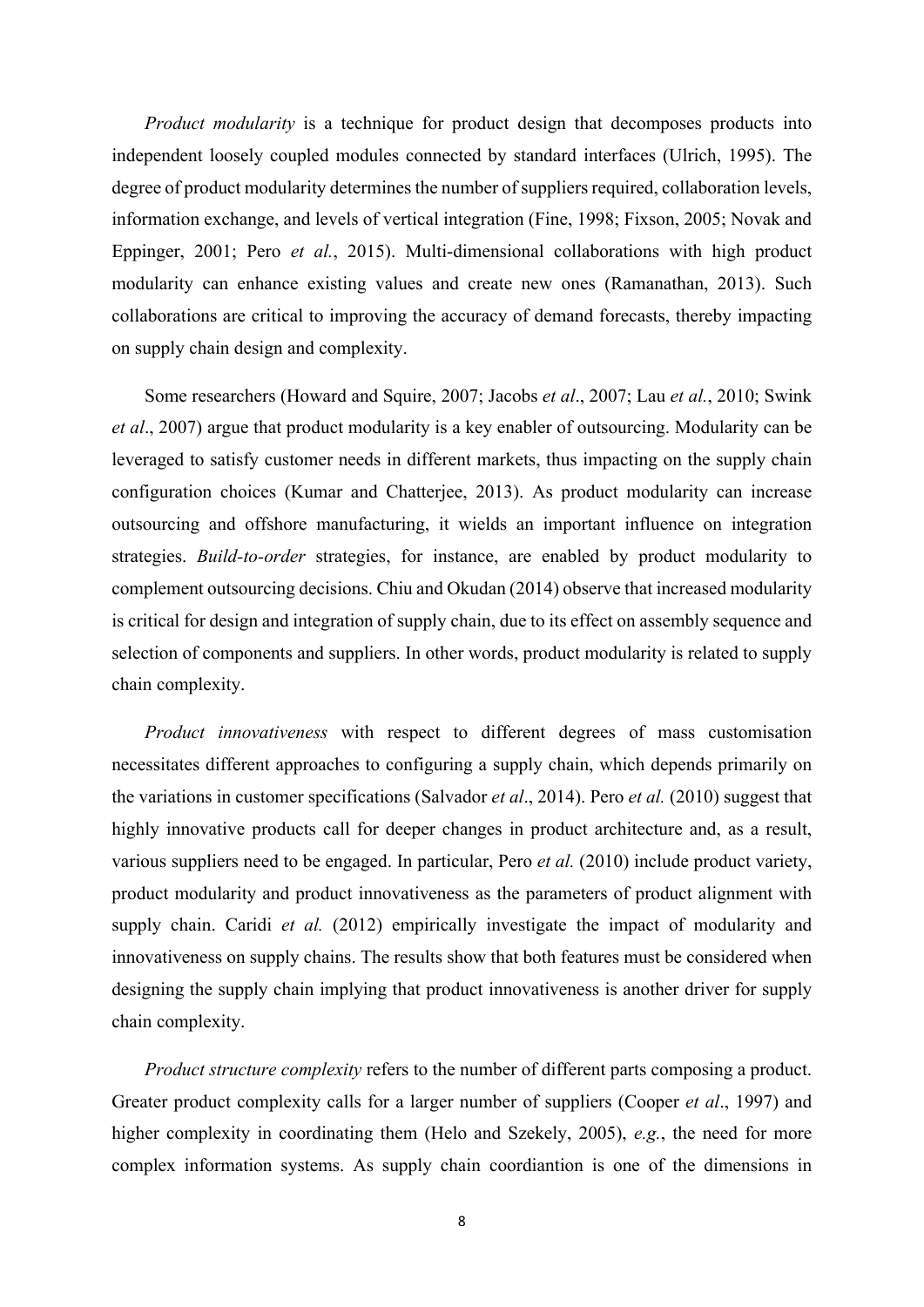Hieber's (2002) model of supply chain complexity on which the conceptual framework of the current study is developed, product structure complexity is included as a driver of supply chain complexity accordingly.

In this study, product structure complexity is defined based on the number of technical components and the level of sophistication in product whilst product innovativeness is defined based on the degree to which a firm is familiar with the technological aspects of its product. Although both of these components relate to the design characteristics of the products, they may not necessarily correlate. Thus, this hypothesis needs to be empirically validated.

# **3. Conceptual model**

A conceptual model, which extends from the work of Pero *et al*. (2010), is used to theorise the relationships between product demand, product design and supply chain complexity (Figure 1). Product demand represents demand characteristics, which are often measured through key constructs such as product demand volatility, product variety and product life cycle. Product design denotes the design characteristics, which are measured through the constructs of product innovativeness, product structure complexity and product modularity. Supply chain complexity is measured through three constructs, namely coordination, collaboration, and configuration, which are adopted from Hieber's model (2002). Table 1 defines these nine constructs and lists the key seminal studies that examined these constructs.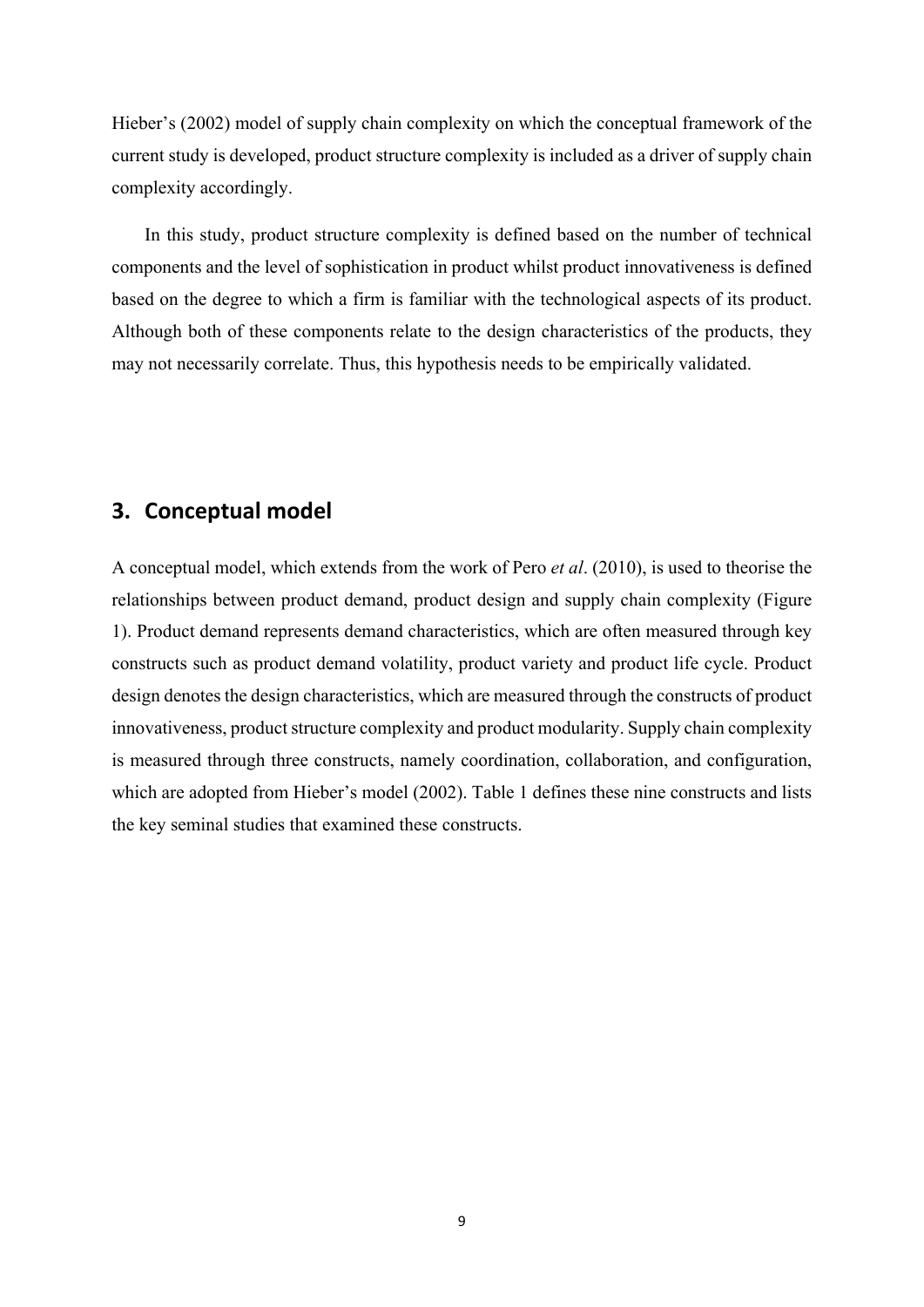

**Figure 1.** Conceptual model and hypotheses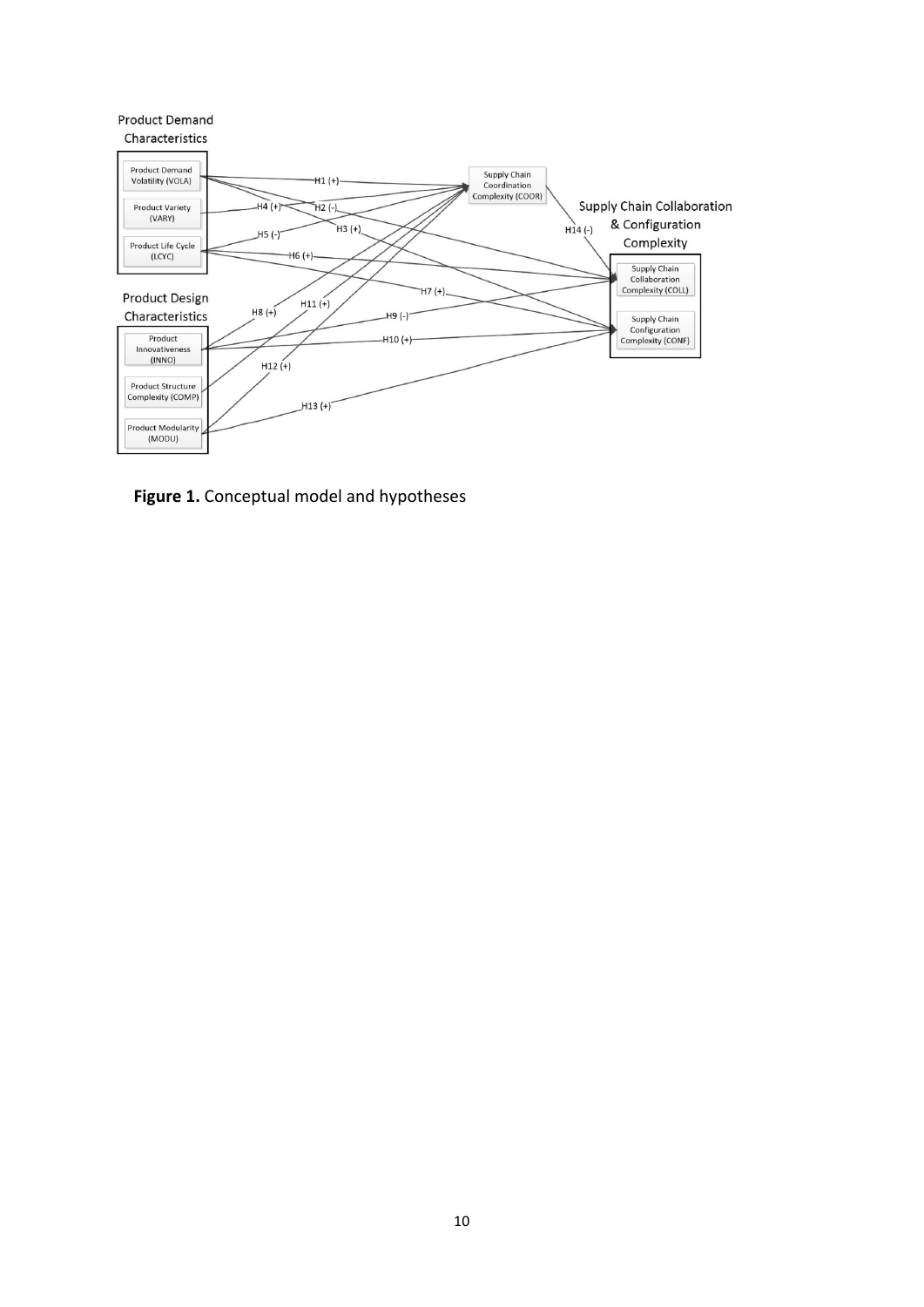| <b>Dimension</b>                         | <b>Construct</b>                                      | <b>Definition</b>                                                                                                                                                                                                                              | <b>Seminal studies</b>                                                                                                                                                                       |
|------------------------------------------|-------------------------------------------------------|------------------------------------------------------------------------------------------------------------------------------------------------------------------------------------------------------------------------------------------------|----------------------------------------------------------------------------------------------------------------------------------------------------------------------------------------------|
| Product<br>Demand<br>Characteristics     | Product<br>Demand<br>Volatility (VOLA)                | Degree of fluctuation or variability in<br>demand                                                                                                                                                                                              | Celly and Frazier (1996), Fisher (1997),<br>Hilletofth and Eriksson (2011), Mason-<br>Jones, Naylor and Towill (2000), Pagh<br>and Cooper (1998), Wagner, Grosse-<br>Ruyken and Erhun (2012) |
|                                          | Product Life<br>Cycle<br>(LCYC)                       | Duration from when a product is<br>introduced to market until when it is<br>withdrawn as a commodity by the firm                                                                                                                               | Appelqvist, Lehtonen and Kokkonen<br>(2004), Huang, Uppal and Shi (2002),<br>Kaipia and Holmström (2007), Lee<br>(2002), Olhager (2010), Wong and Ellis<br>(2007)                            |
|                                          | <b>Product Variety</b><br>(VARY)                      | Number of different versions of a<br>product offered by a firm at a single<br>point in time                                                                                                                                                    | Lee (2002), Salvador, Forza and<br>Rungtusanatham (2002), Pero et al.<br>(2010), Pil and Holweg (2004), Randall<br>and Ulrich (2001)                                                         |
| <b>Product Design</b><br>Characteristics | Product<br>Structure<br>Complexity<br>(COMP)          | Number of technical components and<br>level of sophistication involved in<br>product                                                                                                                                                           | Griffin (1997), Kaski and Heikkila<br>(2002), Novak and Eppinger (2001),<br>Ramdas (2003), Stock and Tatikonda<br>(2004)                                                                     |
|                                          | Product<br>Innovativeness<br>(INNO)                   | Degree of newness of a new product to<br>the firm or market                                                                                                                                                                                    | Danneels and Kleinschmidtb (2001),<br>Garcia and Calantone (2002), Roh,<br>Hong and Min (2014)                                                                                               |
|                                          | Product<br>Modularity<br>(MODU)                       | Extent to which a product either<br>contains a larger percentage of<br>components or subassemblies that are<br>modular (i.e., designed and built<br>separately but put together as one<br>unit)                                                | Baldwin and Clark (1997), Chiu and<br>Okudan (2014), Doran and Hill (2009),<br>Gershenson, Prasad and Allamneni<br>(1999), Parker (2010), Pero et al.<br>(2010), Ulrich and Tung (1991)      |
| Supply Chain<br>Complexity               | Supply Chain<br>Collaboration<br>Complexity<br>(COLL) | Degree of alignment of strategy and<br>interest, orientation of business culture<br>(from highly competitive to highly<br>collaborative), substitutability of<br>suppliers and level of trust and<br>openness between supply chain<br>partners | Chiu and Okudan (2014), Hieber<br>(2002), Khan, Christopher and Creazza<br>(2012)                                                                                                            |
|                                          | Supply Chain<br>Configuration<br>Complexity<br>(CONF) | Number of value adding tiers, number<br>of logistics channels in supply chain<br>and levels of partnerships                                                                                                                                    | Chiu and Okudan (2014), Hieber<br>(2002), Khan, Christopher and Creazza<br>(2012)                                                                                                            |
|                                          | Supply Chain<br>Coordination<br>Complexity<br>(COOR)  | Level of information sharing,<br>independence on logistics decisions,<br>degree of communication and extent<br>of information technology usage<br>involved in daily operations of trans-<br>corporate processes and methods                    | Amin and Zhang (2013), Hieber (2002),<br>Nepal, Monplaisir and Famuyiwa<br>(2012)                                                                                                            |

**Table 1.** Model constructs

Volatile demand requires higher levels of information sharing and more advanced integrated planning and forecasting. This environment increases the inter-dependence of suppliers and buyers in terms of commitment and strategic decisions. Sahin and Robinson (2005) discuss the importance of smooth information flow for supply chain coordination, especially when demand is highly volatile. Their findings lead to the conclusion that higher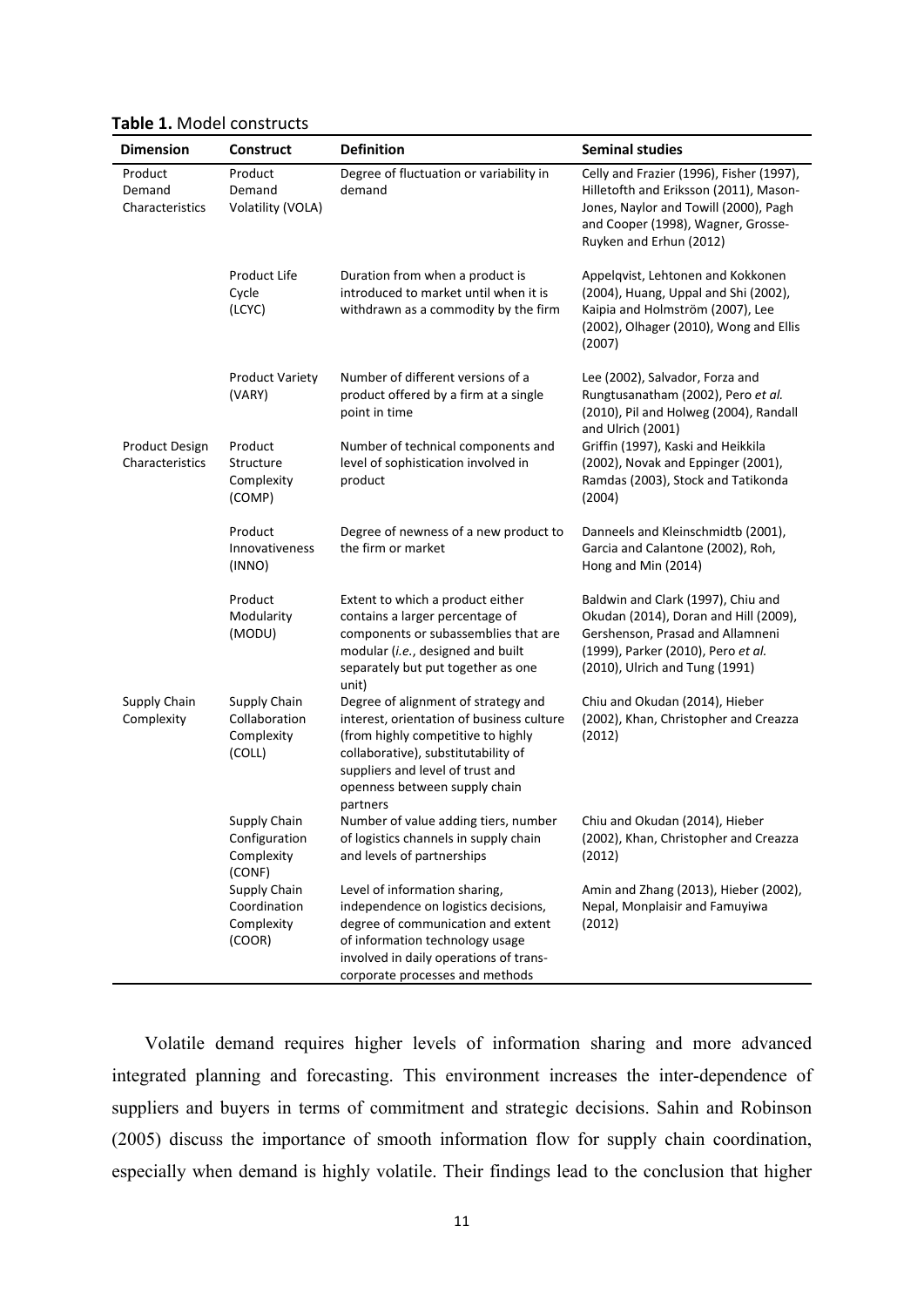product demand volatility can be a potential source of higher supply chain coordination complexity. This argument forms the basis for the first hypothesis of this study which states that product demand volatility positively impacts on supply chain coordination complexity.

Similarly, supply chains of products with a more volatile demand require greater collaboration and information sharing across the supply chain. Christopher and Towill (2002) suggest that agile supply chains are needed to cope with rapid and volatile demand conditions. Muckstadt *et al*. (2001) also note that collaborative supply chain relationships that deal with demand uncertainties need to use improved information systems to respond efficiently to market changes. Therefore, under highly volatile demand conditions, special efforts are required to ensure a high level of supply chain collaboration. In other words, higher product demand volatility can potentially create less supply chain collaboration complexity. This view constitutes the basis for the second hypothesis of this study which states that product demand volatility negatively impacts on supply chain collaboration complexity.

Justification for the hypotheses about the relationships between product demand, design characteristics and supply chain complexity and the directions of impact to be tested in the model are discussed in the previous literature review section. Table 2 lists the developed hypotheses and the supporting studies that laid the foundation for the development of the theoretical framework for this study.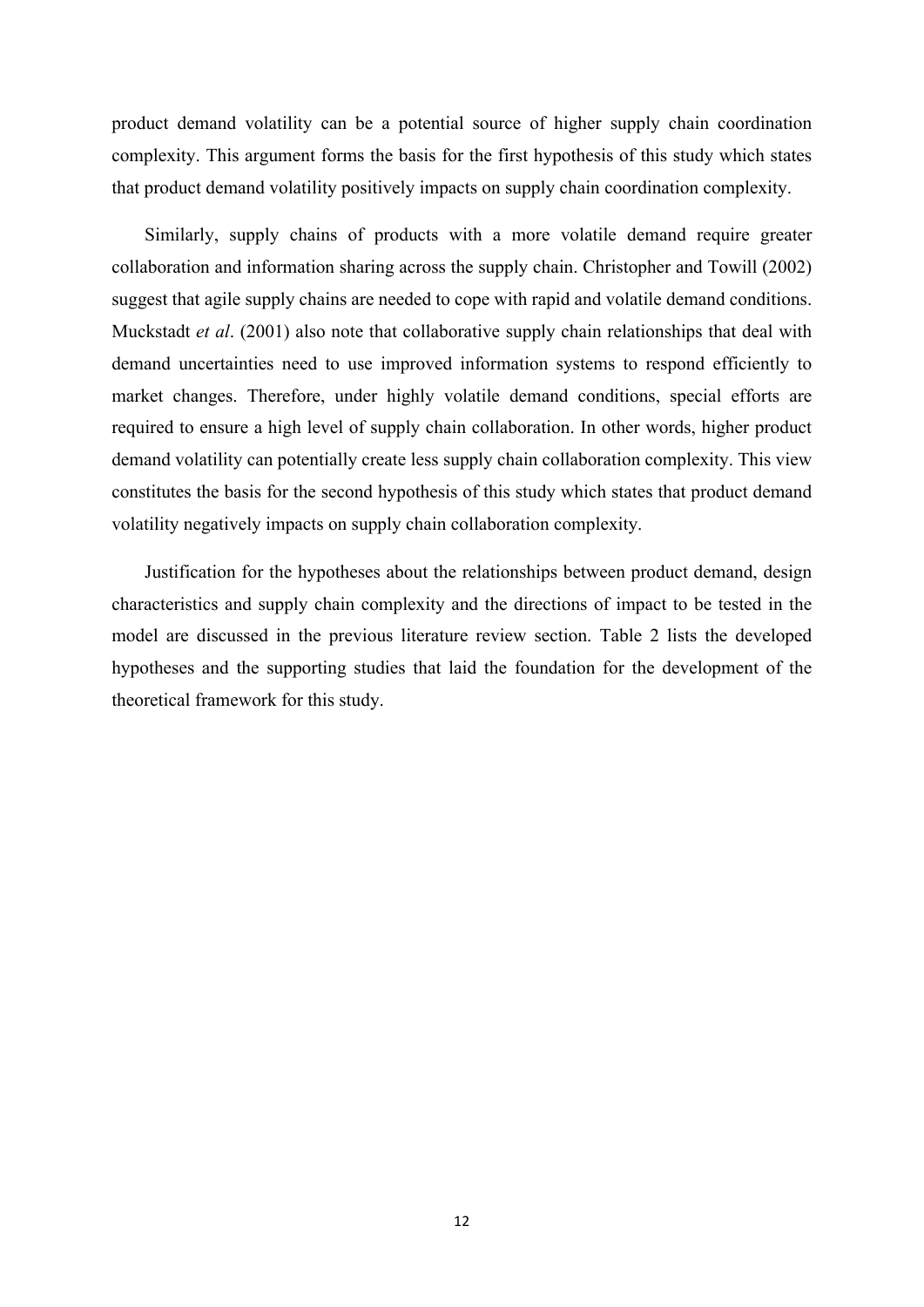| <b>Number</b>  | <b>Hypothesis</b>                                                                          | <b>Key studies</b>                                                                                                                                                             |
|----------------|--------------------------------------------------------------------------------------------|--------------------------------------------------------------------------------------------------------------------------------------------------------------------------------|
| Η1             | Product demand volatility positively impacts on<br>supply chain coordination complexity    | Bray and Mendelson (2012), Sahin and Robinson Jr.<br>(2005), Xiao and Qi (2008)                                                                                                |
| H <sub>2</sub> | Product demand volatility negatively impacts<br>on supply chain collaboration complexity   | Christopher and Towill (2002), Gunasekaran, Lai and<br>Cheng (2008), Muckstadt, Murray and Rappold<br>(2001)                                                                   |
| H3             | Product demand volatility positively impacts on<br>supply chain configuration complexity   | Amin and Zhang (2013), ElMaraghy and Mahmoudi<br>(2009), Wadhwa, Saxena and Chan (2008)                                                                                        |
| H4             | Product variety positively impacts on supply<br>chain coordination complexity              | Arshinder, Kanda and Deshmukh (2008), Sahin and<br>Robinson Jr. (2005), Simatupang and Srihharan<br>(2002)                                                                     |
| H <sub>5</sub> | Product life cycle negatively impacts on supply<br>chain coordination complexity           | Fisher (1997), Liu et al. (2006)                                                                                                                                               |
| H6             | Product life cycle positively impacts on supply<br>chain collaboration complexity          | Christopher and Towill (2002), Fisher (1997),<br>Olhager (2003), Seuring (2009)                                                                                                |
| Η7             | Product life cycle positively impacts on supply<br>chain configuration complexity          | Christopher and Towill (2002), Fisher (1997),<br>Olhager (2003), Seuring (2009)                                                                                                |
| H8             | Product innovativeness positively impacts on<br>supply chain coordination complexity       | Caridi et al. (2010), Petersen, Handfield and Ragatz<br>(2005), Wong, Wong and Boon-itt (2013)                                                                                 |
| H9             | Product innovativeness negatively impacts on<br>supply chain collaboration complexity      | Cassivi (2006), Petersen, Handfield and Ragatz<br>(2005), Soosay, Hyland and Ferrer (2008)                                                                                     |
| H10            | Product innovativeness positively impacts on<br>supply chain configuration complexity      | Salvador, Chandrasekaranb and Sohail (2014)                                                                                                                                    |
| H11            | Product structure complexity positively impacts<br>on supply chain coordination complexity | Cooper, Lambert and Pagh (1997), Helo and Szekely<br>(2005), Hobday (1998), Novak and Eppinger (2001),<br>Fixson (2005)                                                        |
| H12            | Product modularity positively impacts on<br>supply chain coordination complexity           | Chiu and Okudan (2014), Hong, Pearson and Carr<br>(2009), Pero et al. (2010), Ro, Liker and Fixson<br>(2007)                                                                   |
| H13            | Product modularity positively impacts on<br>supply chain configuration complexity          | Chiu and Okudan (2014), Howard and Squire (2007),<br>Jacobs, Vickery and Droge (2007), Kumar and<br>Chatterjee (2013), Lau et al. (2010), Swink,<br>Narasimhan and Wang (2007) |
| H14            | Supply chain coordination negatively impacts<br>on supply chain collaboration complexity   | Lee and Fernando (2015), Singh and Benyoucef<br>(2013)                                                                                                                         |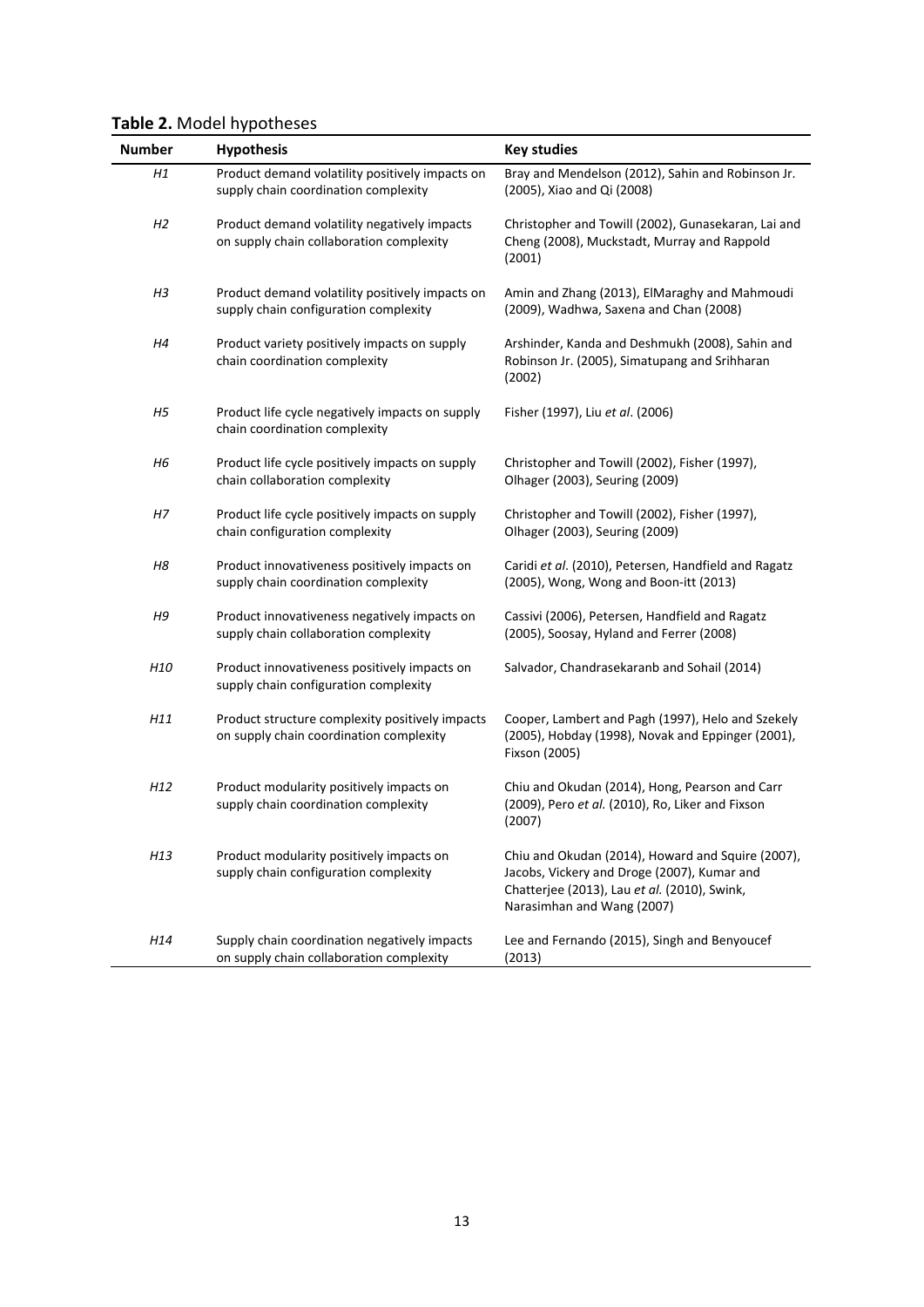# **4. Research methodology**

#### *4.1 Survey design and sample*

A questionnaire survey was conducted to collect data from supply chain professionals and practitioners for analysis. The survey respondents targeted were members of key industry associations in Australia, including Australian Industry Defence Network, Furniture Association of Australian, Australian Manufacturing Technology Institute Limited, Association of Manufacturing Excellence, Australian Industry group, Supply Chain and Logistics Association of Australia, and Australian division of the American Production and Inventory Control Society. By administering the survey to members of multiple manufacturing associations including Defence Network and Furniture Association enabled procuring the sample that represents the diversified nature of the manufacturing industry in Australia. The hypotheses in the model thus are tested across the larger sample and there are sufficient data points to ensure the results are reliable. A total of 2,600 prospective participants from these associations were approached. In addition, 850 supply chain and operations managers in a list of Australian manufacturing companies acquired through Mint Global database were also invited to participate in the survey. In view of the large and diverse sample to be surveyed, a Web-based survey approach was adopted. Online survey has the advantages of reduced cost, simplified collection procedure, improved confidentiality, convenience in participation, and minimised data entry error (Pasveer and Ellard, 1998).

#### *4.2 Survey instrument*

The survey questionnaire comprises five sections. For product demand characteristics, volatility, variety and life cycle are measured with six, two and one measurement item respectively. For product design characteristics, innovativeness, structure complexity and modularity are measured with three, four and six items respectively. For supply chain complexity, coordination, collaboration and configuration are measured by seven, six and six items respectively. Five-point Likert scale with anchors is used in the survey questionnaire. Table 3 lists the measurement items and the Likert-scale anchors used for the constructs of product demand and design characteristics. Table 4 shows the items and anchors for the constructs of coordination, collaboration and configuration.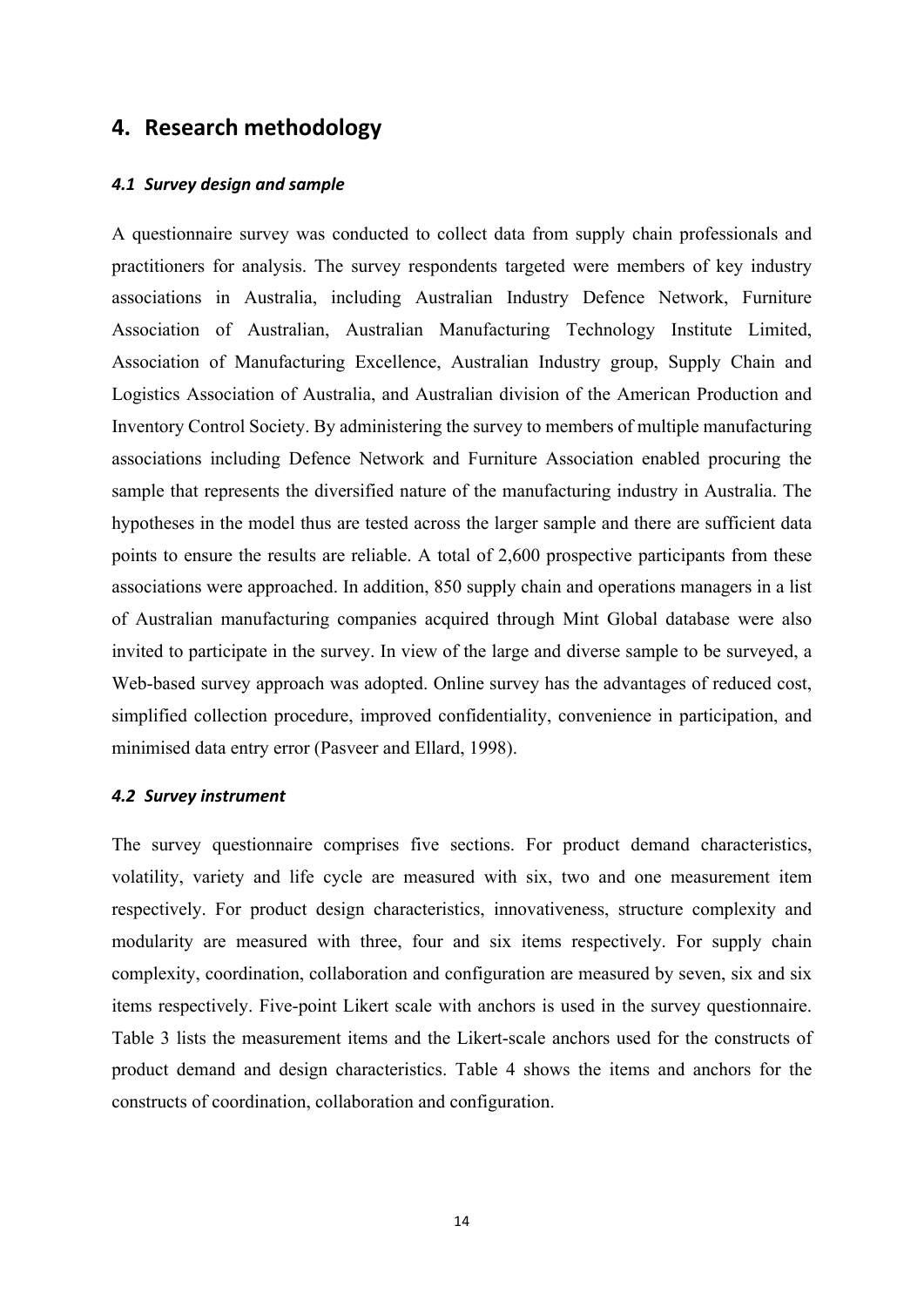| <b>Construct</b>                                                                                                                      | <b>Measurement item</b>                                                                                                                                                                                                                                                                                                                                                                                                                                                          | Likert-scale anchor                                                                                                 |
|---------------------------------------------------------------------------------------------------------------------------------------|----------------------------------------------------------------------------------------------------------------------------------------------------------------------------------------------------------------------------------------------------------------------------------------------------------------------------------------------------------------------------------------------------------------------------------------------------------------------------------|---------------------------------------------------------------------------------------------------------------------|
| <b>Product Demand</b><br><b>Volatility (VOLA)</b><br>Adopted and customised<br>from Celly and Frazier<br>(1996) and Olhager<br>(2003) | • Sales are predictable (VOLA1)<br>" Market trends are easy to monitor (VOLA2)<br>• Sales forecasts are easy to monitor (VOLA3)<br>• Sales volumes are stable (VOLA4)<br>• Sales volumes change rarely (VOLA5)<br>Range of sales volume variation is small (VOLA6)                                                                                                                                                                                                               | 1 - Strongly agree<br>2 - Agree<br>3 - Neither agree nor<br>disagree<br>4 - Disagree<br>5 - Strongly disagree       |
| <b>Product Variety (VARY)</b><br>Adopted and customised<br>from Fisher (1997)                                                         | How many versions of this product are offered at the<br>market by your company at this point of time (Make-to-<br>Stock)? (VARY1)<br>How many versions of this product can be offered to<br>customers by your company based on order at this point of<br>time (Make-to-Order)? (VARY2)                                                                                                                                                                                           | $1 -$ Less than 10<br>2 - 10 to 20<br>3 - 20 to 50<br>4 - 50 to 100<br>5 - More than 100                            |
| <b>Product Life Cycle (LCYC)</b><br>Adopted and customised<br>from Fisher (1997)                                                      | ■ How long is the life cycle for this product? (LCYC)                                                                                                                                                                                                                                                                                                                                                                                                                            | 1 - Less than 3 months<br>$2 - 3$ to 12 months<br>$3 - 1$ to 2 years<br>$4 - 2$ to 5 years<br>5 - More than 5 years |
| <b>Product Innovativeness</b><br>(INNO)<br>Adopted and customised<br>from Danneels and<br>Kleinschmidtb (2001)                        | Indicate to what extent your company was familiar with the<br>following aspects involved in the development of this<br>product:<br>O Technology (INNO1)<br>o Engineering and design (INNO2)<br>o Production technology and process (INNO3)                                                                                                                                                                                                                                       | 1 - Totally disagree<br>2 - Disagree<br>3 - Neither agree nor<br>disagree<br>4 - Agree<br>5 - Totally agree         |
| <b>Product Structure</b><br><b>Complexity (COMP)</b><br>Adopted and customised<br>from Kaski and Heikkila<br>(2002)                   | " Level of technical component (COMP1)<br>" Level of sophistication (COMP2)<br>" Level of engineering component (COMP3)<br>Level of complexity (COMP4)                                                                                                                                                                                                                                                                                                                           | 1 - Very low<br>$2 - Low$<br>3 - Neither low nor high<br>4 - High<br>5 - Very high                                  |
| <b>Product Modularity</b><br>(MODU)<br>Adopted and customised<br>from Parker (2010)                                                   | • Product is designed to enable the swapping of components<br>(MODU1)<br>Product functions can be directly added or deleted by<br>adding or removing components (MODU2)<br>Product has interchangeable features and options (MODU3)<br>" The interfaces of product components are designed to<br>accept a variety of components (MODU4)<br>Product components are able to accept a wide range of<br>components (MODU15<br>Product is designed to be easily reconfigured ((MODU6) | 1 - Very low<br>$2 - Low$<br>3 - Neither low nor high<br>4 - High<br>5 - Very high                                  |

**Table 3.** Measurement items for product demand and product design characteristics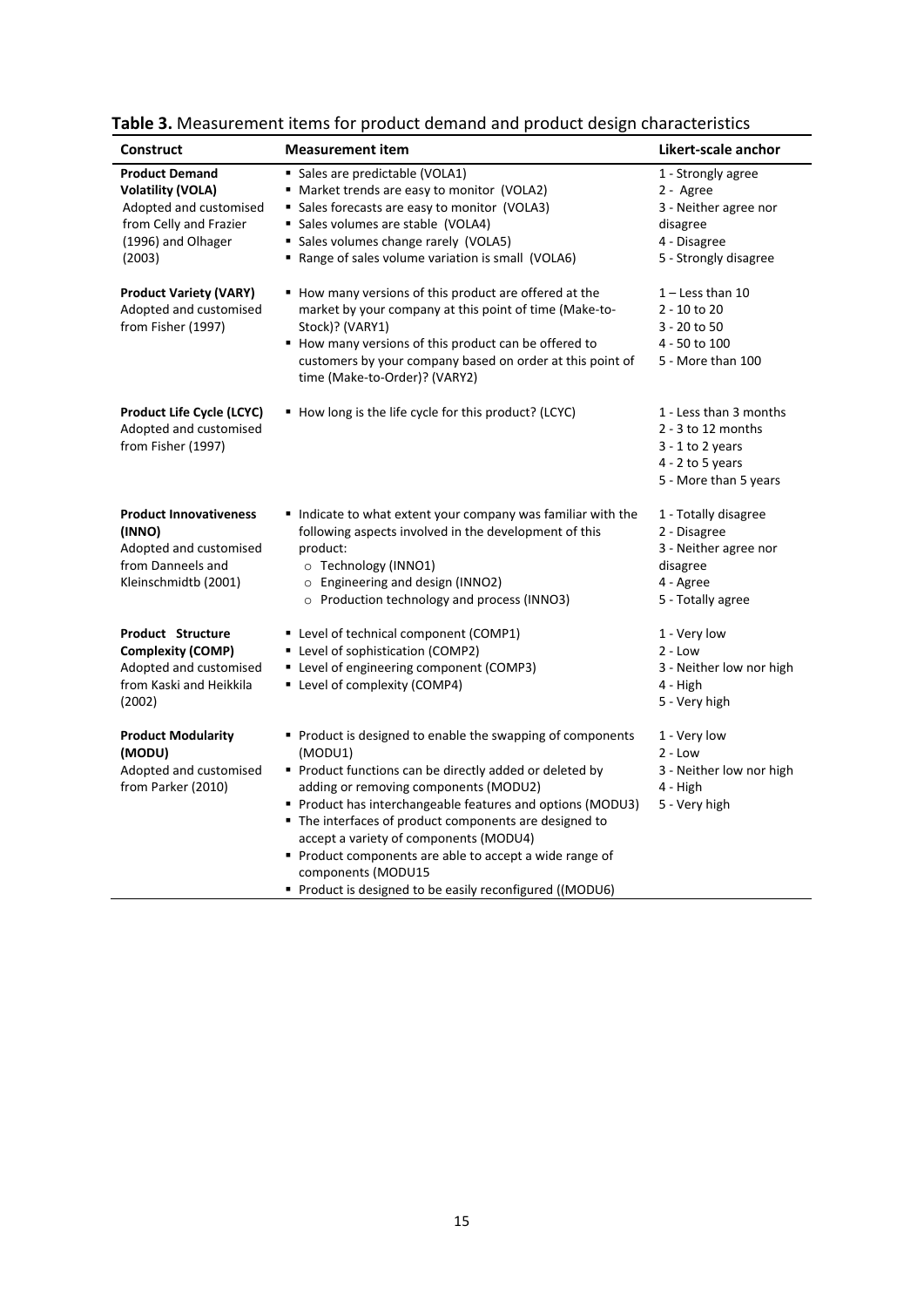| Construct                                                                                                         | <b>Measurement item</b>                                                                                           | Likert-scale anchor                                                                                                                                                                                                                                |
|-------------------------------------------------------------------------------------------------------------------|-------------------------------------------------------------------------------------------------------------------|----------------------------------------------------------------------------------------------------------------------------------------------------------------------------------------------------------------------------------------------------|
| <b>Supply Chain</b><br>Coordination<br>Complexity<br>(COOR)<br>Adopted and<br>customised<br>from Hieber<br>(2002) | " What is the level of information sharing<br>between you and your key suppliers? (COOR1)                         | 1 - Very low (limited to the needs of order<br>execution)<br>2 - Low (forecast exchange)<br>3 - Moderate (order tracking and tracing)<br>4 – High (sharing inventory/capacity levels)<br>5 - Very high (as required for planning and<br>execution) |
|                                                                                                                   | ■ What is the integration level of logistics<br>processes between your company and your<br>key suppliers? (COOR2) | 1 - Very low (mere order execution)<br>2 - Low (integrated execution)<br>3 - Moderate (vendor management inventory)<br>4 - High (collaborative planning)<br>5 - Very high (integrated planning and<br>execution)                                   |
|                                                                                                                   | How independent are you and your key<br>suppliers in making logistics decisions?<br>(COOR3)                       | 1 - Highly independent (self-directed decisions)<br>2 - Independent<br>3 - Moderate (local decision with central<br>coordination guidelines)<br>4 - Dependent<br>5 - Highly dependent (led by strategic centre)                                    |
|                                                                                                                   | How often does consumption amount of<br>products requested from your key suppliers<br>vary? (COOR4)               | 1 - Very rarely<br>2 - Rarely<br>3 - Sometimes<br>4 - Often<br>5 - Very often                                                                                                                                                                      |
|                                                                                                                   | " What is the extent of long-term orders with<br>your key suppliers? (COOR5)                                      | 1 - Very low (regular purchase orders)<br>$2 - Low$<br>3 - Moderate<br>4 - High<br>5 - Very high (long-term blanket orders)                                                                                                                        |
|                                                                                                                   | ■ What is the level of communication between<br>your multiple tiers and channels? (COOR6)                         | 1 - Very low (single contact for the transaction)2<br>$2 - Low$<br>3 - Moderate (supply chain manager)<br>4 - High<br>5 - Very high (multiple contacts between levels<br>and channels)                                                             |
|                                                                                                                   | " What is the extent of information technology<br>used between you and your key suppliers?<br>(COOR7)             | 1 - Very low (to support internal processes)<br>$2 - Low$<br>3 - Moderate (EDI)<br>4 - High<br>5 - Very high (SCM software)                                                                                                                        |
| <b>Supply Chain</b><br>Collaboration<br>Complexity<br>(COLL)<br>Adopted and<br>customised<br>from Hieber          | " To what extent you and your key suppliers'<br>network interest and strategy are aligned?<br>(COLL1)             | 1 - Very high (common strategy and interest)<br>2 - High<br>3 - Moderate (common network analysis)<br>$4 - Low$<br>5 - Very low (divergence of strategy and<br>interest)                                                                           |
| (2002)                                                                                                            | • What is the type (or orientation) of business<br>relations between you and your key suppliers?<br>(COLL2)       | 1 - High cooperation<br>2 - Cooperation<br>3 - Coopetition (Opportunistic)<br>4 - Competition<br>5 - High competition                                                                                                                              |

**Table 4.** Measurement items for supply chain coordination, collaboration and configuration complexities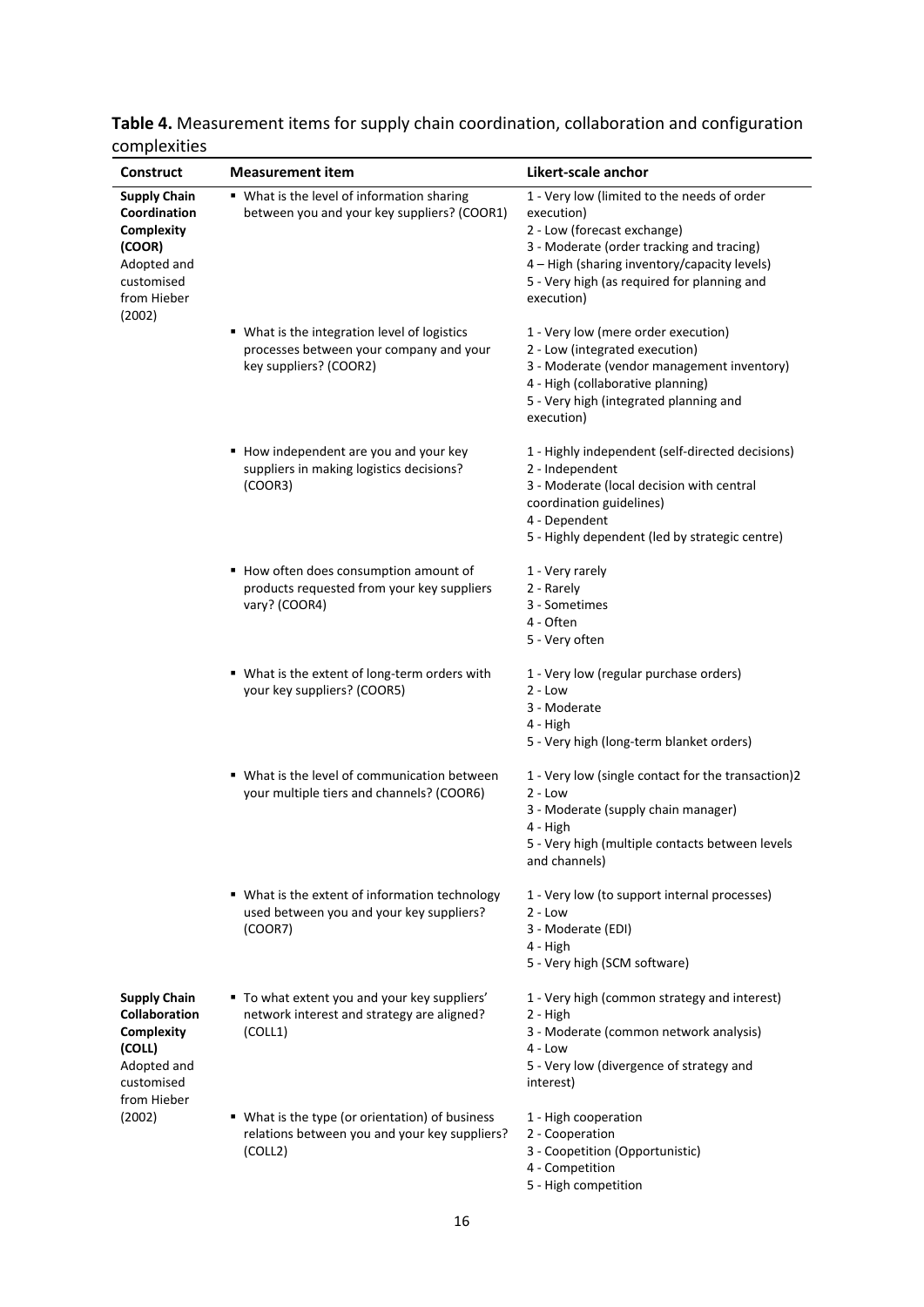|                                                                                                                    | " To what extent can you replace your key<br>suppliers? (COLL3)                                                                                                                                          | 1 - Extremely low (sole sourcing)<br>$2 - Low$<br>3 - Moderate<br>4 - High<br>5 - Extremely high (highly substitutable)                                                                                                                           |  |  |  |
|--------------------------------------------------------------------------------------------------------------------|----------------------------------------------------------------------------------------------------------------------------------------------------------------------------------------------------------|---------------------------------------------------------------------------------------------------------------------------------------------------------------------------------------------------------------------------------------------------|--|--|--|
|                                                                                                                    | • What is the level of trust and openness<br>between your company and your key<br>suppliers? (COLL4)                                                                                                     | 1 - Extremely high<br>2 - High<br>3 - Moderate<br>$4 - Low$<br>5 - Extremely low                                                                                                                                                                  |  |  |  |
|                                                                                                                    | How similar is the business culture of your key<br>suppliers to your company? (in terms of<br>corporate culture, size and structure) (COLL5)                                                             | 1 - Highly similar<br>2 - Similar<br>3 - Moderate<br>4 - Different<br>5 - Highly different                                                                                                                                                        |  |  |  |
|                                                                                                                    | " To what extent do you or your main suppliers<br>influence each other's supply chain (logistics)<br>decisions? (COLL6)                                                                                  | 1 - Very significant influence<br>2 - High influence<br>3 - Moderate influence<br>4 - Low influence<br>5 - Very low influence                                                                                                                     |  |  |  |
| <b>Supply Chain</b><br>Configuration<br>Complexity<br>(CONF)<br>Adopted and<br>customised<br>from Hieber<br>(2002) | How many value-adding tiers are there in your<br>supply chain network? (CONF1)                                                                                                                           | $1 - Two$<br>2 - Three<br>3 - Four<br>4 - Five<br>5 - More than five                                                                                                                                                                              |  |  |  |
|                                                                                                                    | How many logistics channels are there in your<br>supply chain network? (CONF2)                                                                                                                           | 1 - One to two<br>2 - Three<br>3 - Four<br>4 - Five<br>5 - More than five                                                                                                                                                                         |  |  |  |
|                                                                                                                    | How complex are the linkages of your key<br>suppliers (based on number of tiers and<br>channels they are connected with)? Are they<br>connected to many other partners through<br>many channels? (CONF3) | 1 - Not complex at all (connected to a few<br>other partners through a few channels)<br>2 - Slightly complex<br>3 - Moderately complex<br>4 - Highly complex<br>5 - Extremely complex (connected to many<br>other partners through many channels) |  |  |  |
|                                                                                                                    | ■ What is the geographical spread of this supply<br>network? (CONF4)                                                                                                                                     | 1 - Local<br>2 - Regional (intrastate)<br>3 - National (interstate)<br>4 - International                                                                                                                                                          |  |  |  |
|                                                                                                                    | How long do you intend to source from these<br>key suppliers? (CONF5)                                                                                                                                    | 1 - More than four years<br>2 - Three to four years<br>3 - Two to three years<br>4 - One to two years<br>5 - Less than one year                                                                                                                   |  |  |  |
|                                                                                                                    | " What is your type of partnership with these<br>key suppliers? (CONF6)                                                                                                                                  | 1 - Group<br>2 - Alliance<br>3 - Independent business partners<br>4 - Others                                                                                                                                                                      |  |  |  |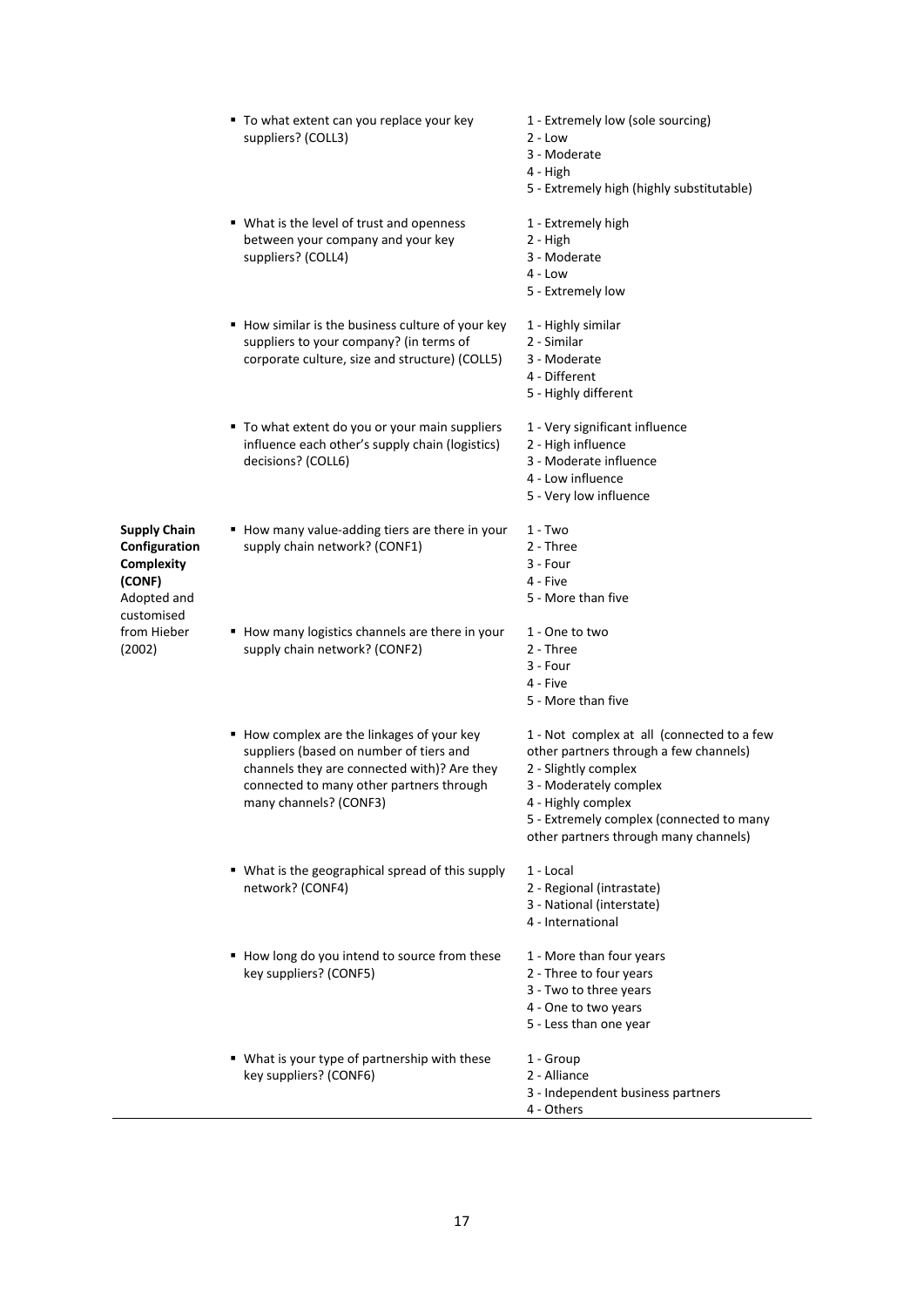To pre-test the survey instruments, the questionnaire was reviewed by a panel of six experts comprising three supply chain managers and three academics. Through this triangulation process (Lynn, 1986), two items, COLL5 and COOR4, were removed due to duplication. Some questions that were poorly worded were also rewritten to eliminate ambiguity. The study was then piloted through an online survey sent to the members of Supply Chain and Logistics Association of Australia. Based on the outcome of the pilot study, three more items – COOR2, CONF3, and CONF4 – were removed due to ambiguity. The final questionnaire comprises primarily 41 questions: eight on product volatility, one on product life cycle, six on product modularity, three on product innovativeness, four on product structure complexity, five on supply chain coordination complexity, five on supply chain collaboration complexity, four on supply chain configuration complexity, and five on other responses.

#### *4.3 Data collection*

Data were collected in two streams running in parallel. With the help of the industry associations, a survey Web link was sent via e-mail with a covering letter to the 2,600 members of eight professional associations in Australia to solicit participation in the survey. The survey Web link and the covering letter were also sent via e-mail to the 850 managers of supply chain and operations working in the industry sector. In both cases, a reminder e-mail was sent one month after the first email to increase the response rate. In the end, 273 valid responses were received from the two streams of data collection representing a response rate of 8% from 3,450 invitations.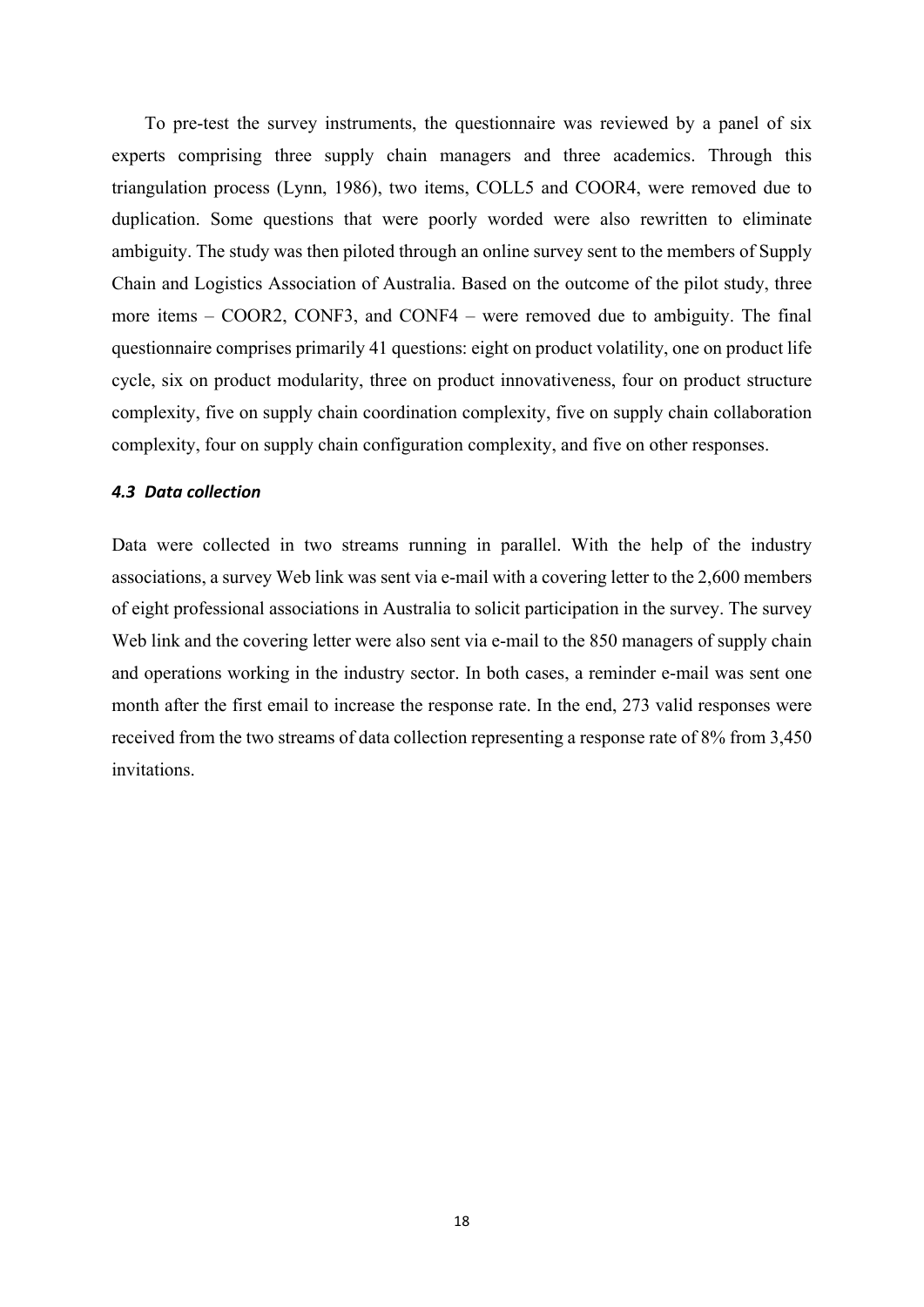#### *4.4 Data analysis and modelling*

Upon screening and cleaning of data, a series of tests were conducted on the data set to ensure that the various assumptions of parametric statistics are met. Kolmogorov-Smirnov (K-S) test was used to check the statistical significance of the normal distribution of data variables and the results found the data deviate from normality. Since the normality was not established, so bootstrapping was used to adjust distributional misspecification. Mahalanobis distance test was used to identify outliers and Spearman's correlation analysis for multicollinearity. There was no significant issue detected in these tests. Then, *t*-test for non-response bias was conducted. Cronbach's alpha and item-scale correlation were calculated for internal consistency reliability. Four items with low values of item-scale correlation – MODU4, CONF5, COLL6, and COOR5 – were removed. Finally, exploratory factor analysis was used to determine factorial validity.

A measurement model was then developed using confirmatory factor analysis. As shown in Table 5, the comparative fit index (CFI) of 0.97 exceeds the threshold value of 0.92, which indicates an acceptable model fit. The root mean square error of approximation (RMSEA) value of 0.05 is below the recommended limit of 0.08. This indicates that there is no discrepancy and a good fit between the hypothesised model and the data, with optimally chosen parameter estimates. Furthermore, the p of close fit (PCLOSE) value is above 0.05, which also indicates that the model is an acceptable fit.

| <b>Model identification</b> |     |         | <b>Model fit statistics</b> |     |           |               |           |
|-----------------------------|-----|---------|-----------------------------|-----|-----------|---------------|-----------|
| Observed variables          |     | $= 29$  | $\gamma^2$                  | $=$ | 580.176   | CFI           | $= 0.97$  |
| Estimated parameters        | $=$ | -80     | $\chi^2$ / df               |     | $= 1.634$ | RMSEA         | $= 0.048$ |
| df                          |     | $= 355$ | D                           |     | $= 0.00$  |               |           |
| Model is identified         |     |         | <b>RMR</b>                  |     | $= 0.04$  | <b>PCLOSE</b> | $= 0.648$ |

**Table 5.** Full CFA measurement model statistics

Discriminant validity of the constructs was assessed through correlations between constructs and the average variance of the constructs (Fornell and Larcker, 1981). The results show that correlation between product structure complexity and product modularity exceeds the acceptable value of 0.85. In addition, the average variance between product structure complexity and product modularity constructs is less than the correlation's square. Also, the average variance of product structure complexity is less than the maximum shared variance. These results suggest that product structure complexity and product modularity are highly correlated. Product structure complexity was thus removed from the measurement model and the model was re-estimated.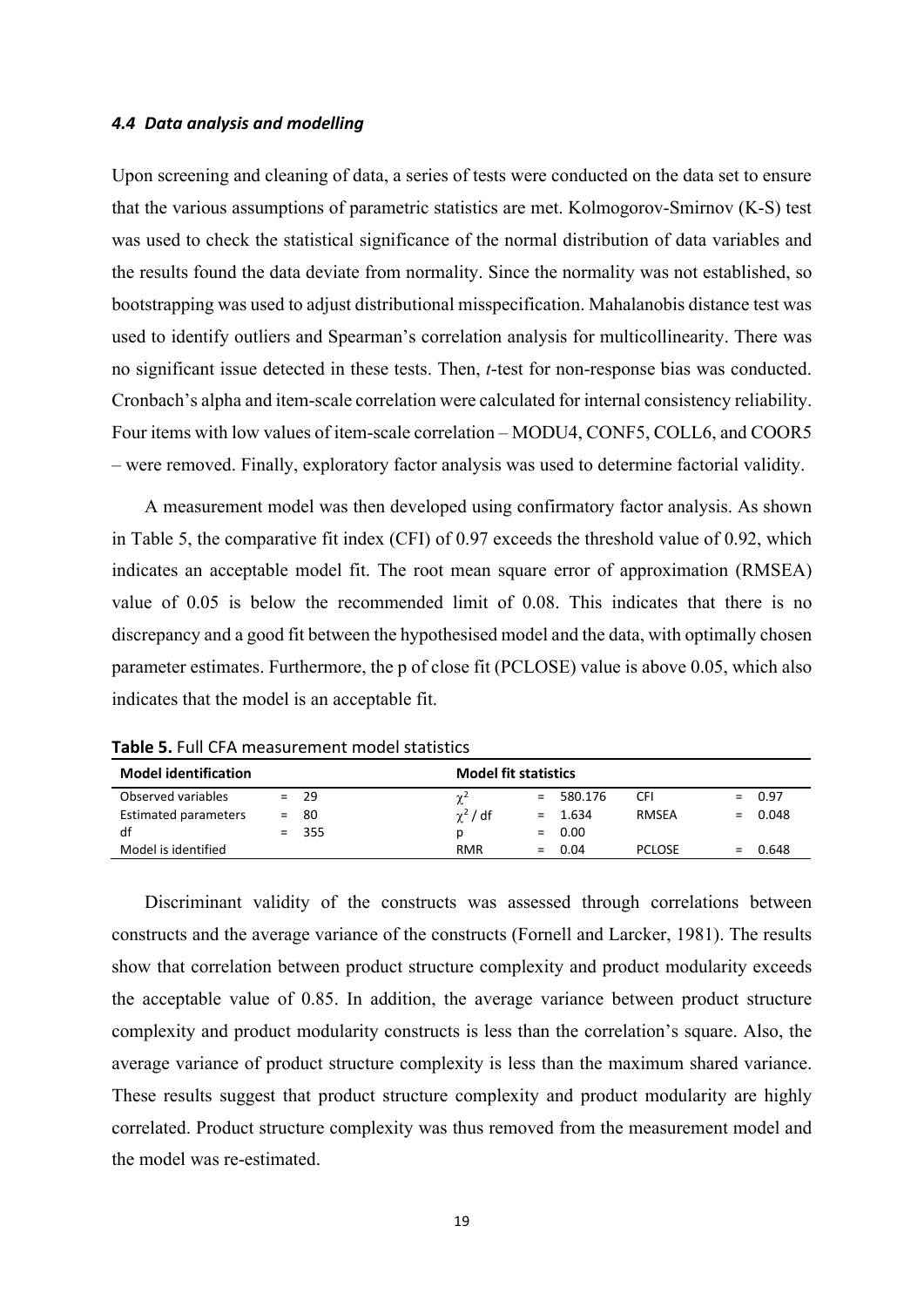The statistics for the re-estimated model show that the model is an acceptable fit. The CFI is 0.975 (threshold value of 0.92), The RMSEA is 0.05 (0.08 limit) and the PCLOSE value is over 0.05 showing a good model fit. Discriminant validity holds for the re-estimated model. None of the correlations between the constructs has exceeded the threshold of 0.85. Furthermore, the average variance calculated for all the constructs is more than the maximum shared variance in all instances. In other words, the re-estimated model also indicates a good model fit. It thus forms the foundation for evaluation of the structural model proposed. Results of the full structural equation model are shown in Figure 2 and the model fit statistics are given in Table 6.

**Model fit statistics** Acceptance level and a series of the Result  $\chi^2$  = 492.32  $\chi^2$  / df > 1.00 and < 2.00  $\chi^2$  / df = 1.63 df = 320 CFI ≥ 0.95 CFI = 0.97 *p* = 0 RMSEA ≤ 0.08 RMSEA = 0.048 Items =  $27$  PCLOSE  $\geq 0.50$  PCLOSE =  $0.65$ 

**Table 6.** Full structural equation model fit statistics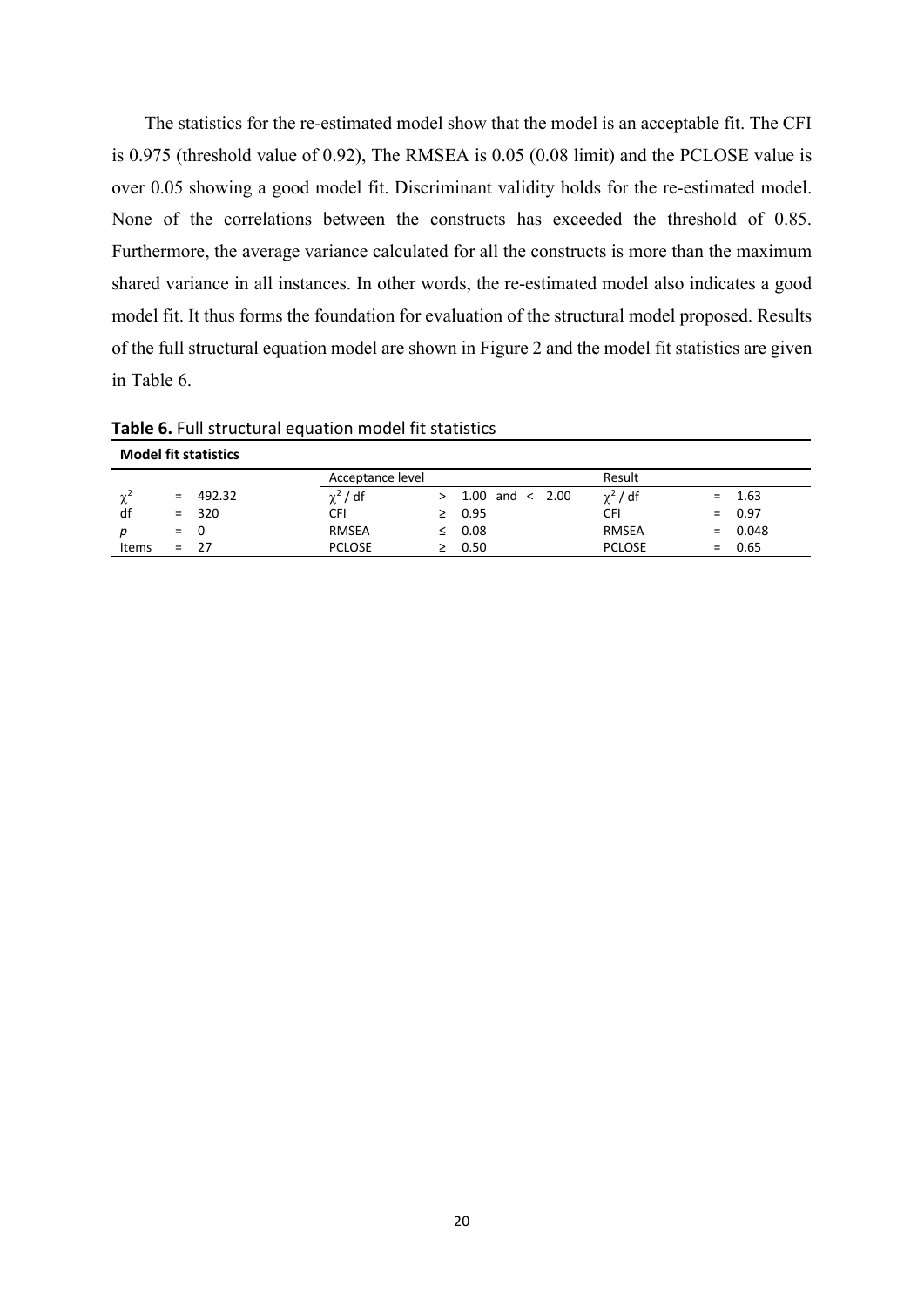

**Figure 2.** Full structural equation model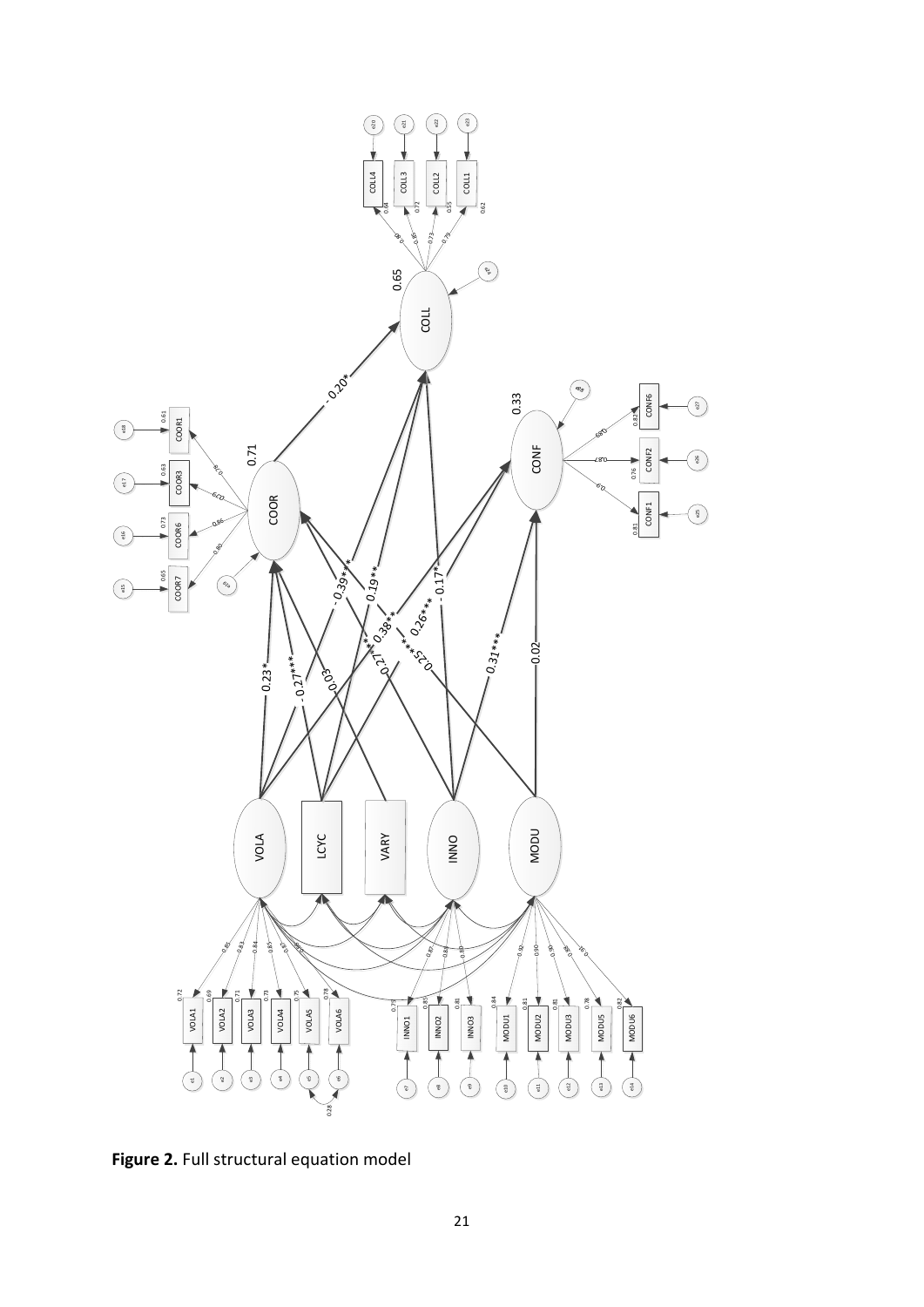Table 7 shows the correlation coefficients and associated significance levels of the hypotheses. Of the 13 theorised structural paths in the structural model, 11 are significant with a confidence interval of 95 per cent, *i.e.*, p < 0.05.

| <b>Construct</b>                                                                 |               |                             | <b>Correlation</b><br>coefficient | p-value | Significance    | <b>Hypothesis</b> | <b>Outcome</b>   |  |
|----------------------------------------------------------------------------------|---------------|-----------------------------|-----------------------------------|---------|-----------------|-------------------|------------------|--|
| Product<br>Demand<br>Volatility                                                  | →             | Coordination<br>Complexity  | 0.23                              | 0.01    | $\ast$          | H1                | Supported        |  |
| Product<br>Demand<br>Volatility                                                  | →             | Collaboration<br>Complexity | $-0.39$                           | < 0.001 | ***             | H <sub>2</sub>    | Supported        |  |
| Product<br>Demand<br>Volatility                                                  | →             | Configuration<br>Complexity | 0.38                              | 0.00    | $***$           | H <sub>3</sub>    | Supported        |  |
| Product<br>Variety                                                               | →             | Coordination<br>Complexity  | 0.03                              | 0.53    | Not Significant | H4                | Not<br>Supported |  |
| Product Life<br>Cycle                                                            | →             | Coordination<br>Complexity  | $-0.27$                           | < 0.001 | ***             | H5                | Supported        |  |
| <b>Product Life</b><br>Cycle                                                     | →             | Collaboration<br>Complexity | 0.19                              | 0.00    | $***$           | H6                | Supported        |  |
| Product Life<br>Cycle                                                            | →             | Configuration<br>Complexity | 0.26                              | < 0.001 | ***             | H7                | Supported        |  |
| Product<br>Innovativenes<br>s                                                    | →             | Coordination<br>Complexity  | 0.27                              | < 0.001 | ***             | H <sub>8</sub>    | Supported        |  |
| Product<br>Innovativenes<br>s                                                    | →             | Collaboration<br>Complexity | $-0.17$                           | 0.01    | *               | H <sub>9</sub>    | Supported        |  |
| Product<br>Innovativenes<br>S                                                    | →             | Configuration<br>Complexity | 0.31                              | < 0.001 | ***             | H <sub>10</sub>   | Supported        |  |
| Product<br>Modularity                                                            | →             | Coordination<br>Complexity  | 0.25                              | < 0.001 | ***             | H <sub>12</sub>   | Supported        |  |
| Product<br>Modularity                                                            | →             | Configuration<br>Complexity | 0.02                              | 0.87    | Not Significant | H13               | Not<br>Supported |  |
| Supply Chain<br>Coordination<br>Complexity                                       | $\rightarrow$ | Configuration<br>Complexity | $-0.20$                           | 0.03    | $\ast$          | H14               | Supported        |  |
| *** $\Rightarrow$ p < 0.001, ** $\Rightarrow$ p < 0.01, * $\Rightarrow$ p < 0.05 |               |                             |                                   |         |                 |                   |                  |  |

**Table 7.** Strengths of the structural paths and outcome of hypothesis testing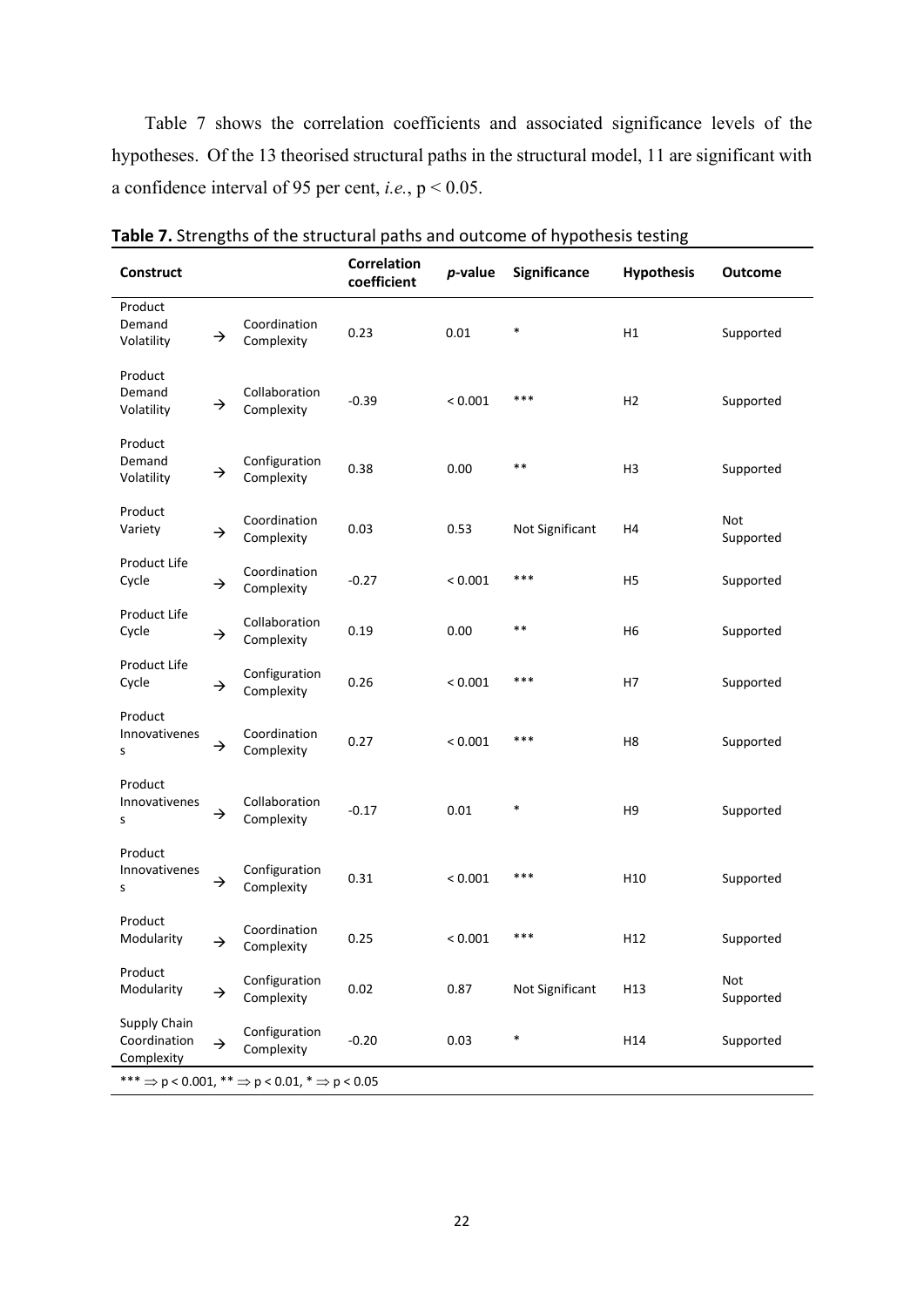Table 8 summarises the direct and indirect standardised effects of product demand and design characteristics on the three dimensions of supply chain complexity.

| <b>Construct</b>                           | <b>Supply Chain</b><br>Coordination<br>Complexity |               | <b>Table of</b> Standardisca chiccle of product achiana and acsign on supply chain complexity<br><b>Supply Chain Collaboration Complexity</b> |               |                          |               |          |               | <b>Supply Chain</b><br>Configuration<br><b>Complexity</b> |               |
|--------------------------------------------|---------------------------------------------------|---------------|-----------------------------------------------------------------------------------------------------------------------------------------------|---------------|--------------------------|---------------|----------|---------------|-----------------------------------------------------------|---------------|
|                                            |                                                   | Direct        | Direct                                                                                                                                        |               | Indirect                 |               | Total    |               | Direct                                                    |               |
|                                            | S.E.                                              | $p-$<br>value | S.E.                                                                                                                                          | $p-$<br>value | S.E.                     | $p-$<br>value | S.E.     | $p-$<br>value | S.E.                                                      | $p-$<br>value |
| <b>Product Demand</b><br>Volatility        | 0.235                                             | 0.030         | $-0.392$                                                                                                                                      | 0.008         | $-0.046$                 | 0.017         | $-0.438$ | 0.002         | 0.375                                                     | 0.005         |
| Product Life Cycle                         | $-0.267$                                          | 0.005         | 0.192                                                                                                                                         | 0.110         | 0.053                    | 0.007         | 0.246    | 0.015         | 0.259                                                     | 0.004         |
| <b>Product Variety</b>                     | 0.029                                             | 0.546         | ٠                                                                                                                                             |               |                          |               |          |               |                                                           | ٠             |
| Product<br>Innovativeness                  | 0.268                                             | 0.001         | $-0.172$                                                                                                                                      | 0.005         | $-0.053$                 | 0.007         | $-0.225$ | 0.007         | 0.313                                                     | 0.004         |
| <b>Product Modularity</b>                  | 0.254                                             | 0.006         |                                                                                                                                               |               | $-0.080$                 | 0.007         | $-0.080$ | 0.007         | 0.016                                                     | 0.886         |
| Supply Chain<br>Coordination<br>Complexity |                                                   |               | $-0.198$                                                                                                                                      | 0.009         | $\overline{\phantom{a}}$ |               | $-0.198$ | 0.009         | $\overline{\phantom{a}}$                                  |               |

**Table 8.** Standardised effects of product demand and design on supply chain complexity

# **5. Results and findings**

The findings of the SEM establish that product demand and product characteristics are significant explanatory predictors of supply chain complexity of manufacturing firms in Australia. In particular, product demand volatility, product life cycle, product innovativeness and product modularity explain 71% of variance in supply chain coordination complexity. The model explains 65% variance of supply chain collaboration complexity through product demand volatility, product life cycle, product innovativeness, product modularity and supply chain coordination complexity. Product demand volatility, product life cycle and product innovativeness, however, only explain 33% of variance in supply chain configuration complexity. The details of the findings of this study are presented in the following sub-sections.

#### *5.1 Demand volatility and supply chain complexity*

The standardised effect of product demand volatility on supply chain coordination complexity is 0.235. This finding supports *H1* which hypothesises that greater demand volatility, reflected in lower stability of sales volume (factor loading 0.88) and predictability of market trend (0.85), increases complexity in supply chain coordination. Previous studies, such as Lee (2002) and Xiao and Qi (2008), concur with this finding which highlights that products with highly volatile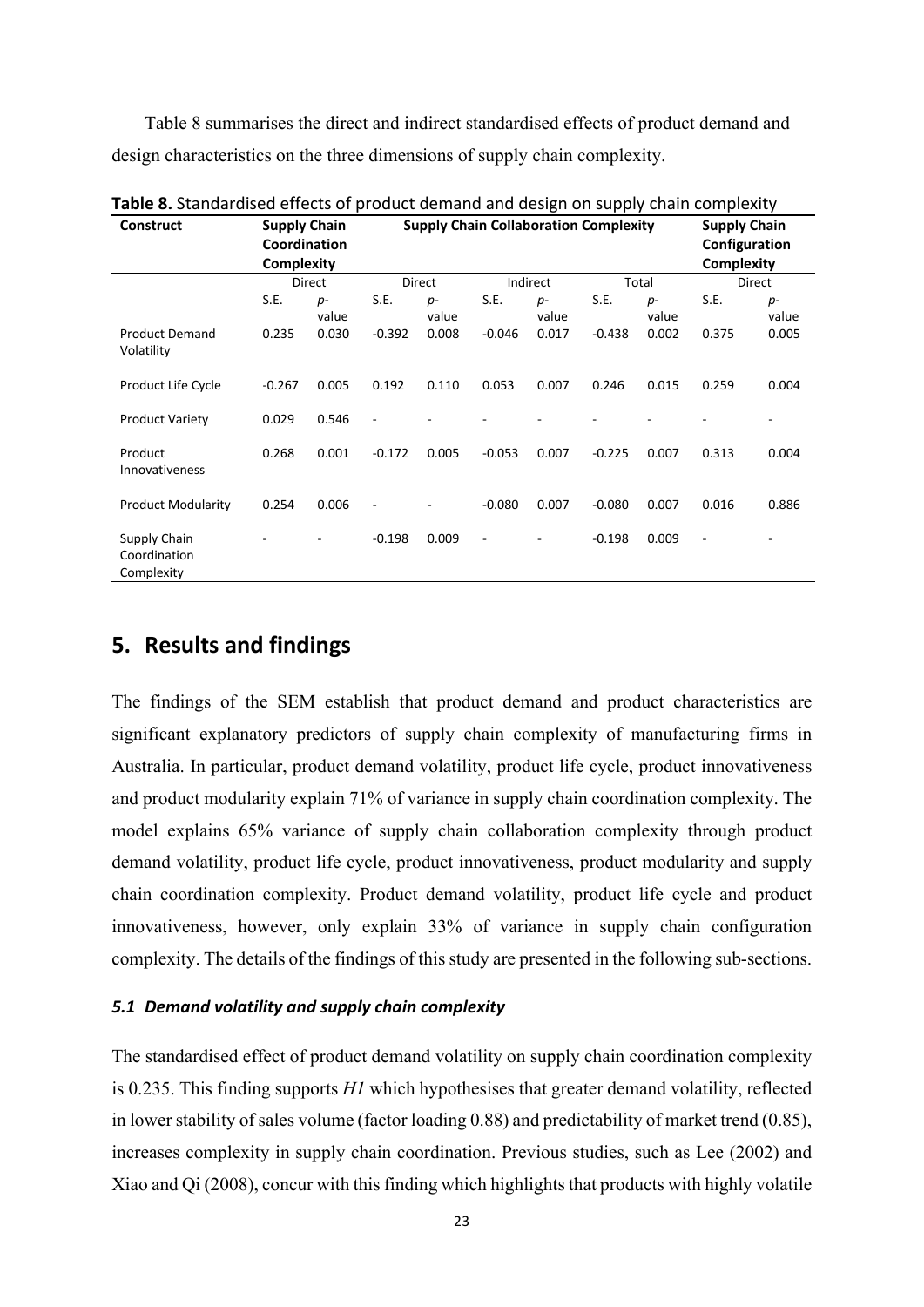demand may have stronger information sharing requirement between the manufacturer and its suppliers. High factor loadings of the measurement items of supply chain coordination complexity (0.78, 0.79, 0.86, and 0.80) suggest that a high degree of communication and coordination across multiple tiers and channels facilitates supply chain coordination. Companies often prove to be very reliant on their key suppliers in making operational and strategic decisions to efficiently manage the variability and volatility of demand and to reduce bull-whip effects. Therefore, information sharing and good communication across multiple tiers and channels to facilitate supply chain coordination constitute a key strategy for managing demand volatility collaboratively (Dwaikat, 2016).

Product demand volatility, with a standardised total effect -0.438, has a significant negative impact on supply chain collaboration complexity. This finding supports *H2* which hypothesises that greater demand volatility reduces complexity in supply chain collaboration, as reflected in the substitutability of the collaborating partners (0.85) and the level of trust and openness between the parties (0.80). Most of this impact is explained through a direct relationship (standardised effect -0.392) between product demand and supply chain collaboration. Apart from this direct effect, product demand has a -0.046 standardised indirect effect via supply chain coordination on supply chain collaboration. The finding suggests that firms in Australia which experience high volatility in their demand may need to leverage information sharing in a collaborative supply chain to consolidate relationships, make joint decisions, enable system coupling and align interest and strategy with their key suppliers. These collaborative efforts reduce supply chain collaboration complexity.

Product demand volatility also has a significant impact on supply chain configuration complexity with a standardised effect of 0.375. This finding supports *H3* which hypothesises that greater demand volatility increases complexity in supply chain configuration. Such linkage emphasises the necessity to standardise communication and practices sharing to align supply chain configuration with product demand volatility. Under high demand volatility conditions, supply chain configuration *e.g.*, the distance between nodes and the number of levels of the supply chain network, spatial and strategic positioning of production plants, distribution centres and warehouses, need to be more agile and responsive to tackle the uncertainty and variability of demand. This view is supported by the high loadings (0.90, 0.87 and 0.89) of the measurement items. High complexity of supply chain configuration enables customer-driven requirements to be recorded on the order and design/engineering to be finalised as part of the execution of the order. Product demand volatility thus produces customer-driven requirements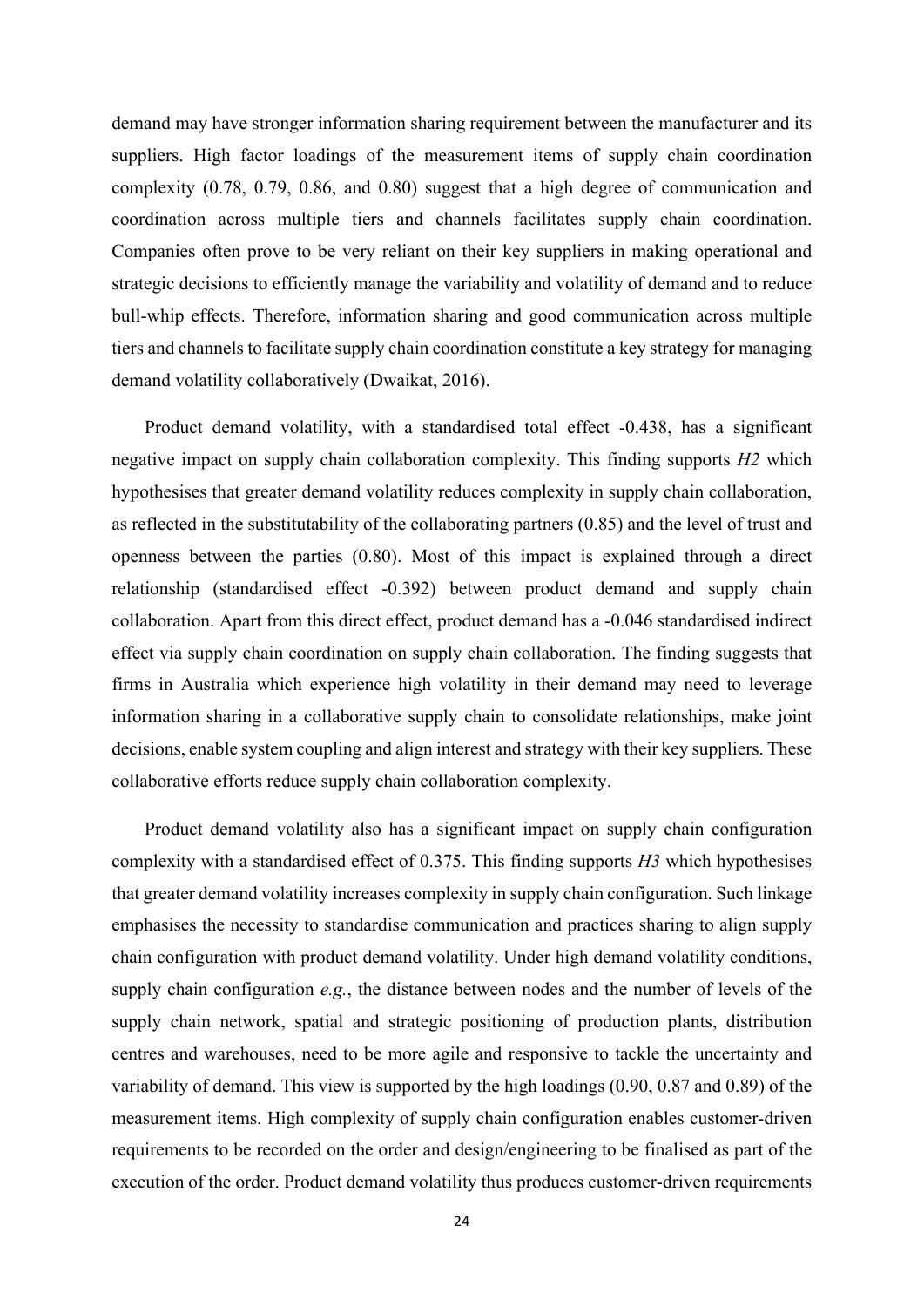which are unknown at the time of product design or are variations that are not designed into the product or offering (at the time of product engineering).

#### *5.2 Product life cycle and supply chain complexity*

The standardised effect of product life cycle on supply chain coordination complexity is -0.267. The finding supports *H4* which hypothesises that a shorter product life cycle increases supply chain coordination complexity. This might be due to the need for a higher level of marketing, managerial ability and sophistication as well as investment in resources in the supply chain. Products with short life cycles also require higher levels of information sharing to manage a short life on the market, a steep decline stage and the shortened maturity period. Short product life cycle requires coordination that is more efficient across the supply chain to reduce risks and uncertainty resulting in higher coordination complexity. Thus, some firms are deploying strategies to adapt to uncertainties in demand through process standardisation or delayed differentiation to deal with shorter product life cycles.

Product life cycle, however, has an insignificant direct standardised effect on supply chain collaboration yet a significant indirect standardised effect of 0.053. The total standardised effect is 0.246 which is significant. As such, *H6* is supported which hypothesises that longer product life cycle results in greater supply chain collaboration complexity. This indirect relationship between product life cycle and supply chain collaboration via supply chain coordination suggests that information sharing and coordination can facilitate collaboration and reduce complexity. Firms producing products with shorter life cycles may require a more aligned strategy across the supply chain. Due to time compression for production and distribution of these products in the market, a high level of trust and openness among supply chain partners in their operations would be required.

Product life cycle also has a significant relationship with supply chain configuration complexity with a standardised effect of 0.259. This finding supports *H7* which hypothesises that products with shorter life cycles reduces complexity in supply chain configuration. This is in line with the arguments made by Fisher (1997), Mason-Jones *et al*. (2000) and Olhager (2010). Short product life cycle imposes time pressure on firms and their product design. As a result, procurement, production, distribution and delivery operations have all to be executed in a more agile and time efficient way. For instance, the number of intermediaries in the distribution channel structure might have to be reduced in order to move closer to the end consumers.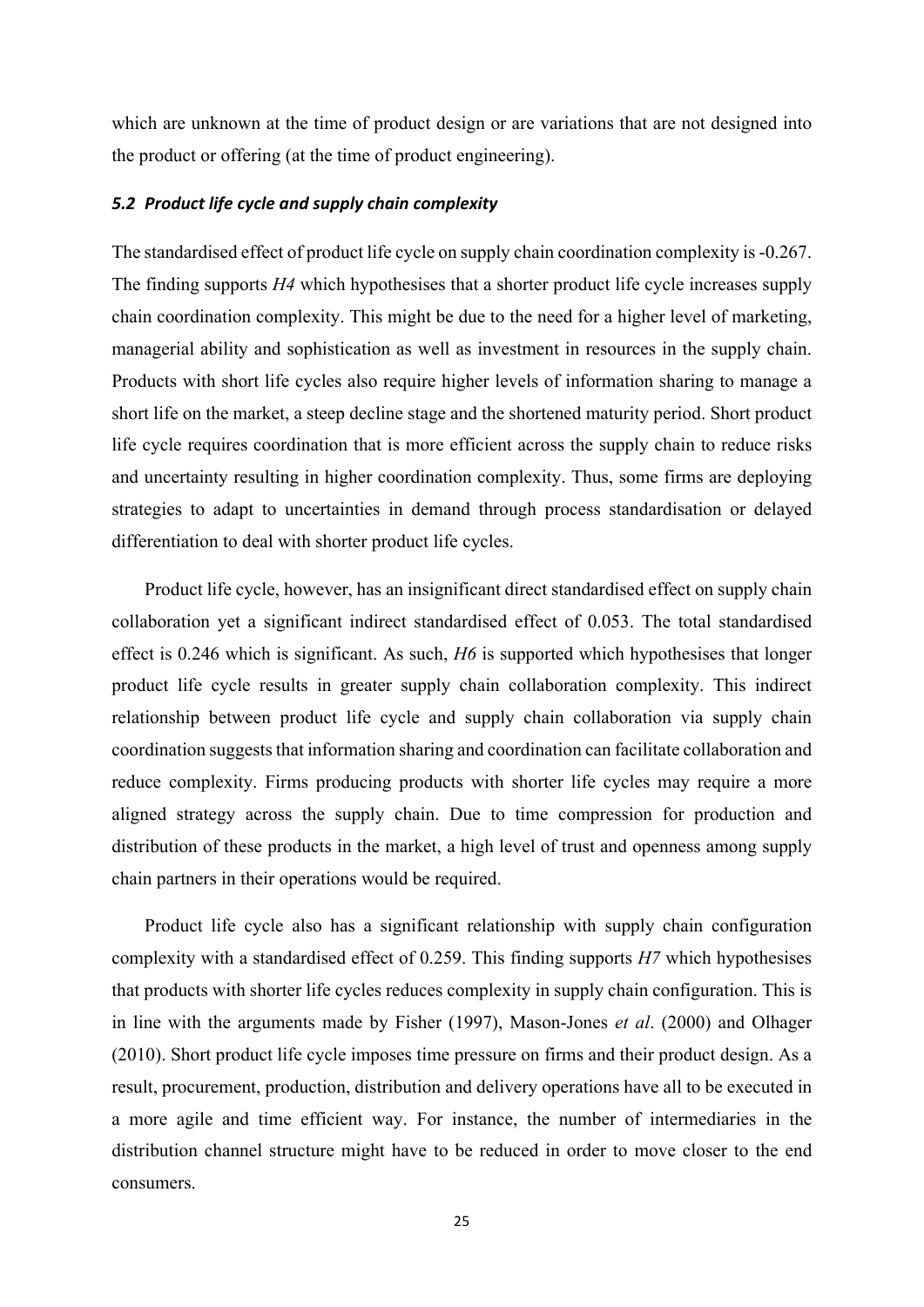#### *5.3 Product variety and supply chain complexity*

Product variety has an insignificant relationship with supply chain coordination complexity. As such, *H4* is not supported. This finding contradicts the argument of Arshinder *et al*., (2008) that there is a greater need for supply chain coordination when product variety is high. The plausible explanation is that manufacturers offering highly varied products might require information sharing and coordination among functional departments and between supply chain partners, which could be better managed with supply chain integration, system coupling and information platforms to promote production coordination and to achieve distribution objectives. This finding however confirms the result of the study by Pero *et al.* (2010), which found a weak relationship between product variety and supply chain coordination complexity.

#### *5.4 Product innovativeness and supply chain complexity*

Product innovativeness, as reflected in the familiarity of the firm in product development technology (0.87) as well as engineering and design (0.88), has a significant effect on supply chain coordination complexity. Therefore, *H8* is supported. With a standardised effect of 0.268, it exerts the highest positive direct effect on supply chain coordination complexity. The finding aligns with the fact that companies manufacturing innovative products often require higher information sharing, greater inter-firm dependence and closer contact with multiple tiers and channels (Caridi *et al.*, 2010; Pero *et al.*, 2010). This in turn results in higher levels of coordination complexity.

Similarly, product innovativeness has a significant direct effect of -0.172 on supply chain collaboration complexity. There is also a significant indirect effect of -0.053 through supply chain coordination. This finding suggests that supply chain coordination complexity, when aligned with level of product innovativeness, could reduce complexity in supply chain collaboration. With a significant total effect of -0.225, *H9* is supported. In other words, product innovation requires higher levels of inter-firm coordination across the supply chain supported by strong information exchange, which can then help reduce complexity in collaboration.

Impact of product innovativeness on supply chain configuration complexity is also significant with a standardised effect of 0.313. Therefore, *H10* is supported. Higher product innovativeness results in new product or new market development projects, which consequently increases the level of supply chain configuration complexity. Product innovativeness requires supply chains to be more globally distributed and fragmented in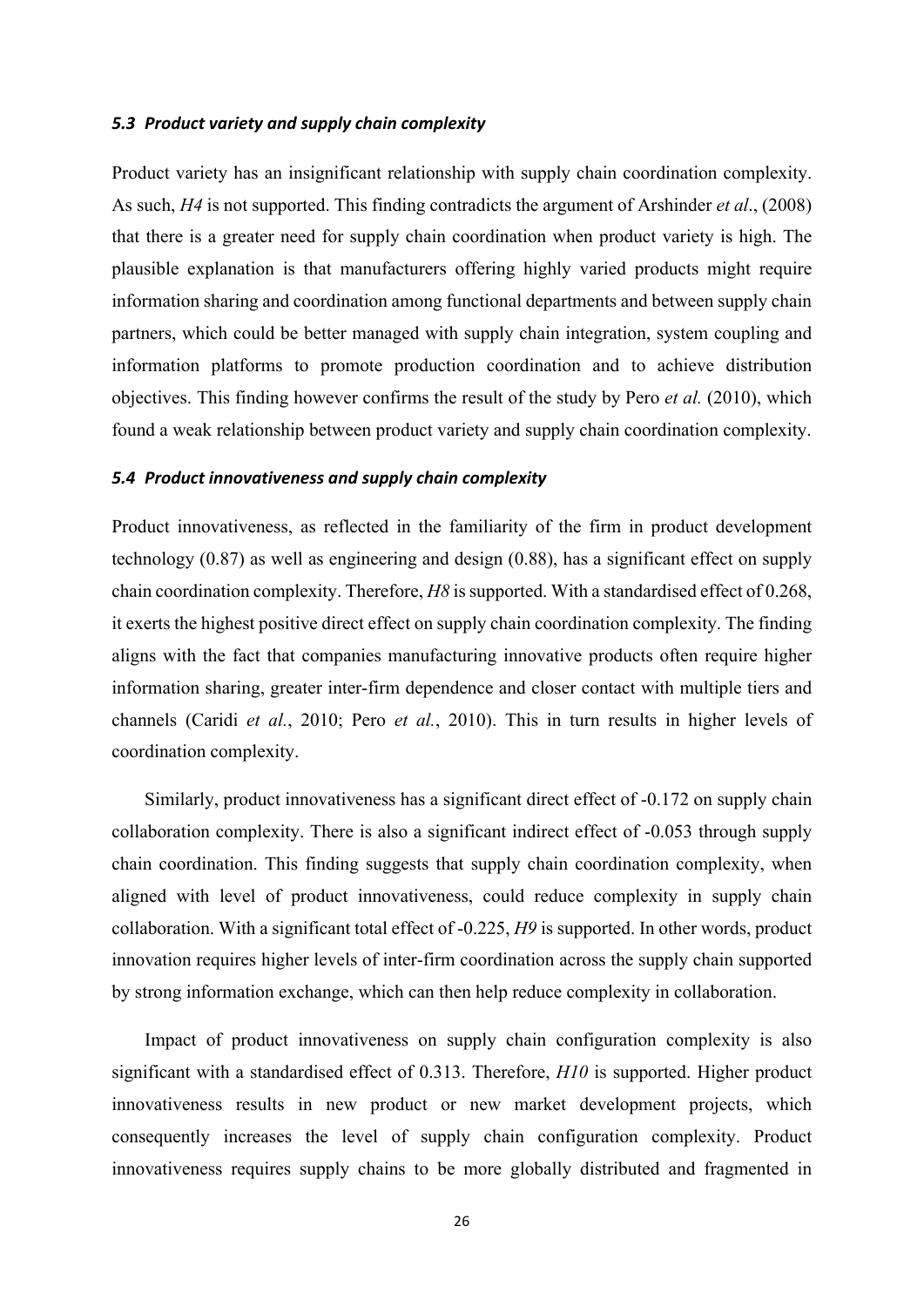multiple locations so that new innovative technologies can be developed, and new markets can be created. The finding suggests that aligning supply chain configuration with product innovativeness is paramount to gaining competitive advantage and sustaining supply chain performance.

#### *5.5 Product modularity with supply chain complexity*

Product modularity, as reflected in changeability of components (0.92), ease of configuration (0.91), and flexibility in functionality (0.90), has a significant impact on supply chain coordination complexity. The standardised effect of product modularity on supply chain coordination is 0.254. Therefore, *H12* is supported. The debate about the implication of product modularity for supply chains is still open (Caridi *et al.*, 2012). In contrast to that of Fine (1998), the finding of this study contends that products with greater modular design require more information sharing and a higher level of communication with key suppliers.

Product modularity also has a negative indirect impact on supply chain collaboration complexity through supply chain coordination complexity. The standardised indirect effect of product modularity on supply chain collaboration complexity is -0.080. It is argued that product modularity reduces supply chain collaboration complexity by enabling many firms producing the modules to collaborate better and in a more aligned environment. This outcome suggests that supply chain coordination can be the facilitator of this collaboration. Interestingly, the finding aligns with Pero *et al.*'s (2010) proposition that product modularity reduces supply chain collaboration complexity suggesting that supply chain collaboration and the level of product modularity should be aligned.

In contrast, product modularity has insignificant effect on supply chain configuration complexity. *H13* is thus not supported. Product modularity has been regarded as a key enabler of outsourcing, leading to an increase in the number of supply chain tiers (Howard and Squire, 2007; Jacobs *et al.*, 2007; Lau *et al.*, 2010; Swink *et al.*, 2007). The argument is based on the observation that as the number of suppliers and value-adding tiers increases due to higher product modularity, the time horizon of business relationships decreases while the geographical spread of the network increases, thereby increasing supply chain configuration complexity.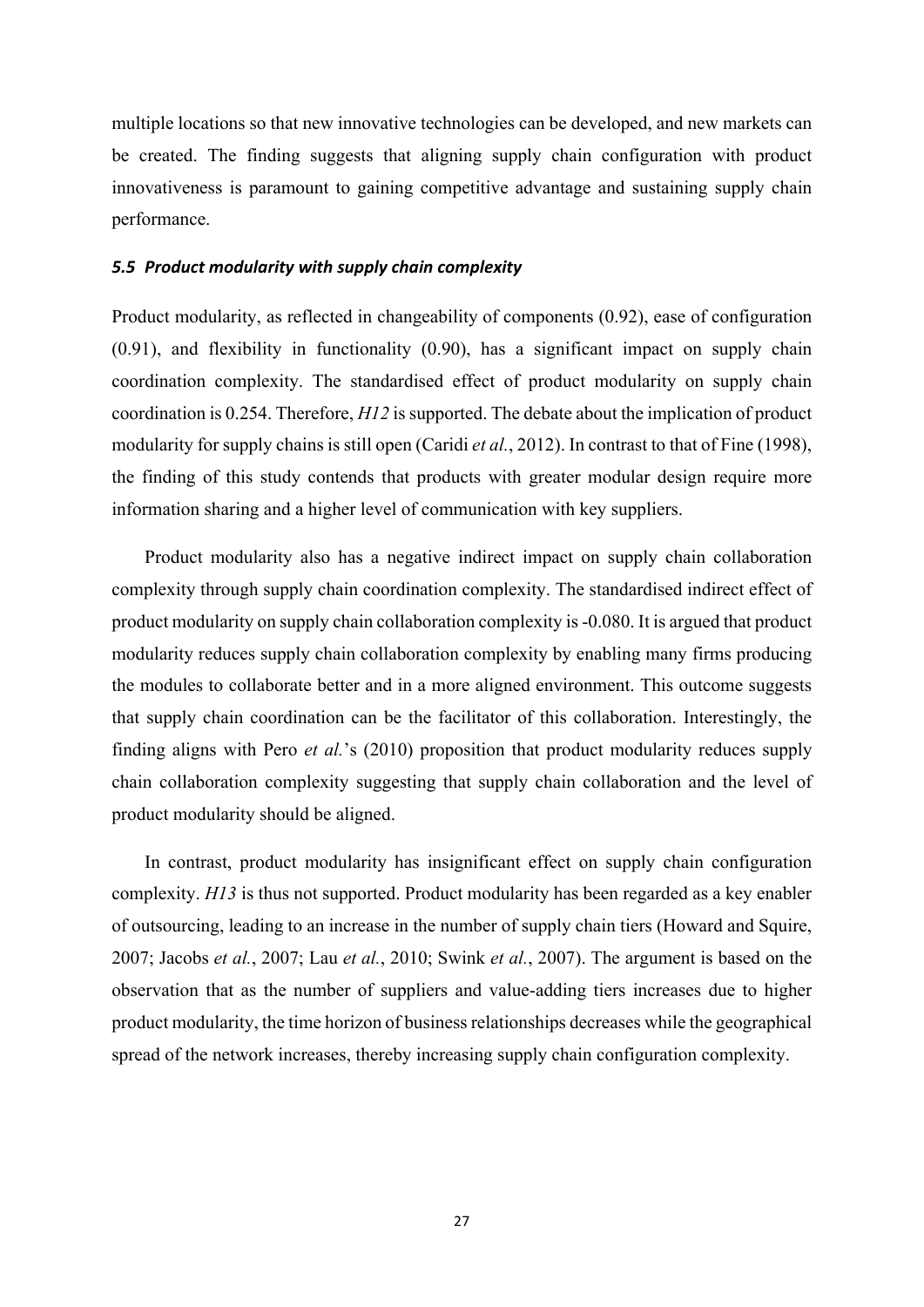#### *5.6 Supply chain coordination and supply chain collaboration complexities*

Supply chain coordination complexity has a significant negative relationship with supply chain collaboration complexity. The standardised effect is -0.198. Therefore, *H14* is supported. It is evident that a higher level of supply chain coordination decreases the level of supply chain collaboration complexity. This is in line with the argument of Singh and Benyoucef (2013) who postulated that higher levels of coordination in the supply chain results in a better collaboration, hence lower complexity. Basically, this result reiterates the significant role of supply chain coordination in enhancing collaboration complexity across the supply chain.

Overall, the findings of this study support the theoretical argument that supply chain needs to be aligned with product demand and product characteristics to help manage or mitigate the risk of growing supply chain complexity. Demand volatility, product life cycle, product innovativeness and product modularity were found as critical drivers shaping the scale and intensity of supply chain complexity reflected in terms of configuration, coordination and collaboration. In particular, companies delivering highly innovative products with highly volatile demand and short life cycle should develop a robust collaborative supply chain, leveraging on communication and information sharing tactics among supply chain partners. Highly volatile and highly innovative products are generally associated with highly complex supply chains. For products with short life cycles, the situation is not necessarily the same as the short time may demand simpler coordination in operations. Companies which are manufacturing volatile and innovative products with short life cycle therefore needs to be more prudent in designing their supply chain configuration to ascertain the right balance between the needs for simpler coordination and complex collaboration. As for product modularity, the findings of this study add to the debate about the implications of modularity on supply chains (Caridi *et al.*, 2012). In particular, the results suggest that highly modular products call for higher information sharing and collaborative relationships among supply chain partners.

# **6. Discussions**

Supply chain complexity is neither chaos nor complicatedness. It is an ordered and structured state of inter-connectedness and inter-dependencies of supply chain network where a change in one component affects the functioning of other elements. Supply chain denotes a complex and dynamic network of a system as an intricate whole, composed by businesses with different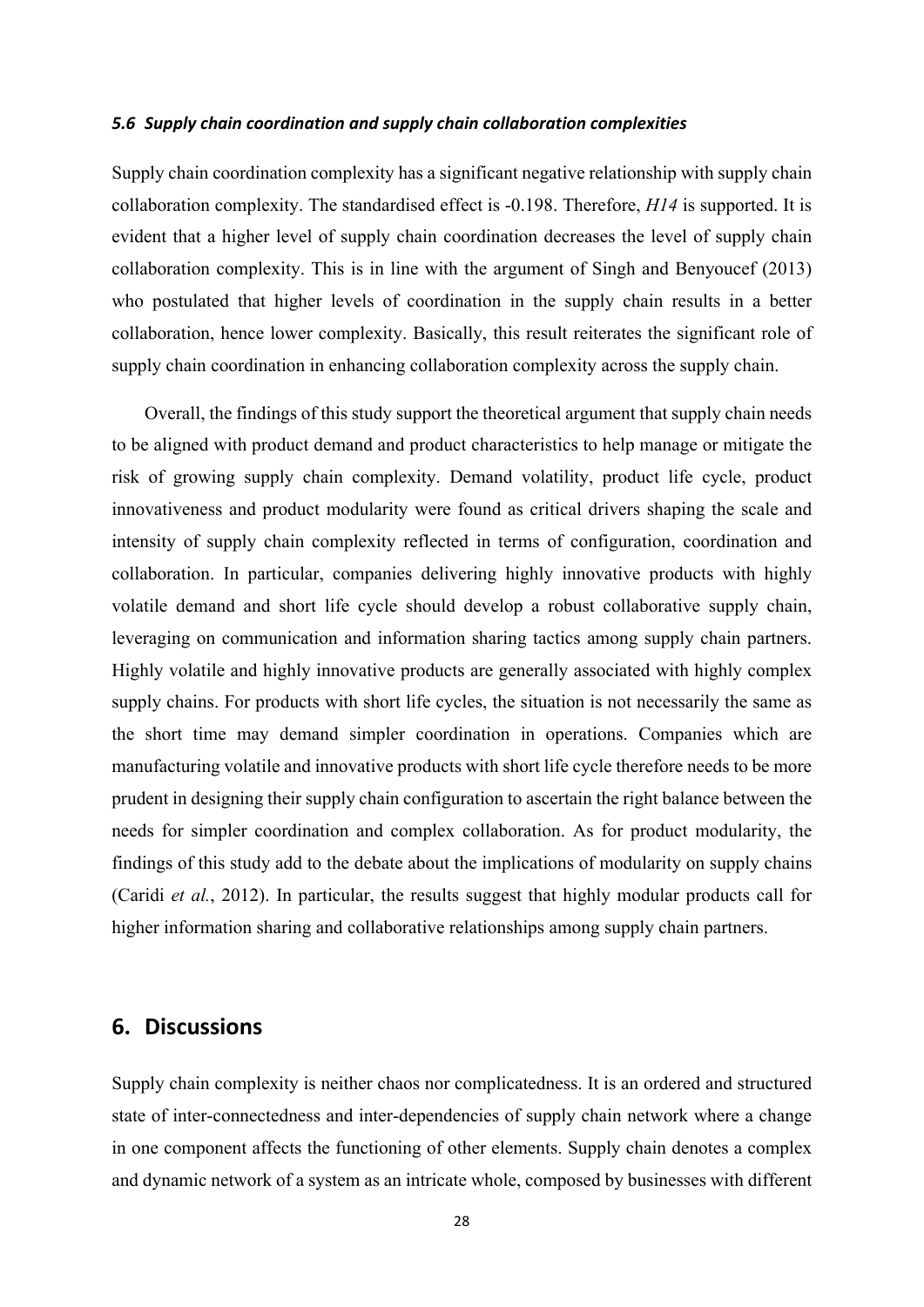objectives, needs and cost parameters, which transcend into different levels of supply chain complexity. To make an effective decision, supply chain managers needs to be cognizant of the key constructs that define and measure the levels of supply chain complexity and devise strategies to mitigate risk emanated from globalised production networks and variegated demand structures. This notion is well recognised by researchers and various frameworks have been proposed to deal with supply chain complexity from different perspectives. For example, Kaluza *et al*. (2006, p. 3) acknowledge that "the complexity of a supply chain is related to the numerousness, the variety of business processes in the supply chain, as well as the number of interacting partners." To integrate complexity management into supply chain management, they introduce a complexity strategy matrix comprising four domains representing four basic strategies to manage complexity. Depending on the potential impact of integrated complexity management on supply chain performance and the effort for realisation of integrated supply chain management, four distinct management strategies including accepting, controlling, reducing and avoiding complexity can be adopted. Successful implementation of any strategy depends on the effective controlling of the parameters of the strategy and the resulting measures.

Realising the significance of managing supply chain complexity, a supply chain complexity taxonomy (Figure 3) is developed to help managers comprehend and mitigate the likely challenges associated with interconnectedness and interwoven interactions between product demand and design complexity (*i.e.*, demand volatility, product life cycle, innovativeness and modularity) and supply chain complexity (*i.e.*, coordination, collaboration and coordination). Guided by the findings of this study, especially the validity of the hypotheses, the proposed two-dimensional taxonomy depicts the high and low levels of product demand complexity on the x-axis and product design complexity on the y-axis. Using a segmented bar chart showing the percentage of high and low level, the taxonomy succinctly dissects different combinations of complexity in supply chain coordination, collaboration and configuration upon the impacts of product demand and product design complexity. Four quadrants are identified, and they reflect the unique framework that businesses can deploy to tackle the challenges under various plausible situations. The taxonomy can thus serve as a reference for practitioners to formulate appropriate strategies to manage or mitigate risk associated with growing supply chain complexity.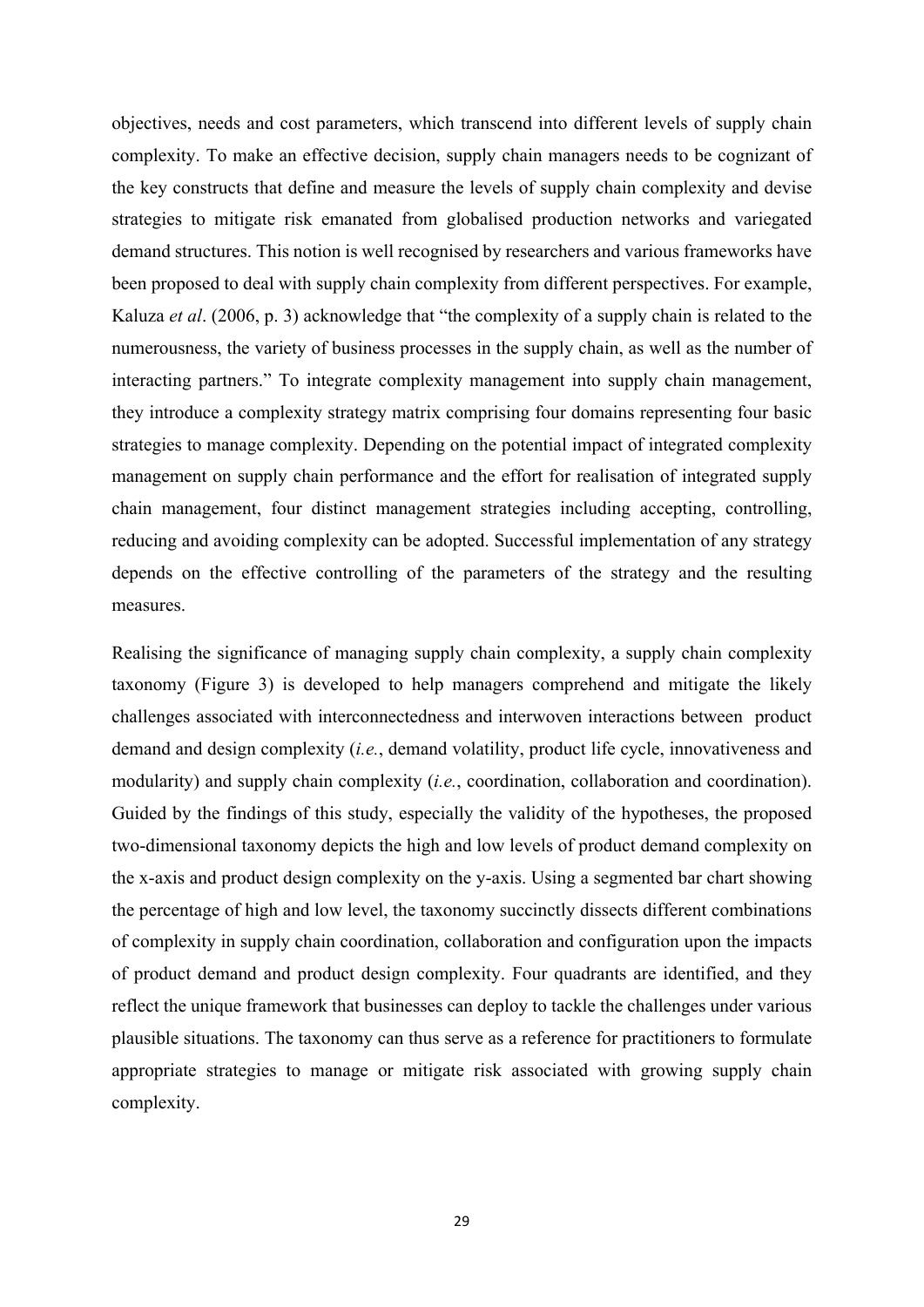|                           | <b>QUADRANT 3: Durables</b><br>н<br><b>Modularity Design</b><br>$\mathcal V$<br>Innovativeness in Design<br>$\mathcal V$<br>Product Life Cycle<br>$\sqrt{ }$<br><b>Demand Volatility</b> | <b>QUADRANT 4: Gadgets</b><br>н<br><b>Modularity Design</b><br>Innovativeness in Design<br>V<br>Product Life Cycle<br>$\sqrt{}$<br><b>Demand Volatility</b><br>$\sqrt{}$ |
|---------------------------|------------------------------------------------------------------------------------------------------------------------------------------------------------------------------------------|--------------------------------------------------------------------------------------------------------------------------------------------------------------------------|
|                           | Complexity                                                                                                                                                                               | Complexity                                                                                                                                                               |
|                           | <b>SC Coordination</b>                                                                                                                                                                   | <b>SC Coordination</b>                                                                                                                                                   |
|                           | <b>SC Collaboration</b>                                                                                                                                                                  | <b>SC Collaboration</b>                                                                                                                                                  |
|                           | <b>SC Configuration</b><br>0%<br>100%                                                                                                                                                    | <b>SC Configuration</b><br>0%<br>100%                                                                                                                                    |
|                           | <b>QUADRANT 1: Commodities</b>                                                                                                                                                           | <b>QUADRANT 2: Ephemera</b>                                                                                                                                              |
| Product Design Complexity | Н<br><b>Modularity Design</b><br>Innovativeness in Design<br>$\sqrt{ }$<br>$\sqrt{}$<br>Product Life Cycle<br><b>Demand Volatility</b>                                                   | н<br><b>Modularity Design</b><br>$\sqrt{ }$<br>Innovativeness in Design<br>$\sqrt{}$<br>Product Life Cycle<br>$\sqrt{}$<br><b>Demand Volatility</b>                      |
|                           | Complexity                                                                                                                                                                               | Complexity                                                                                                                                                               |
|                           | <b>SC Coordination</b>                                                                                                                                                                   | <b>SC Coordination</b>                                                                                                                                                   |
|                           | <b>SC Collaboration</b>                                                                                                                                                                  | <b>SC Collaboration</b>                                                                                                                                                  |
|                           | <b>SC Configuration</b><br>0%<br>100%                                                                                                                                                    | <b>SC Configuration</b><br>0%<br>100%                                                                                                                                    |
|                           | <b>Product Demand Complexity</b><br>Low (L)<br>Key:<br>High (H)                                                                                                                          |                                                                                                                                                                          |

**Figure 3.** Supply chain complexity taxonomy

Quadrant 1 shows low coordination and configuration complexity due to lower levels of product demand and product design complexities. Products in this category are commodities, such as copper and coffee. Structure of the supply chain is relatively simple. Information sharing in the supply chain can be limited to merely satisfying customer orders. Decision making is usually independent and autonomous within individual firms. Contacts between supply chain partners are limited to individual transactions. As such, simple information technologies should suffice and there is no need to use complex SCM software for planning and execution. Collaboration complexity, on the other hand, is high as supply chain network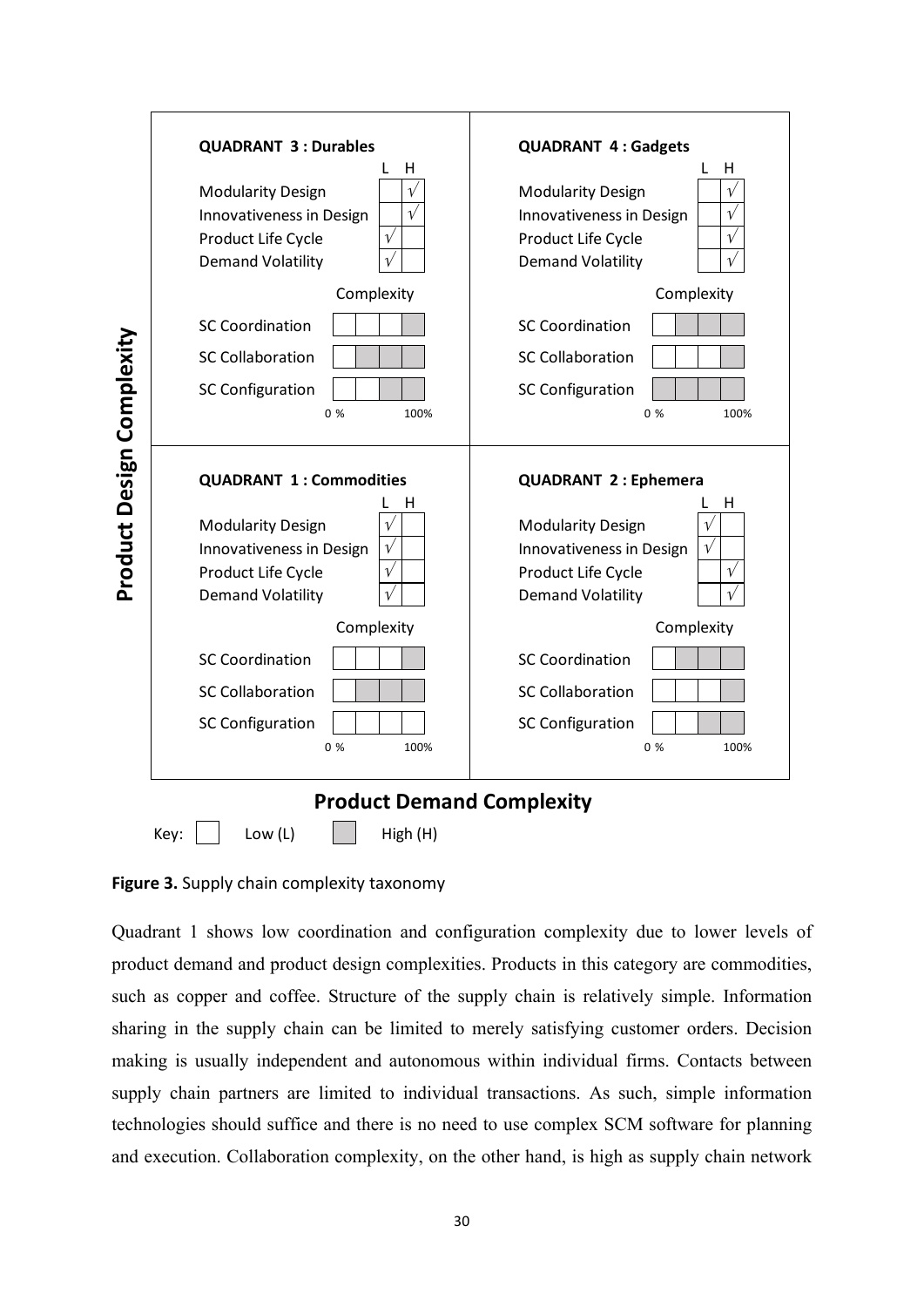strategies and interests of various partners can differ significantly. Owing to the stable demand and low level of integration, supply chain partners can have a competition-oriented relationship. As mutual need in the network is weak and suppliers are highly substitutable, there is no immediate incentive for a high level of trust and openness in the business relationships, thereby making collaboration a complicated matter. To manage supply chain complexity in this situation, practitioners can formulate strategies to strengthen supply chain collaboration by standardising supply chain operations to improve efficiency, planning jointly with customers and suppliers to better match supply and demand, sharing knowledge with supply chain partners to build trust, and synchronising and interfacing with supply chain partners to remove barriers to communication and learning (Simatupang and Sridharan, 2004, 2005; Soosay *et al.*, 2008).

Quadrant 2 indicates high coordination and low collaboration complexities due to high product demand complexity and low product design complexity. Products in this category are ephemera such as fast fashion and trendy toys. High demand complexity requires greater sharing of information, such as demand forecast and inventory levels, between supply chain partners. Supply chain planning also needs to follow certain mutually agreed coordination guidelines instead of relying on autonomous decisions. As such, more coordination is required. High demand complexity implies a need for greater responsiveness. The change in supply chain structure increases complexity in supply chain configuration. Variability in demand warrants a more structured communication pattern with regular meetings and reviews among firms. As a result of the structured coordination, a relatively lower level of collaboration is needed to maintain a common interest in the network to address demand volatility issues. To manage risk arising from high demand volatility and short product life cycle, practitioner can adopt multiple sourcing to ensure supply (Blome and Henke, 2009). To facilitate and strengthen supply chain coordination, strategies can be formulated to leverage IT for information sharing, promote process integration to smoothen operation, and relationship commitment to build trust through joint investment (Ghosh *et al.*, 2014; Huo *et al.*, 2015).

Quadrant 3 denotes low coordination and high collaboration complexities due to the lower level of product demand complexity (similar to that of Quadrant 1) and high level of product design complexity. Product in this category are durables such as panel TV and household appliances. For products that are highly modular and innovative but stable in demand with a reasonably long life cycle, a medium level of information sharing, such as order tracking and tracing, should suffice. Use of inter-organisational information technology, such as electronic data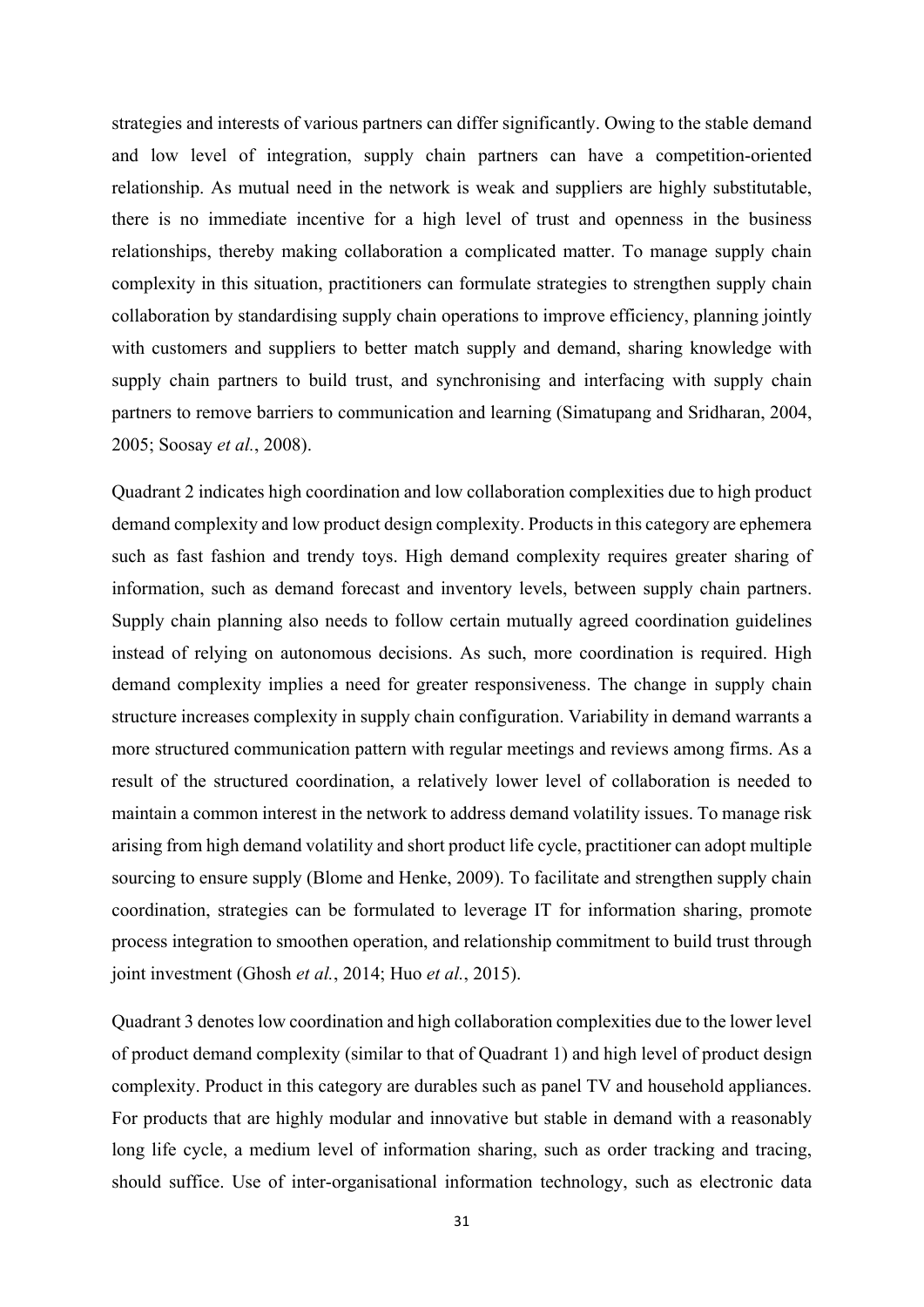interchange, to support supply chain coordination is suitable (Hill and Scudder, 2002; Sanchez and Pérez, 2003). The linkage can help build to a more aligned network with a certain level of trust required for smooth coordination and collaboration. As a result of increased modularity and innovativeness in product design, more parties are involved in the supply chain making supply chain configuration relatively more complex. Since highly modular and innovative products are best developed and delivered by collaboration-based networks with effective communication across module teams (Caridi *et al.*, 2012; Lau *et al.*, 2011), practitioners can formulate strategies to strengthen supply chain collaboration and communication using the approaches suggested for the situation as depicted in Quadrant 1.

Quadrant 4 signifies high coordination and low collaboration complexities due to high levels of product demand and product design complexities. Products in this category are gadgets such as mobile phones and other gizmos. For firms making products with high demand and design complexities, such as high-end consumer electronic devices, intensive information sharing with their suppliers is required and a high level of communication between multiple tiers and channels is usually maintained. Such arrangement can help minimise disruptions in the supply chain due to demand complexity and respond quickly to changes in customer preferences. Businesses with products having a more volatile demand and short life cycle usually require more coordination with suppliers to reduce risk and uncertainty, thereby increasing coordination complexity (similar to that of Quadrant 2). Centralised strategic decision making, and collaborative planning, forecasting and replenishment are commonly used approaches to eliminate bullwhip effects in the downstream and assist in reducing overall supply chain cost. To ensure success, a high level of collaboration among supply chain partners with trust and common need in the network to deal with product demand and design uncertainties is naturally developed. This helps reduce supply chain collaboration complexity. Owing to the increased number of parties, facilities and operational procedures in the supply chain to handle high product demand and design complexity, supply chain configuration can be quite complex and need to be carefully managed. Apart from integrating demand planning with product design to align with supply chain complexity, practitioners can also formulate strategies to ensure flexibility in machine utilisation, product modularization, production scheduling practices, organisational capabilities, mass customisation capability, and distribution capability to enhance operational performance and responsiveness (Salvador *et al.* 2004; Trattner *et al.*, 2017).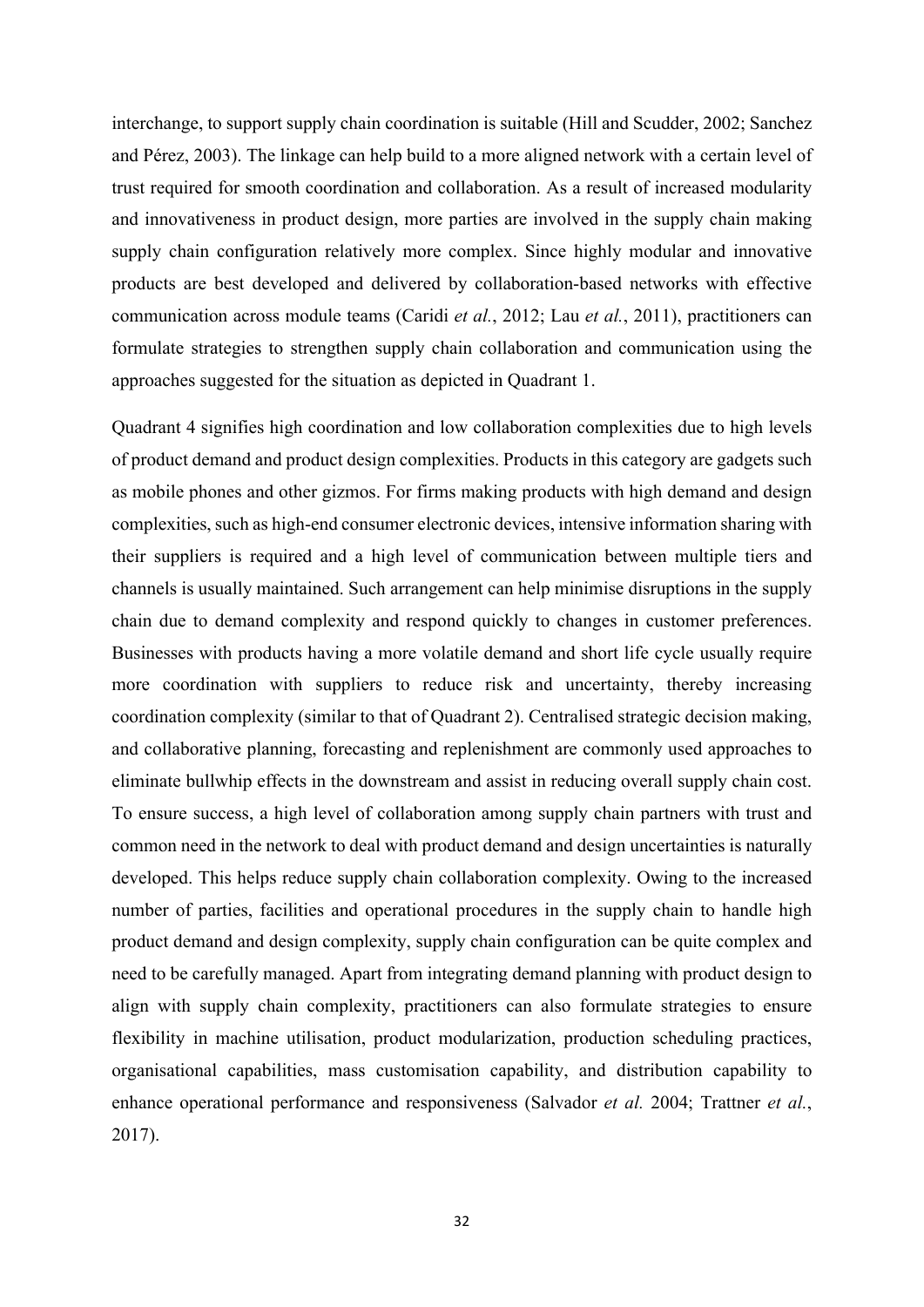# **7. Conclusions**

#### *6.1 A summary of findings*

This paper investigates the relationships between product demand and design characteristics and supply chain complexity. Building on the works of Pero *et al.* (2010) and Hieber (2002), a supply chain complexity alignment model was proposed to depict the relationship among the various constructs. Using questionnaire survey for data collection and SEM for analysis, this study validated the proposed model thereby extending the work of previous research (*e.g.*, Fisher, 1997; Gattorna and Walters, 1996; Lee, 2004; Pero *et al.*, 2010).

Through SEM, the relationships between the key constructs of product demand and product design and the measurement dimensions of supply chain complexity, namely coordination, collaboration and configuration, were empirically examined. Taking the Australian manufacturing firms as a sample, the study finds that the identified constructs are highly relevant in capturing the different levels of supply chain complexity. The findings show that product demand and design characteristics can be seen as underlying drivers of the different dimensions of supply chain complexity. The model reveals that there is indirect impact of product design characteristics on supply chain collaboration through supply chain coordination. It also shows that product demand volatility, life cycle, innovativeness and modularity are the key factors affecting supply chain complexity. Furthermore, product demand volatility has the highest statistically significant impact on supply chain collaboration complexity whilst product innovativeness has the highest significant effect on supply chain coordination complexity. Also, it is found that product modularity has insignificant direct impact on the complexity of supply chain collaboration. However, it influences indirectly a firm's supply chain collaboration through the mediating role of supply chain coordination. Finally, product variety has no impact on supply chain complexity, which contradicts the findings of previous research.

The findings of this study also suggest that complexity is not necessarily a negative feature of global supply chains. It can be seen as an outcome of the complexity of product demand and product design. As such, some products would lead to more complex supply chains while others would result in much simpler supply chain structure. A complex product creates a relatively more complex supply chain as it requires a higher level of coordination, collaboration and configuration. Complexity, therefore, is an inherent characteristic of the supply chain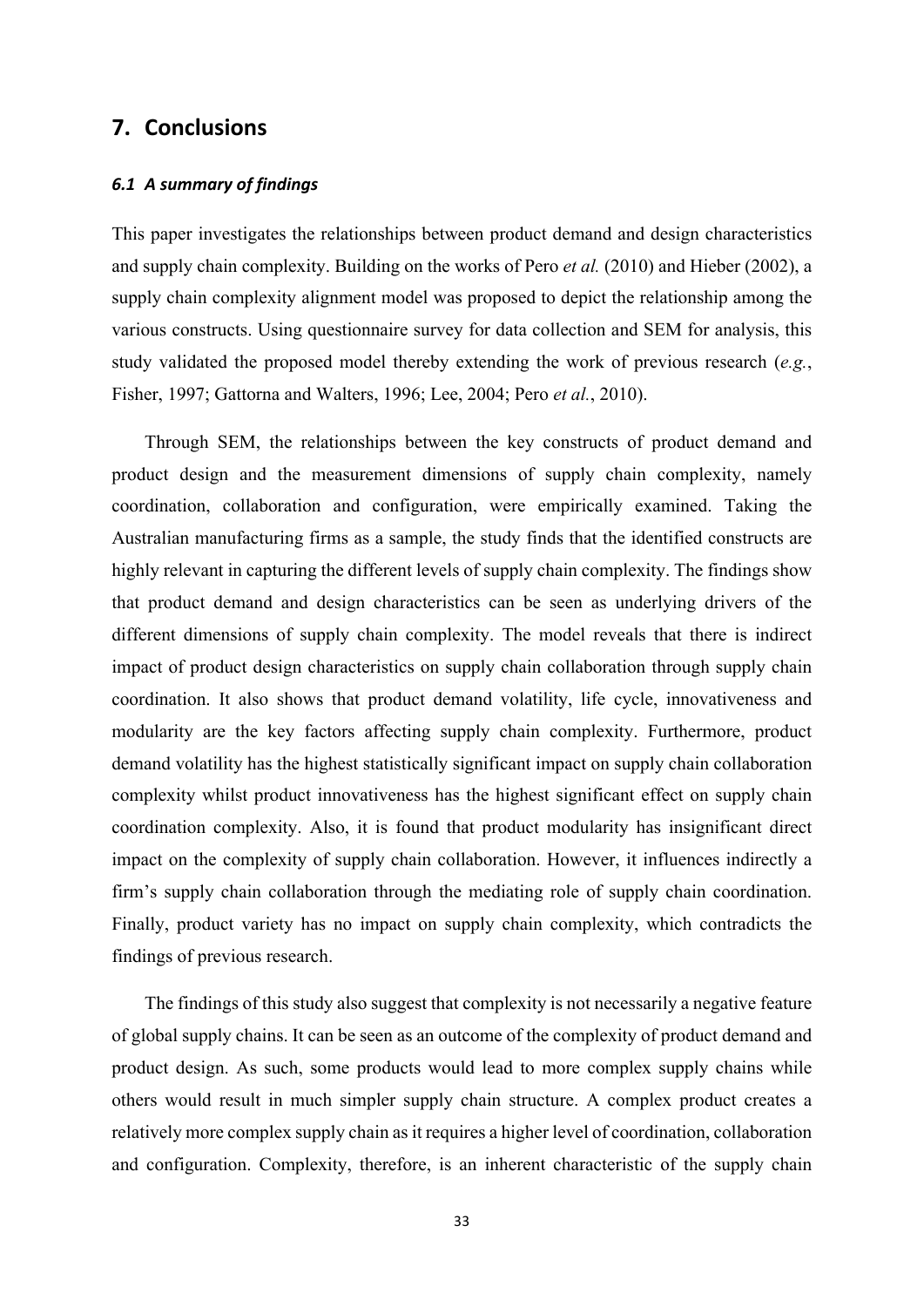which, as this study contends, can be managed through aligning supply chain with product characteristics. An appropriate level of alignment can reduce supply chain costs, enhance efficiency and help improve supply chain performance.

#### *6.2 Contributions of study*

This study significantly contributes to the current knowledge of supply chain complexity by empirically validating the key constructs involved, namely product demand volatility, product life cycle, product design innovativeness and product modularity, and how they are interwoven and interconnected to supply chain complexity in coordination, collaboration and configuration. Hence, this study extends the scope of supply chain complexity research beyond merely reducing the product complexity through standardisation and modularisation. Deeper knowledge is created to improve the understanding of the impact of product demand volatility on supply chain collaboration complexity and that of product design innovativeness on supply chain coordination complexity. Further, a taxonomy is designed as a complexity management tool to enhance decision-making and strategic thinking to help manage the complexity and mitigate the associated risk. Different strategies to deal with supply chain complexity resulting from the various combinations of product demand and design complexity are proposed for the consideration of practitioners and supply chain professionals. Finally, the current study consolidates the extant work on this highly fragmented and disjointed research on supply chain complexity and set out the direction for further research.

#### *6.3 Limitations and future research*

Like other studies of this nature, there are limitations and scope for further research. Firstly, supply chain complexity in this study was measured using only three key concepts collaboration, configuration and coordination. As there can be other theoretical approaches and constructs, such as production and delivery lead time, to conceptualising and measuring the supply chain complexity, using alternative approaches or different measurement items can be a direction for further research. Secondly, the constructs of supply chain complexity were measured using a questionnaire survey, which was based on individual perceptions rather than objective measures. Despite stringent validity and reliability checks of the surveyed data, there might still be bias due in personal interpretation and judgement of the respondents. Use of more objective measures, such as supply chain performance indicators and supply network metrics, can be considered in future research. Thirdly, the study investigates the relationship between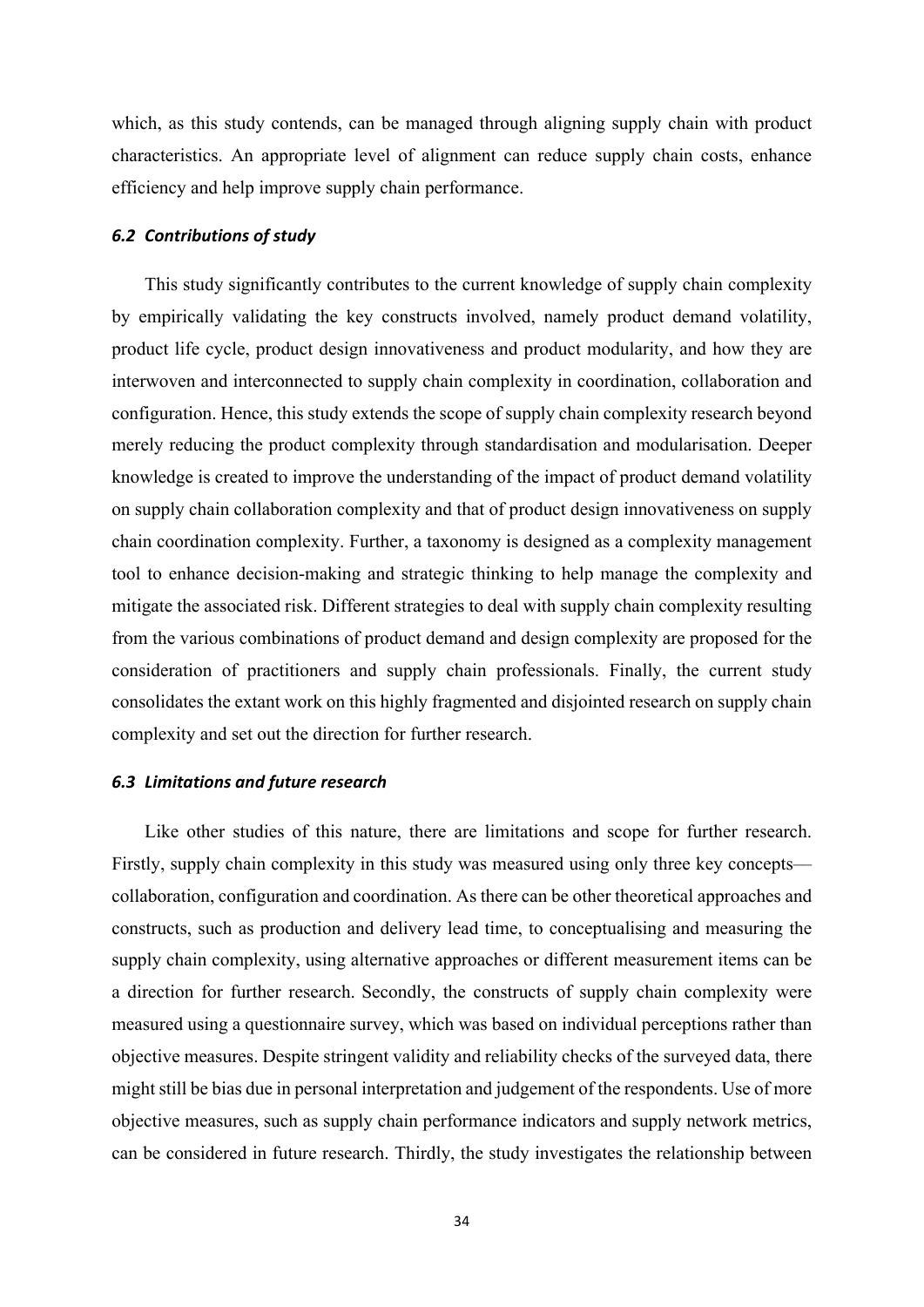supply chain complexity and the characteristics of product demand and product design mainly from the manufacturer's point of view. It would be desirable to complete the picture by examining the relationship from the perspective of other supply chain partners such as suppliers and distributors in future studies.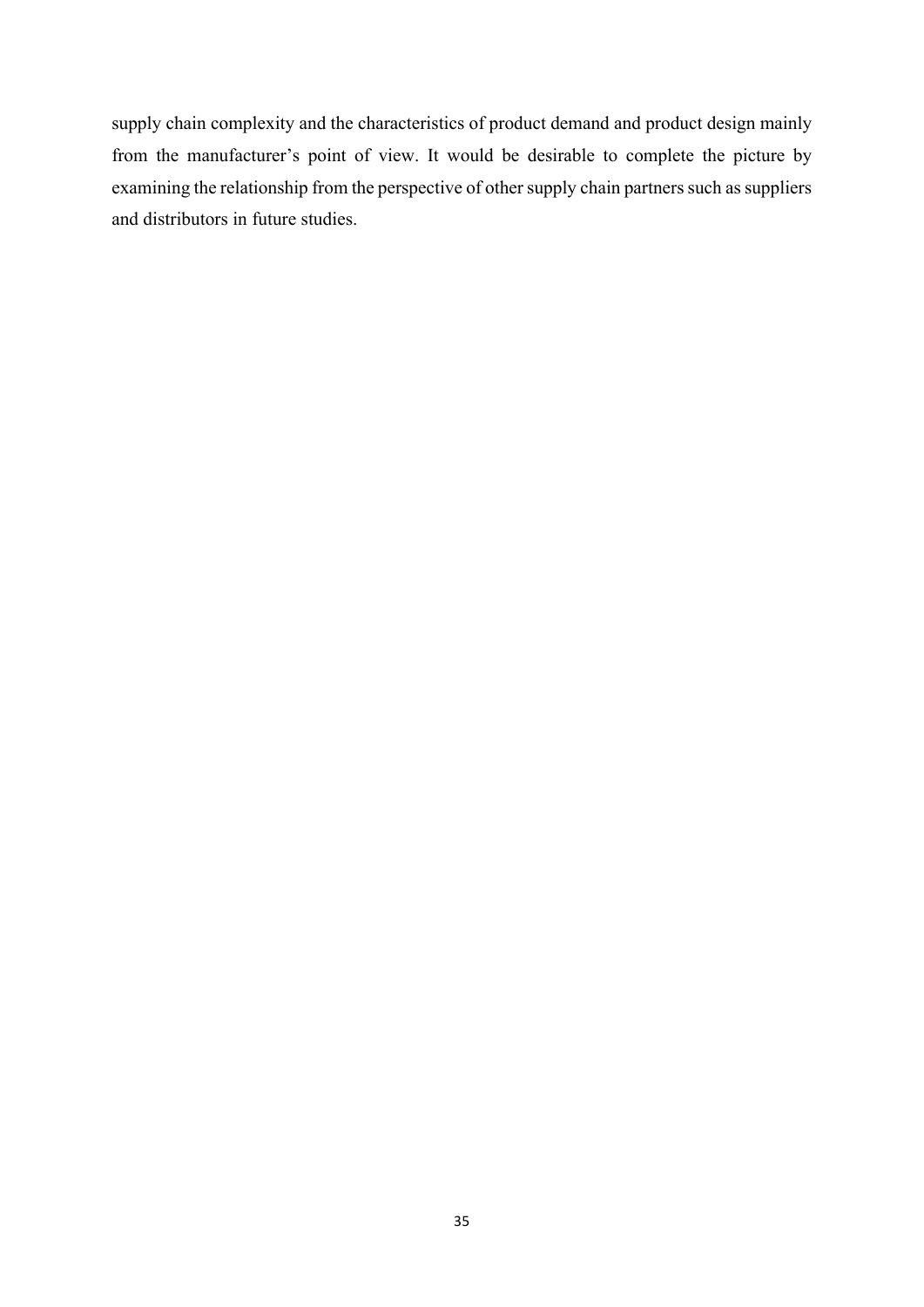# **References**

- Aitken, J., P. Childerhouse, M. Christopher, and D. Towill. 2005. "Designing and Managing Multiple Supply Chains." *Journal of Business Logistics* 26 (2): 73–95.
- Amin, S. H., and G. Zhang. 2013. "A Multi-objective Facility Location Model for Closed-loop Supply Chain Network under Uncertain Demand and Return." *Applied Mathematical Modeling* 37 (6): 4165–4176.
- Appelqvist, P., J. M. Lehtonen, and J. Kokkonen. 2004. "Modeling in Product and Supply Chain Design: Literature Survey and Case Study." *Journal of Manufacturing Technology Management* 15 (7): 675–686.
- Arshinder, K., A. Kanda, and S. G. Deshmukh. 2008. "Supply Chain Coordination: Perspectives, Empirical Studies and Research Directions." *International Journal of Production Economics* 115 (2): 316–335.
- Baldwin, C. Y., and K. B. Clark. 1997. "Managing in an Age of Modularity." *Harvard Business Review* 75 (5): 84–93.
- Blome, C., and M. Henke. 2009. "Single versus Multiple Sourcing: A Supply Risk Management Perspective." In *Supply Chain Risk* (pp. 125-135). Springer, Boston, MA.
- Boon-itt, S., and C. Y. Wong. 2011. "The Moderating Effects of Technological and Demand Uncertainties on the Relationship between Supply Chain Integration and Customer Delivery Performance." *International Journal of Physical Distribution and Logistics Management* 41 (3): 253–276.
- Bozarth, C. C., D. P. Warsing, B. B. Flynn, and E. J. Flynn. 2009. "The impact of supply chain complexity on manufacturing plant performance." *Journal of Operations Management*, 27 (1): 78–93.
- Bray, R. L., and H. Mendelson. 2012. "Information Transmission and the Bullwhip Effect: An Empirical Investigation." *Management Science* 58 (5): 860–875.
- Brun, A., and M. Pero. 2012. "Measuring Variety Reduction along the Supply Chain: The Variety Gap Model." *International Journal of Production Economics* 139 (2): 510–524.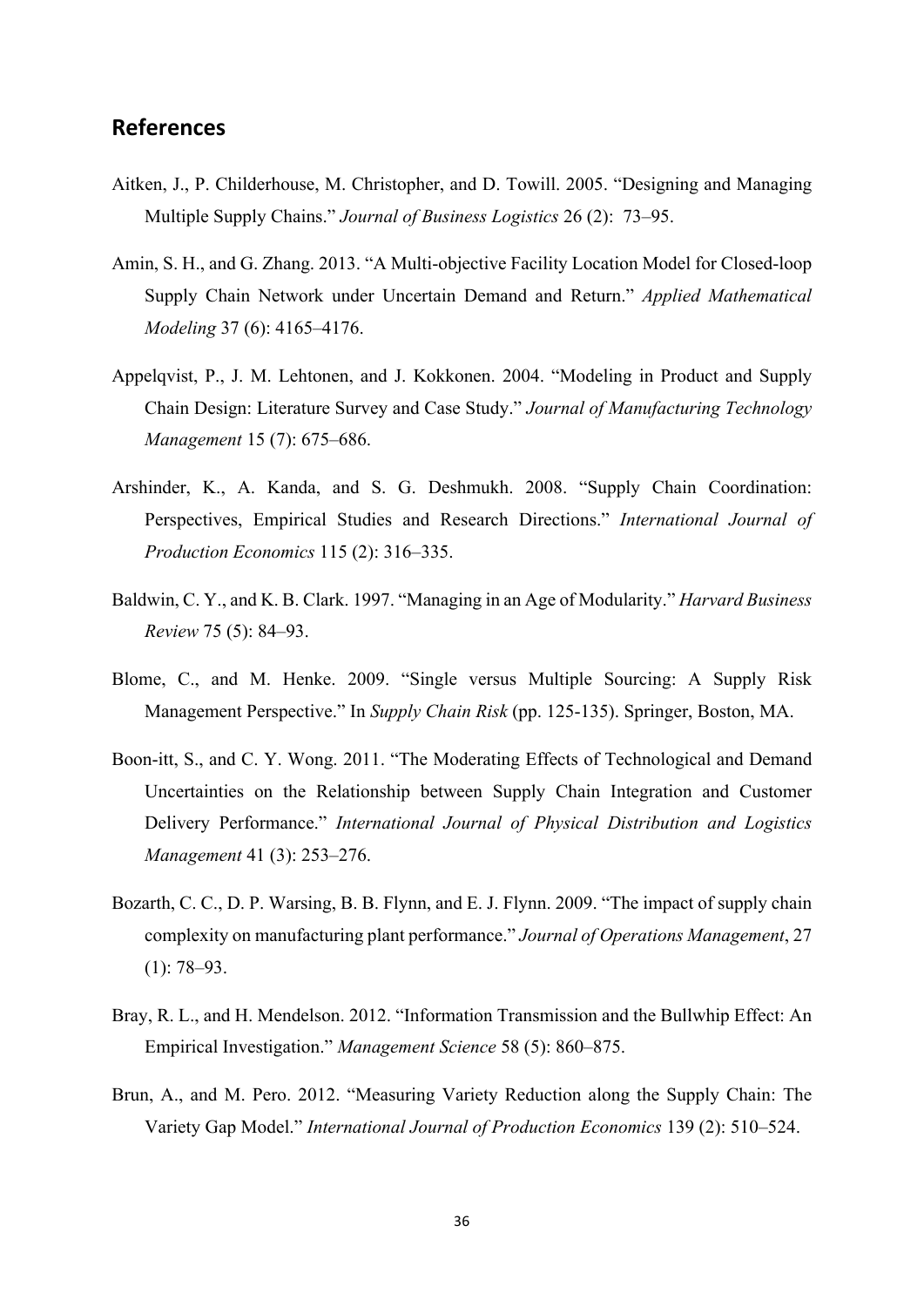- Caridi, M., L. Crippa, A. Perego, A. Sianesi, and A. Tumino. 2010. "Do Virtuality and Complexity Affect Supply Chain Visibility? Supply Chain Planning and Configuration in the Global Arena." *International Journal of Production Economics* 127 (2): 372–383.
- Caridi, M., M. Pero, and A. Sianesi. 2012. "Linking Product Modularity and Innovativeness to Supply Chain Management in the Italian Furniture Industry." *International Journal of Production Economics* 136 (1): 207–217.
- Cassivi, L. 2006. "Collaboration Planning in a Supply Chain." *Supply Chain Management: An International Journal* 11 (3): 249–258.
- Celly, K. S., and G. L. Frazier. 1996. "Outcome-based and Behavior-based Coordination Efforts in Channel Relationships." *Journal of Marketing Research*. 33 (2): 200–210.
- Chand, P., J. J. Thakkar, and K. K. Ghosh. 2018. "Analysis of Supply Chain Complexity Drivers for Indian Mining Equipment Manufacturing Companies Combining SAP-LAP and AHP." *Resources Policy* 59: 389–410.
- Chiu, M. -C., and G. Okudan. 2014. "An Investigation on the Impact of Product Modularity Level on Supply Chain Performance Metrics: An Industrial Case Study." *Journal of Intelligent Manufacturing* 25 (1): 129–145.
- Choi, T. Y., K. J. Dooley, and M. Rungtusanatham. 2001. "Supply Networks and Complex Adaptive Systems: Control versus Emergence." *Journal of Operations Management* 19 (3): 351–366.
- Christopher, M., and L. J. Ryals. 2014. "The Supply Chain Becomes the Demand Chain." *Journal of Business Logistics* 35 (1): 29–35.
- Christopher, M., and D. R. Towill. 2002. "Developing Market Specific Supply Chain Strategies." *International Journal of Logistics Management* 13 (1): 1–14.
- Connelly, B. L., D. J. Ketchen, and G. T. M. Hult. 2013. "Global Supply Chain Management: Toward a Theoretically Driven Research Agenda." *Global Strategy Journal* 3 (3): 227– 243.
- Cooper, M. C., D. M. Lambert, and J. D. Pagh. 1997. "Supply Chain Management: More than a New Name for Logistics." *International Journal of Logistics Management* 8 (1): 1–14.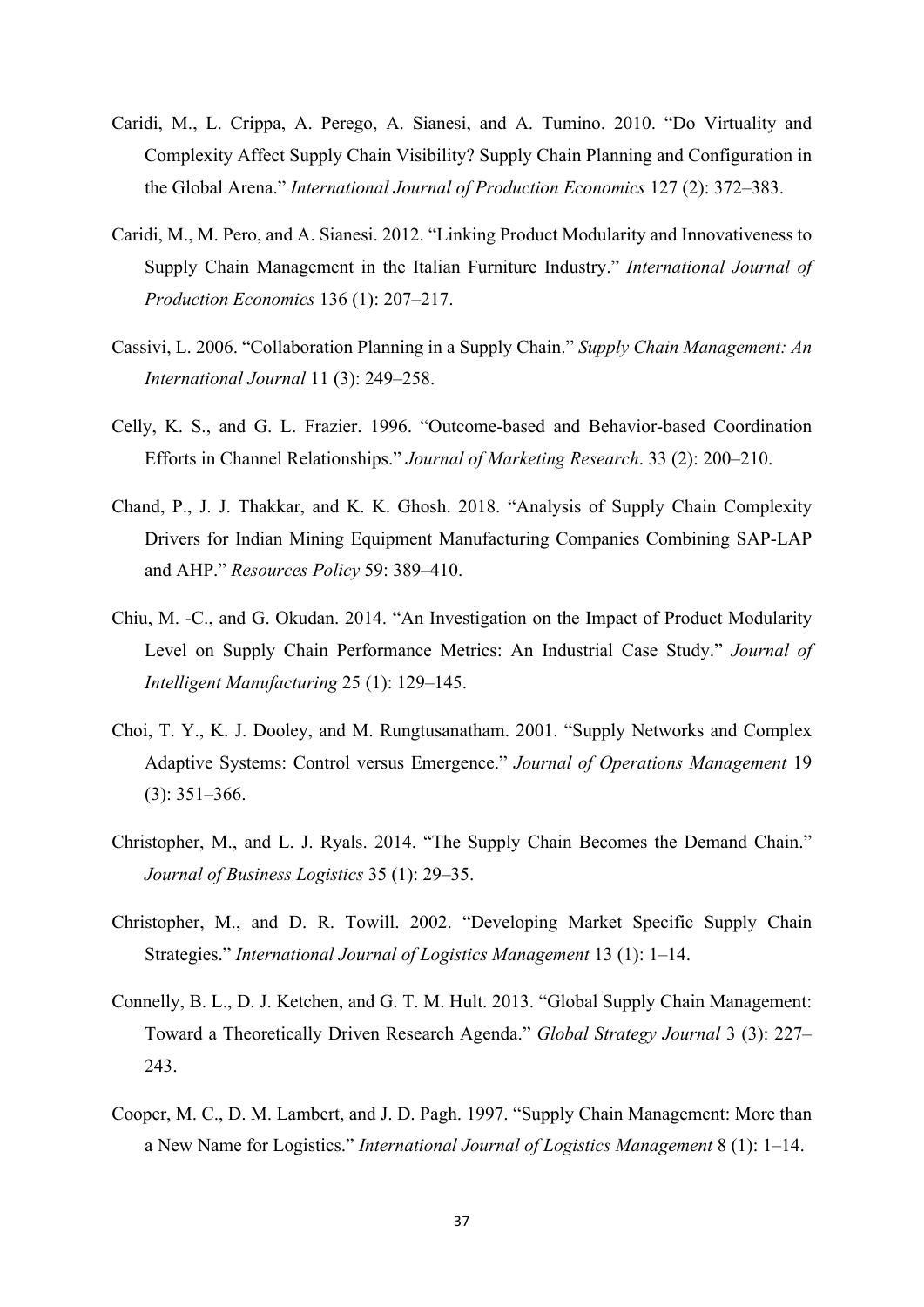- D'Avolio, E., R. Bandinelli, and R. Rinaldi. 2015. "Improving New Product Development in the Fashion Industry through Product Lifecycle Management: A Descriptive Analysis." *International Journal of Fashion Design, Technology and Education* 8 (2): 108–121.
- Danneels, E., and E. J. Kleinschmidtb. 2001. "Product Innovativeness from the Firm's Perspective: Its Dimensions and Their Relation with Project Selection and Performance." *Journal of Product Innovation Management* 18 (6): 357–373.
- Dittfeld, H., K. Scholten, and D. P. Van Donk. 2018. "Burden or Blessing in Disguise: Interactions in Supply Chain Complexity." *International Journal of Operations and Production Management* 38 (2): 314–332.
- Doran, D., and A. Hill. 2009. "A Review of Modular Strategies and Architecture within Manufacturing Operations." *Proceedings of the Institution of Mechanical Engineers, Part D: Journal of Automobile Engineering* 223 (1): 65–75.
- Dwaikat, N. Y. 2016. *Flexibility through Information Sharing: Evidences from the Automotive Industry in Sweden*. Unpublished Doctoral Dissertation. KTH Royal Institute of Technology, Stockholm, Sweden.
- ElMaraghy, H. A., and N. Mahmoudi. 2009. "Concurrent Design of Product Modules Structure and Global Supply Chain Configurations." *International Journal of Computer Integrated Manufacturing* 22 (6): 483–493.
- Ernst, R., and B. Kamrad. 2000. "Evaluation of Supply Chain Structures through Modularization and Postponement." *European Journal of Operational Research* 124 (3): 495–510.
- Fine, C. H. 1998. *Clockspeed: Winning Industry Control in the Age of Temporary Advantage*. Reading, MA: Perseus Books.
- Fisher, M. L. 1997. "What is the Right Supply Chain for Your Product?" *Harvard Business Review* 75 (2): 105–116.
- Fisher, M. L., J. H. Hammond, W. R. Obermeyer, and A. Raman. 1994. "Making Supply Meet Demand in an Uncertain World." *Harvard Business Review* 72 (3): 83–93.
- Fixson, S. K. 2005. "Product Architecture Assessment: A Tool to Link Product, Process, and Supply Chain Design Decisions." *Journal of Operations Management* 23 (3–4): 345–369.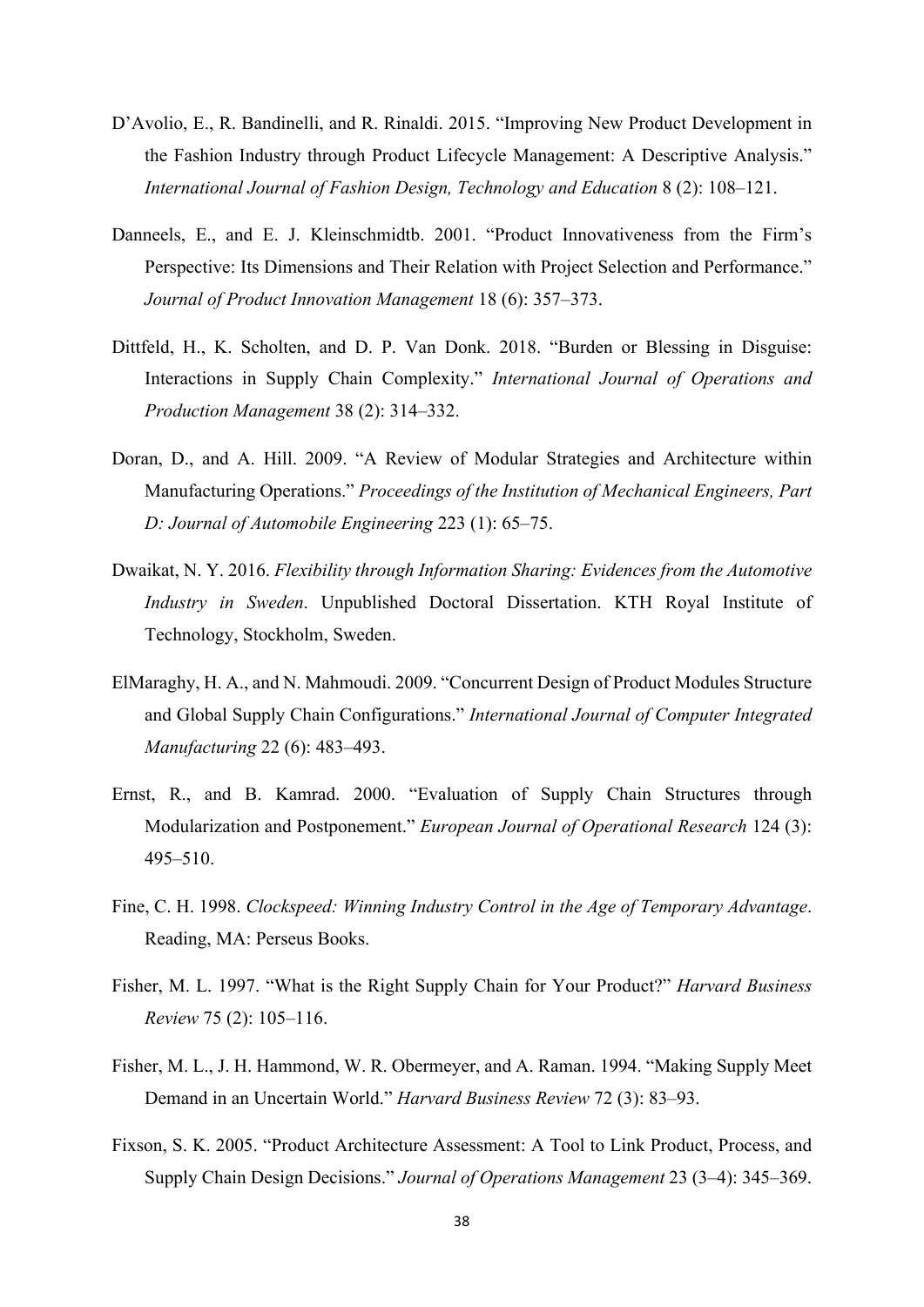- Fornell, C., and D. F. Larcker. 1981. "Evaluating Structural Equation Models with Unobservable Variables and Measurement Error." *Journal of Marketing Research* 18 (1): 39–50.
- Garcia, R., and R. Calantone. 2002. "A Critical Look at Technological Innovation Typology and Innovativeness Terminology: A Literature Review." *Journal of Product Innovation Management* 19 (2): 110–132.
- Gattorna, J. L. 1998. *Strategic Supply Chain Alignment: Best Practice in Supply Chain Management*. Brookfield, VT: Gower Publishing.
- Gattorna, J. L., and D. W. Walters. 1996. *Managing the Supply Chain: A Strategic Perspective*. Basingstoke, England: Palgrave Macmillan Limited.
- Gershenson, J., G. J. Prasad, and S. Allamneni. 1999. "Modular Product Design: A Life-cycle View." *Journal of Integrated Design and Process Science* 3 (4): 13–26.
- Ghosh, A., S. Das, and A. Deshpande. 2014. "Effect of Responsiveness and Process Integration in Supply Chain Coordination." *IUP Journal of Supply Chain Management* 11 (1): 7–17.
- Griffin, A. 1997. "The Effect of Project and Process Characteristics on Product Development Cycle Time." *Journal of Marketing Research* 34 (1): 24–35.
- Grussenmeyer, R., and T. Blecker. 2013. "Requirements for the Design of a Complexity Management Method in New Product Development of Integral and Modular Products." *International Journal of Engineering, Science and Technology* 5 (2): 132–149.
- Gunasekaran, A., K. -H., Lai, and E. T. C. Cheng. 2008. "Responsive Supply Chain: A Competitive Strategy in a Networked Economy." *Omega* 36 (4): 549–564.
- Hashemi, A., T. Butcher, T., P. Chhetri. 2013. "A Modeling Framework for the Analysis of Supply Chain Complexity Using Product Design and Demand Characteristics." *International Journal of Engineering, Science and Technology* 5 (2): 150–164.
- Heikkilä, J. 2002. "From Supply to Demand Chain Management: Efficiency and Customer Satisfaction." *Journal of Operations Management* 20 (6): 747–767.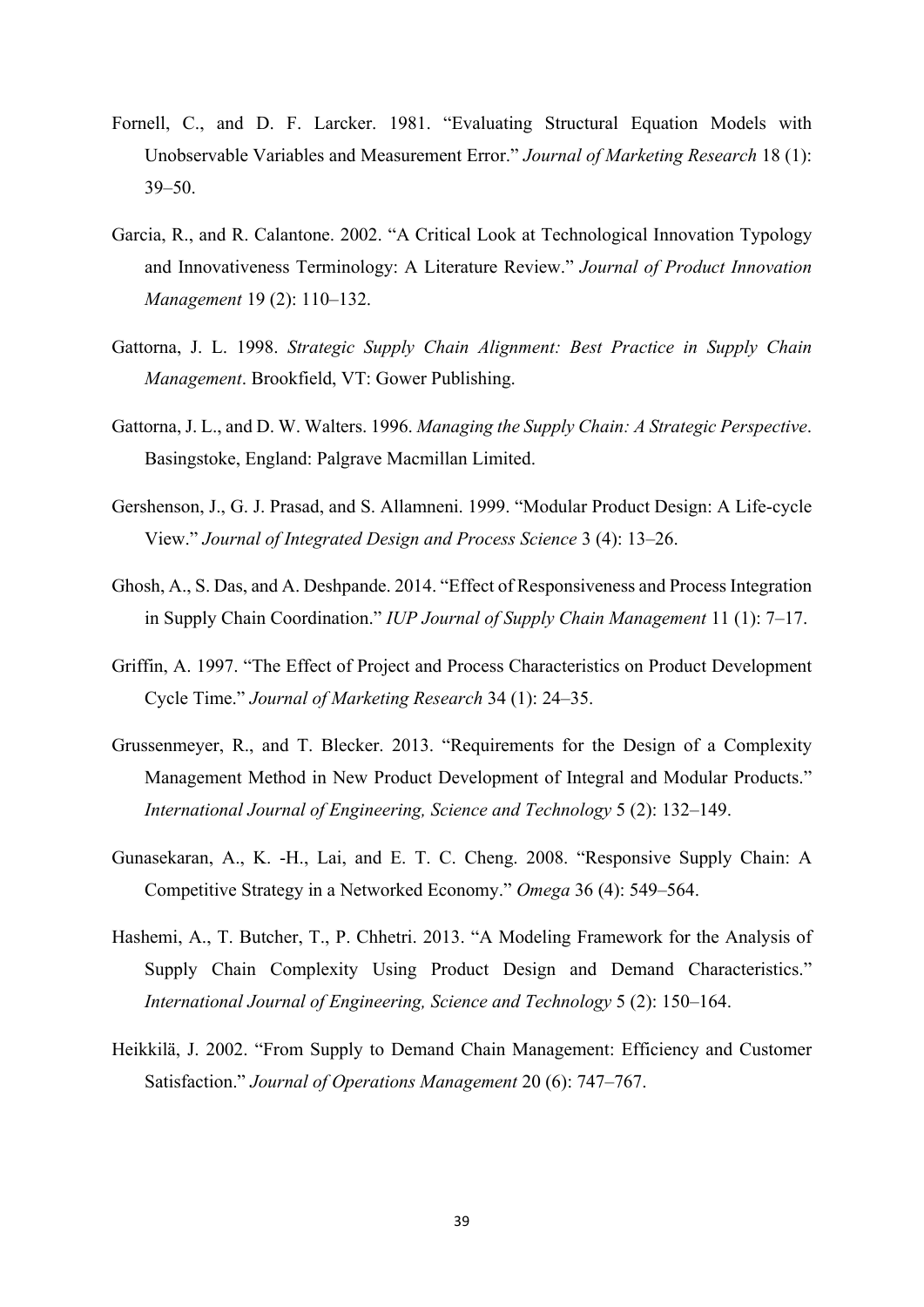- Helo, P., and B. Szekely. 2005. "Logistics Information Systems: An Analysis of Software Solutions for Supply Chain Co-ordination." *Industrial Management and Data Systems* 105  $(5): 5-18.$
- Hieber, R. 2002. *Supply Chain Management: A Collaborative Performance Measurement Approach*. An der ETH Zurich: vdf Hochschulverlag AG.
- Hill, C. A., and G. D. Scudder. 2002. "The Use of Electronic Data Interchange for Supply Chain Coordination in the Food Industry." *Journal of Operations Management* 20 (4): 375–387.
- Hilletofth, P., and D. Eriksson. 2011. "Coordinating New Product Development with Supply Chain Management." *Industrial Management and Data Systems* 111 (2): 264–281.
- Hobday, M. 1998. "Product Complexity, Innovation and Industrial Organisation." *Research Policy* 26 (6): 689–710.
- Holweg, M., and F. K. Pil, 2008. "Theoretical Perspectives on the Coordination of Supply Chains." *Journal of Operations Management*, 26 (3): 389–406.
- Hong, Y., J. N. Pearson, and A. S. Carr. 2009. "A Typology of Coordination Strategy in Multiorganizational Product Development." *International Journal of Operations and Production Management* 29 (10): 1000–1024.
- Hoole, R. 2005. "Five Ways to Simplify Your Supply Chain." *Supply Chain Management: An International Journal* 10(1): 3–6.
- Howard, M., and B. Squire. 2007. "Modularization and the Impact on Supply Relationships." *International Journal of Operations and Production Management* 27 (11): 1192–1212.
- Huang, S. H., M. Uppal, and J. Shi. 2002. "A Product Driven Approach to Manufacturing Supply Chain Selection." *Supply Chain Management: An International Journal* 7 (4): 189–199.
- Huo, B., C. Zhang, and X. Zhao. 2015. "The Effect of IT and Relationship Commitment on Supply Chain Coordination: A Contingency and Configuration Approach." *Information & Management*, 52 (6), 728–740.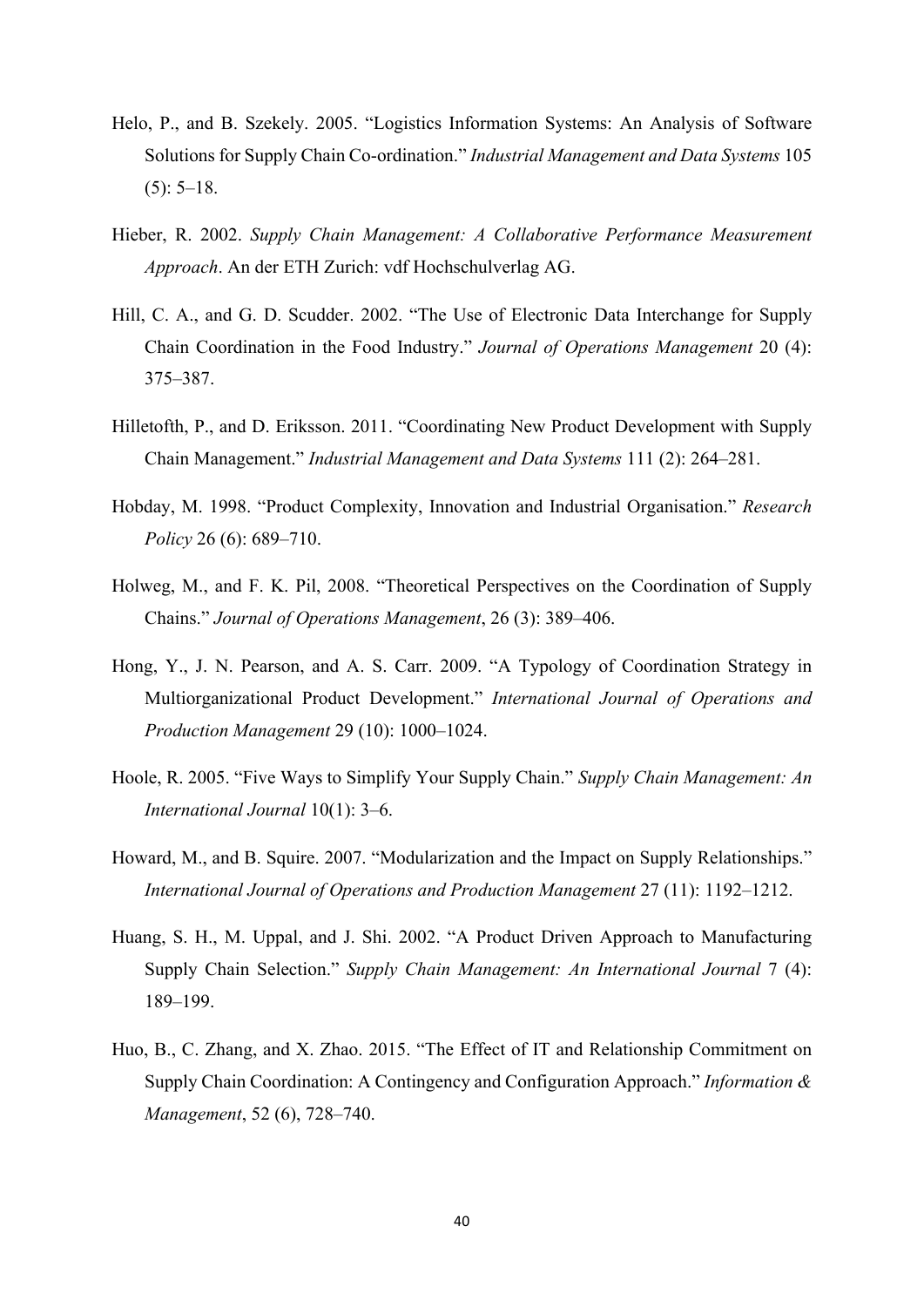- Jacobs, M., S. K. Vickery, and C. Droge. 2007. "The Effects of Product Modularity on Competitive Performance: Do Integration Strategies Mediate the Relationship." *International Journal of Operations and Production Management* 27 (10): 1046–1068.
- Jüttner, U., M. Christopher, and S. Baker. 2007. "Demand Chain Management-integrating Marketing and Supply Chain Management." *Industrial Marketing Management* 36 (3): 377–392.
- Kaipia, R., and J. Holmström. 2007. "Selecting the Right Planning Approach for a Product." *Supply Chain Management: An International Journal* 12 (1): 3–13.
- Kaluza, B., H. Bliem, and H. Winkler. 2006. "Strategies and Metrics for Complexity Management in Supply Chains." In Blecker, T, and W. Kersten (eds.) *Complexity Management in Supply Chains* (pp. 3–19). Erich Schmidt Verlag, Göttingen.
- Kaski, T. J., and J. Heikkila. 2002. "Measuring Product Structures to Improve Demand-supply Chain Efficiency." *International Journal of Technology Management* 23 (6): 578–598.
- Khan, O., M. Christopher, and A. Creazza. 2012. "Aligning Product Design with the Supply Chain: A Case Study." *Supply Chain Management: An International Journal* 17 (3): 323– 336.
- Kumar, S., and A. K. Chatterjee. 2013. "A Heuristic-based Approach to Integrate the Product Line Selection Decision to the Supply Chain Configuration." *International Journal of Production Research* 51 (8): 2399–2413.
- Lau, A. K., R. C. Yam, E. P. Tang, and H. Y. Sun. 2010. "Factors Influencing the Relationship between Product Modularity and Supply Chain Integration." *International Journal of Operations and Production Management* 30 (9): 951–977.
- Lau, A. K., R. C. Yam, and E. Tang. 2011. "The Impact of Product Modularity on New Product Performance: Mediation by Product Innovativeness." *Journal of Product Innovation Management*, 28 (2), 270–284.
- Lee, H. L. 2002. "Aligning Supply Chain Strategies with Product Uncertainties." *Californian Management Review* 44 (3): 105–119.
- Lee, H. L. 2004. "The Triple-A Supply Chain." *Harvard Business Review* 82 (10): 102–113.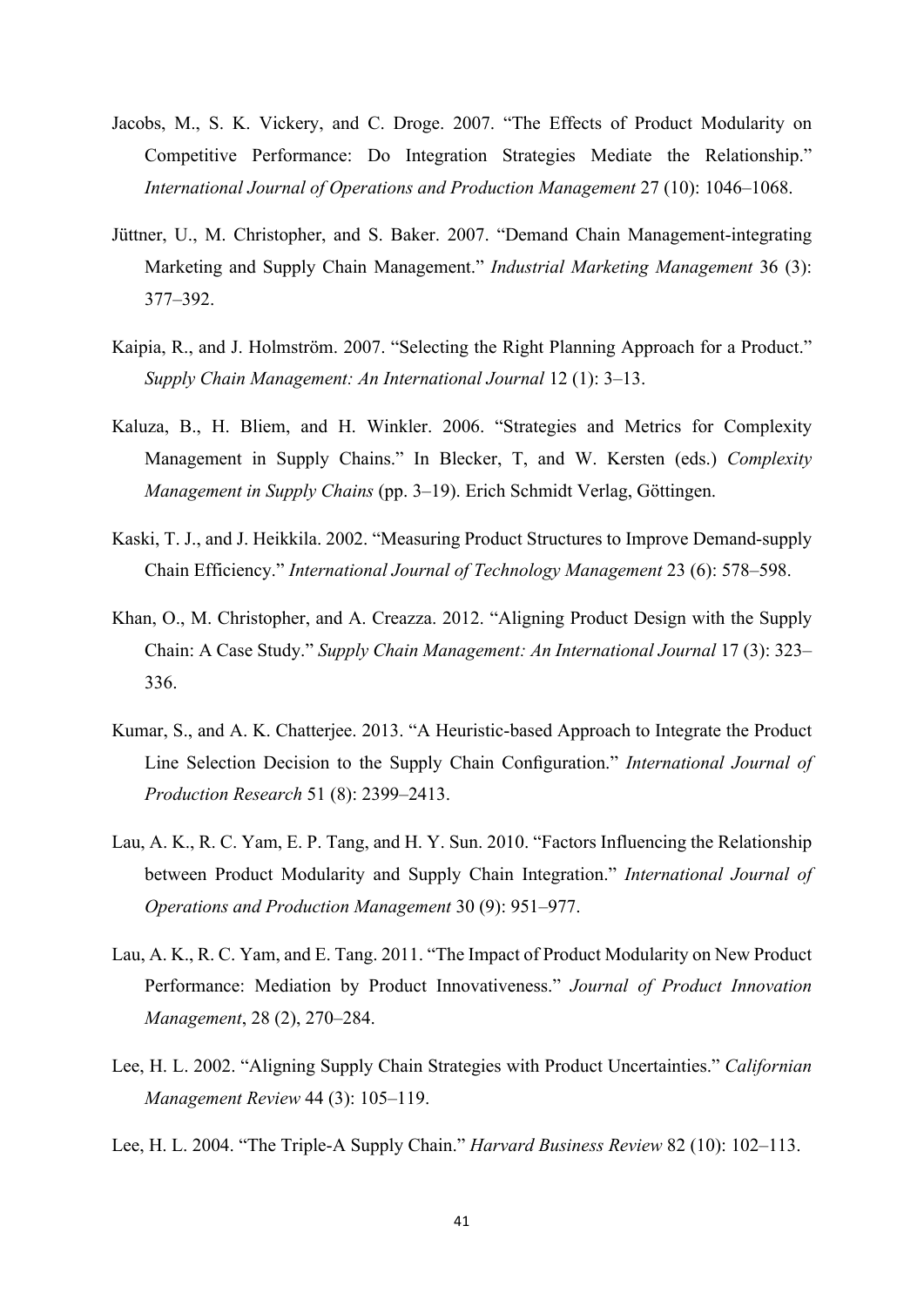- Lee, H. L., and C. Billington. 1992. "Managing Supply Chain Inventory: Pitfalls and Opportunities." *Sloan Management Review* 33 (3): 65–73.
- Lee, H. K., and Y. Fernando. 2015. "The Antecedents and Outcomes of the Medical Tourism Supply Chain." *Tourism Management* 46 (C): 148–157.
- Liu, B., J. Chen, S. Liu, and R. Zhang. 2006. "Supply-chain Coordination with Combined Contract for a Short-life-cycle Product." *Systems, Man and Cybernetics, Part A: Systems and Humans, IEEE Transactions* 36 (1): 53–61.
- Lo, S. M., and D. Power. 2010. "An Empirical Investigation of the Relationship between Product Nature and Supply Chain Strategy." *Supply Chain Management: An International Journal* 15 (2): 139–153.
- Lynn, M. R. 1986. "Determination and Quantification of Content Validity." *Nursing Research* 35 (6): 382–386.
- Marsillac, E., and J. J. Roh 2014. "Connecting Product Design, Process and Supply Chain Decisions to Strengthen Global Supply Chain Capabilities." *International Journal of Production Economics* 147 (B): 317–329.
- Mason-Jones, R., B. Naylor, and D. R. Towill. 2000. "Engineering the Leagile Supply Chain." *International Journal of Agile Management Systems* 2 (1): 54–61.
- Muckstadt, J. A., D. H. Murray, J. A. Rappold, and D. E. Collins. 2001. "Guidelines for Collaborative Supply Chain System Design and Operation." *Information Systems Frontiers* 3 (4): 427–453.
- Nepal, B., L. Monplaisir, and O. Famuyiwa. 2012. "Matching Product Architecture with Supply Chain Design." *European Journal of Operational Research* 216 (2): 312–325.
- Novak, S., and S. D. Eppinger. 2001. "Sourcing by Design: Product Complexity and the Supply Chain." *Management Science* 47 (1): 189–204.
- Oke, A. 2013. "Linking Manufacturing Flexibility to Innovation Performance in Manufacturing Plants." *International Journal of Production Economics* 143 (2): 242–247.
- Olhager, J. 2003. "Strategic Positioning of the Order Penetration Point." *International Journal of Production Economics* 85 (3): 319–329.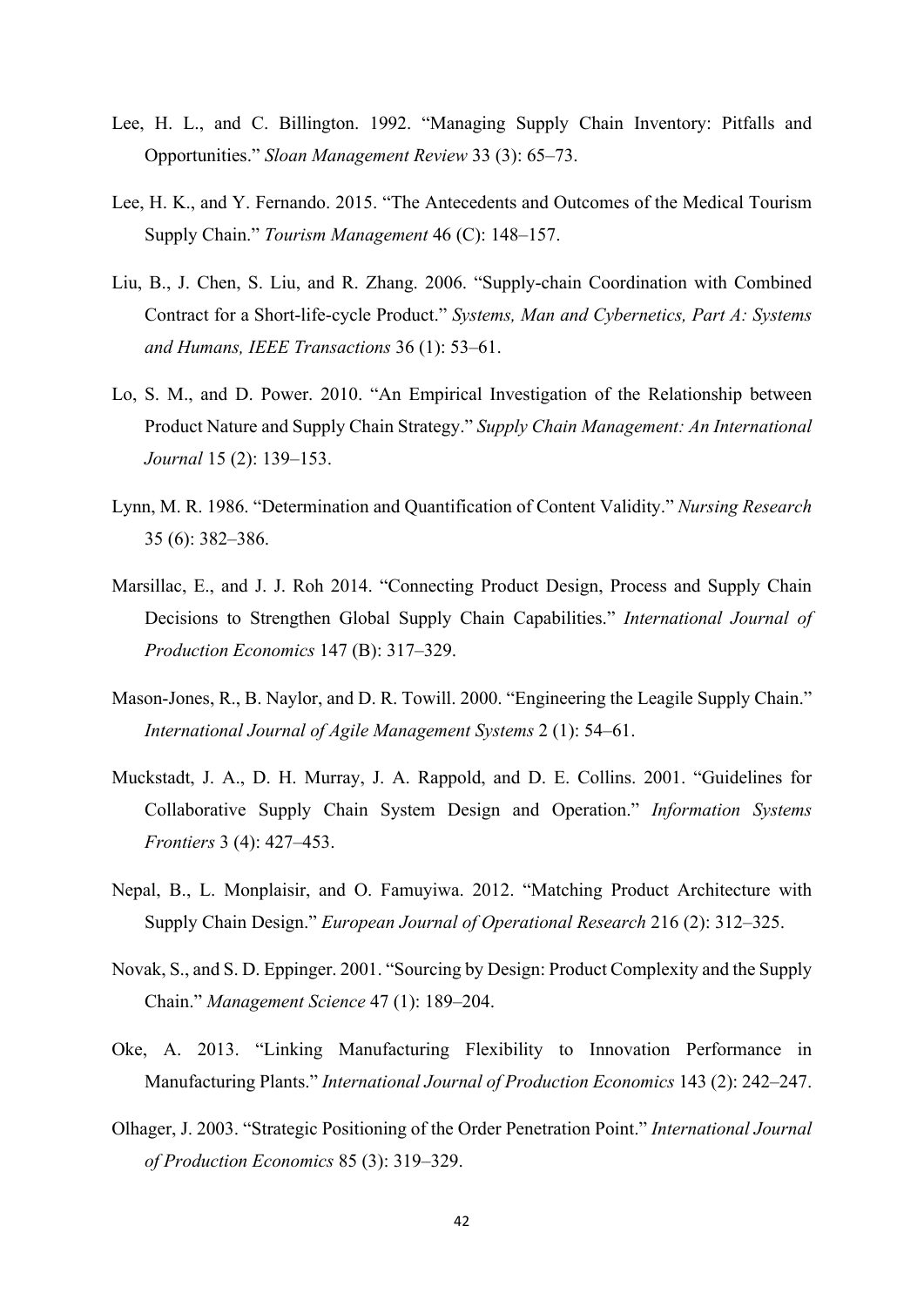- Olhager, J. 2010. "The Role of the Customer Order Decoupling Point in Production and Supply Chain Management." *Computers in Industry* 61 (9): 863–868.
- Pagh, J. D., and M. C. Cooper. 1998. "Supply Chain Postponement and Speculation Strategies: How to Choose the Right Strategy." *Journal of Business Logistics* 19 (2): 13–33.
- Parker D. B. 2010. *Modularity and Complexity: An Examination of the Effects of Product Structure on the Intricacy of Production Systems*. Unpublished Doctoral Dissertation. Michigan State University, USA.
- Pasveer, K. A., and J. H. Ellard. 1998. "The Making of a Personality Inventory: Help from the WWW." *Behavior Research Methods, Instruments, and Computers* 30 (2): 309–313.
- Pathak, S. D., J. M. Day, A. Nair, W. J. Sawaya, and M. M. Kristal. 2007. "Complexity and Adaptivity in Supply Networks: Building Supply Network Theory Using a Complex Adaptive Systems Perspective." *Decision Sciences* 38 (4): 547–580.
- Pero, M., N. Abdelkafi, A. Sianesi, and T. Blecker. 2010. "A Framework for the Alignment of New Product Development and Supply Chains." *Supply Chain Management: An International Journal* 15 (2): 115–128.
- Pero, M., M. Stößlein, and R. Cigolini. 2015. "Linking Product Modularity to Supply Chain Integration in the Construction and Shipbuilding Industries." *International Journal of Production Economics* 170 (B): 602–615.
- Perona, M., and G. Miragliotta. 2004. "Complexity Management and Supply Chain Performance Assessment. A Field Study and a Conceptual Framework." *International Journal of Production Economics* 90 (1): 103–115.
- Petersen, K. J., R. B. Handfield, and G. L. Ragatz. 2005. "Supplier Integration into New Product Development: Coordinating Product, Process and Supply Chain Design." *Journal of Operations Management* 23 (3-4): 371–388.
- Pil, F. K., and M. Holweg. 2004. "Linking Product Variety to Order-fulfillment Strategies." *Interface* 34 (5): 394–403.
- Ramanathan, U. 2013. "Aligning Supply Chain Collaboration Using Analytic Hierarchy Process." *Omega* 41 (2): 431–440.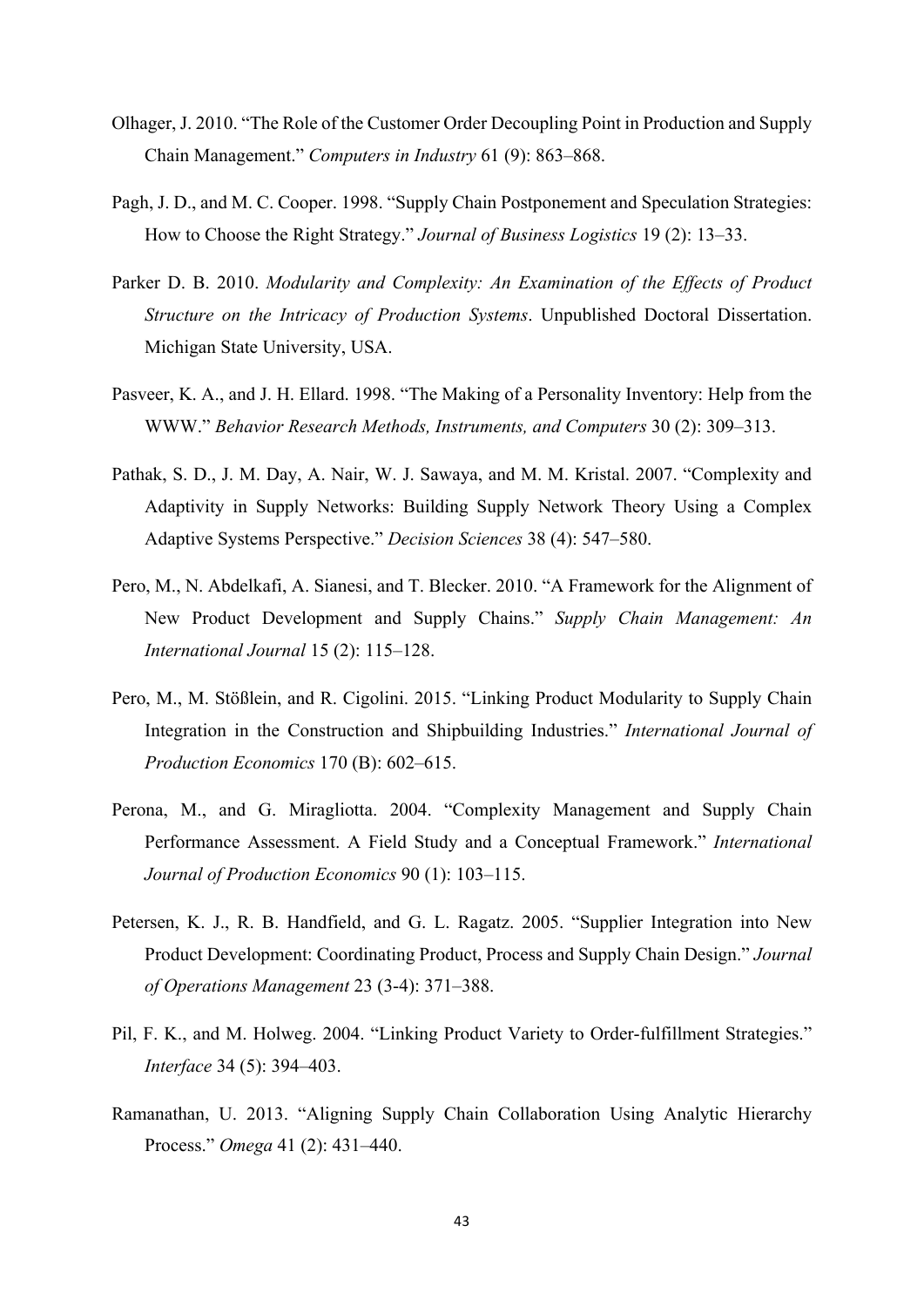- Ramdas, K. 2003. "Managing Product Variety: An Integrative Review and Research Directions." *Production and Operations Management* 12 (1): 79–101.
- Randall, T., and K. Ulrich. 2001. "Product Variety, Supply Chain Structure, and Firm Performance: Analysis of the U.S. Bicycle Industry," *Management Science* 47 (12): 1588– 1604.
- Ro, Y. K., J. K. Liker, and S. K. Fixson. 2007. "Modularity as a Strategy for Supply Chain Coordination: The Case of US Auto." *IEEE Transactions on Engineering Management* 54 (1): 172–189.
- Roh, J., P. Hong, and H. Min. 2014. "Implementation of a Responsive Supply Chain Strategy in Global Complexity: The Case of Manufacturing Firms." *International Journal of Production Economics* 147 (B): 198–210.
- Sahin, F., and E. P. Robinson Jr. 2005. "Information Sharing and Coordination in Make-toorder Supply Chains." *Journal of Operations Management* 23 (6): 579–598.
- Salvador, F., A. Chandrasekaranb, and T. Sohail. 2014. "Product Configuration, Ambidexterity and Firm Performance in the Context of Industrial Equipment Manufacturing." *Journal of Operations Management* 32 (4): 138–153.
- Salvador, F., C. Forza, and M. Rungtusanatham. 2002. "Modularity, Product Variety, Production Volume, and Component Sourcing: Theorizing beyond Generic Prescriptions." *Journal of Operations Management* 20 (5): 549–575.
- Salvador, F., M. Rungtusanatham, and Forza, C. 2004. "Supply-chain Configurations for Mass Customization." *Production Planning & Control*, 15 (4), 381–397.
- Sanchez, A. M., and M. P. Pérez. 2003. "The Use of EDI for Interorganisational Co-operation and Co‐ordination in the Supply Chain." *Integrated Manufacturing Systems* 14 (8): 642– 651.
- Serdarasan, S. 2013. "A Review of Supply Chain Complexity Drivers." *Computers and Industrial Engineering* 66 (3): 533–540.
- Seuring, S. 2009. "The Product-relationship-matrix as Framework for Strategic Supply Chain Design Based on Operations Theory." *International Journal of Production Economics* 120 (1): 221–232.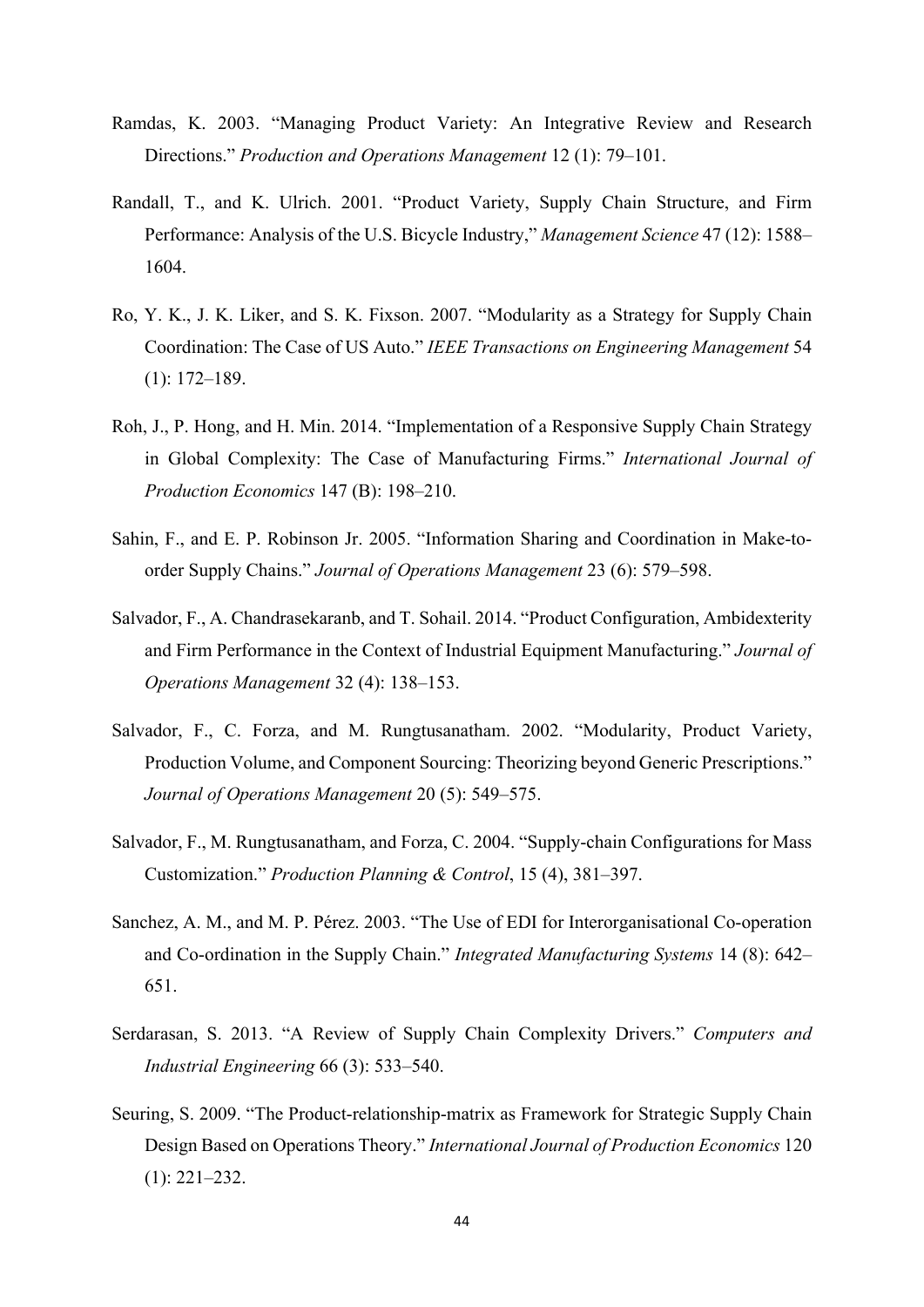- Simatupang, T. M., and R. Sridharan. 2004. "Benchmarking Supply Chain Collaboration." *Benchmarking: An International Journal* 11 (5): 484–503.
- Simatupang, T. M., and R. Sridharan. 2005. "An Integrative Framework for Supply Chain Collaboration." *The International Journal of Logistics Management* 16 (2): 257–274.
- Singh, R., and L. Benyoucef. 2013. "A Consensus Based Group Decision Making Methodology for Strategic Selection Problems of Supply Chain Coordination." *Engineering Applications of Artificial Intelligence* 26 (1): 122–134.
- Soosay, C. A., P. W. Hyland, and M. Ferrer. 2008. "Supply Chain Collaboration: Capabilities for Continuous Innovation." *Supply Chain Management: An International Journal* 13 (2): 160–169.
- Stock, J.R. 1997. "Applying Theories from Other Fields to Logistics." *International Journal of Physical Distribution and Logistics Management* 27 (9/10): 515–539.
- Stock, G. N., and M. V. Tatikonda. 2004. "External Technology Integration in Product and Process Development." *International Journal of Operations and Production Management* 24 (7): 642–665.
- Swink, M., R. Narasimhan, and C. Wang. 2007. "Managing beyond the Factory Walls: Effects of Four Types of Strategic Integration on Manufacturing Plant Performance." *Journal of Operations Management* 25 (1): 148–164.
- Trattner, A. L., L. Hvam, Z. N. L. Herbert-Hansen, and C. Raben. 2017. "Product Variety, Product Complexity and Manufacturing Operational Performance: A Systematic Literature Review." In *Proceedings of the 24th International Annual EurOMA Conference*. Edinburgh, United Kingdom.
- Ulrich, K. 1995. "The Role of Product Architecture in the Manufacturing Firm." *Research Policy* 24 (3): 419–440.
- Ulrich, K., and K. Tung. 1991. "Fundamentals of Product Modularity." In *Proceedings of the 1991 ASME Winter Annual Meeting Symposium on Issues in Design/Manufacturing Integration, Atlanta*, pp. 73–45.